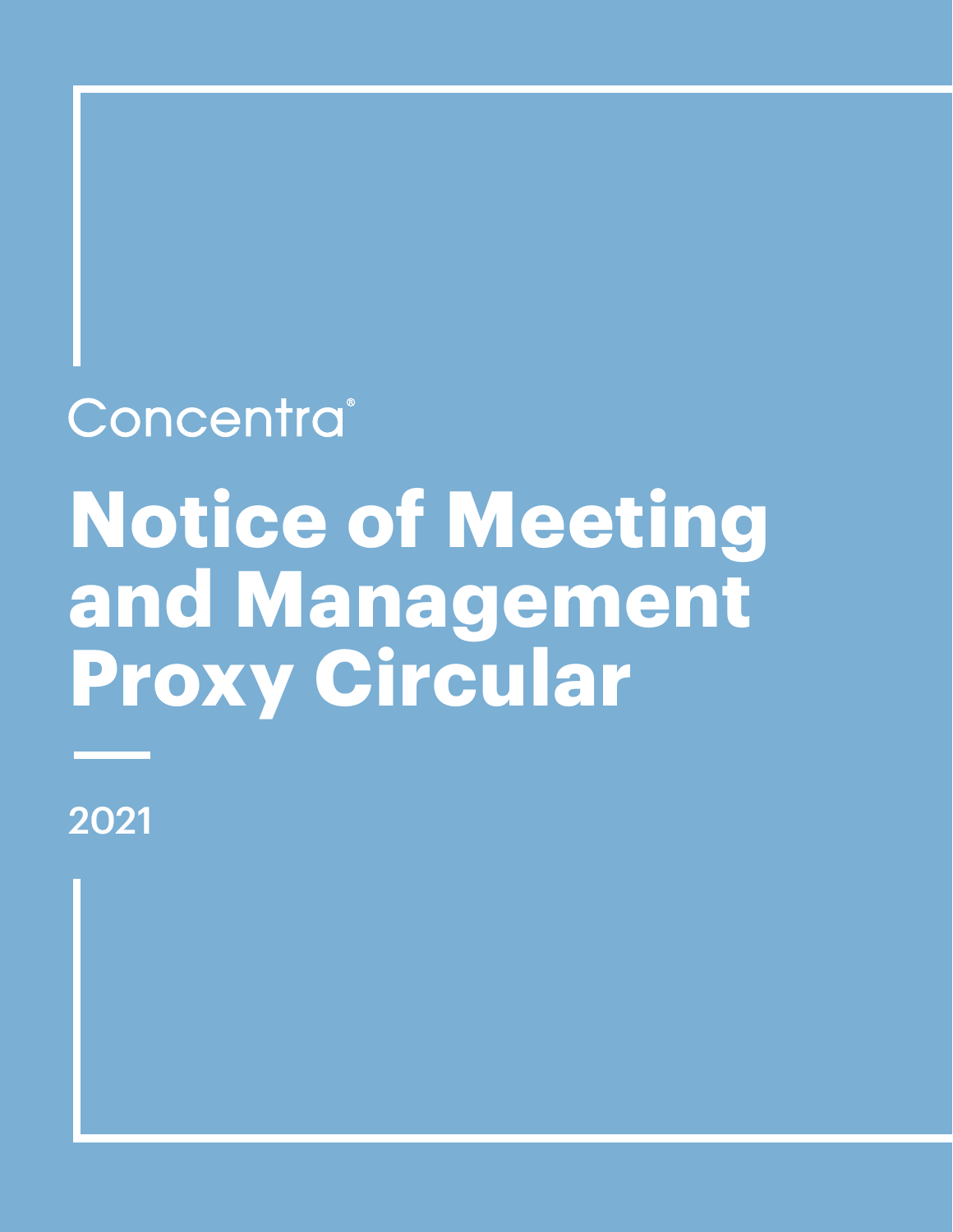#### **IMPORTANT NOTICE ABOUT CONCENTRA's ANNUAL GENERAL AND SPECIAL MEETING**

In light of the COVID-19 virus, Concentra Bank is taking special precautions with respect to its upcoming Annual General and Special Meeting scheduled for April 13, 2021.

The Annual General and Special Meeting will proceed by videoconference. Due to travel restrictions and protocol with Concentra's Pandemic Plan, virtual attendance is strongly encouraged. However, the Corporate Secretary will be at the Concentra Bank office located at 333 3rd Ave N. Saskatoon, Saskatchewan at the time of the Meeting should you wish to attend in person.

**March 22, 2021**

## **Dear Shareholder,**

The Concentra Bank Annual General and Special Meeting of Shareholders will take place at 11:00 a.m. (Central Standard Time in Saskatchewan) and 1:00 p.m. (Eastern Time in Ontario) on April 13, 2021, via **videoconference**.

Attached is the formal notice of the meeting and the Management Proxy Circular, which explains the items of business to be covered at the meeting. This document also provides information about Concentra's governance practices, executive compensation, and other matters designed to inform your decision on how to vote your shares.

The meeting is an opportunity to hear from Concentra's executives about our 2020 performance and our plans for the future, and to ask any questions you may have.

If you are unable to participate, a recorded version of the meeting will be available at [concentra.ca](https://www.concentra.ca/Pages/index.aspx) following the meeting.

Your participation is important to us. If you are unable to attend by videoconference, **we encourage you to vote by proxy so your views can be represented.**

Thank you for your continued interest in and support of Concentra.

Sincerely,

C

LISE DE MOISSAC CHAIR OF THE BOARD P: 306-385-4402 E: [lise.demoissac@concentra.ca](mailto:lise.demoissac%40concentra.ca?subject=)

Id luntt

DON COULTER PRESIDENT AND CHIEF EXECUTIVE OFFICER P: 306-956-1831 E: [don.coulter@concentra.ca](mailto:don.coulter%40concentra.ca?subject=)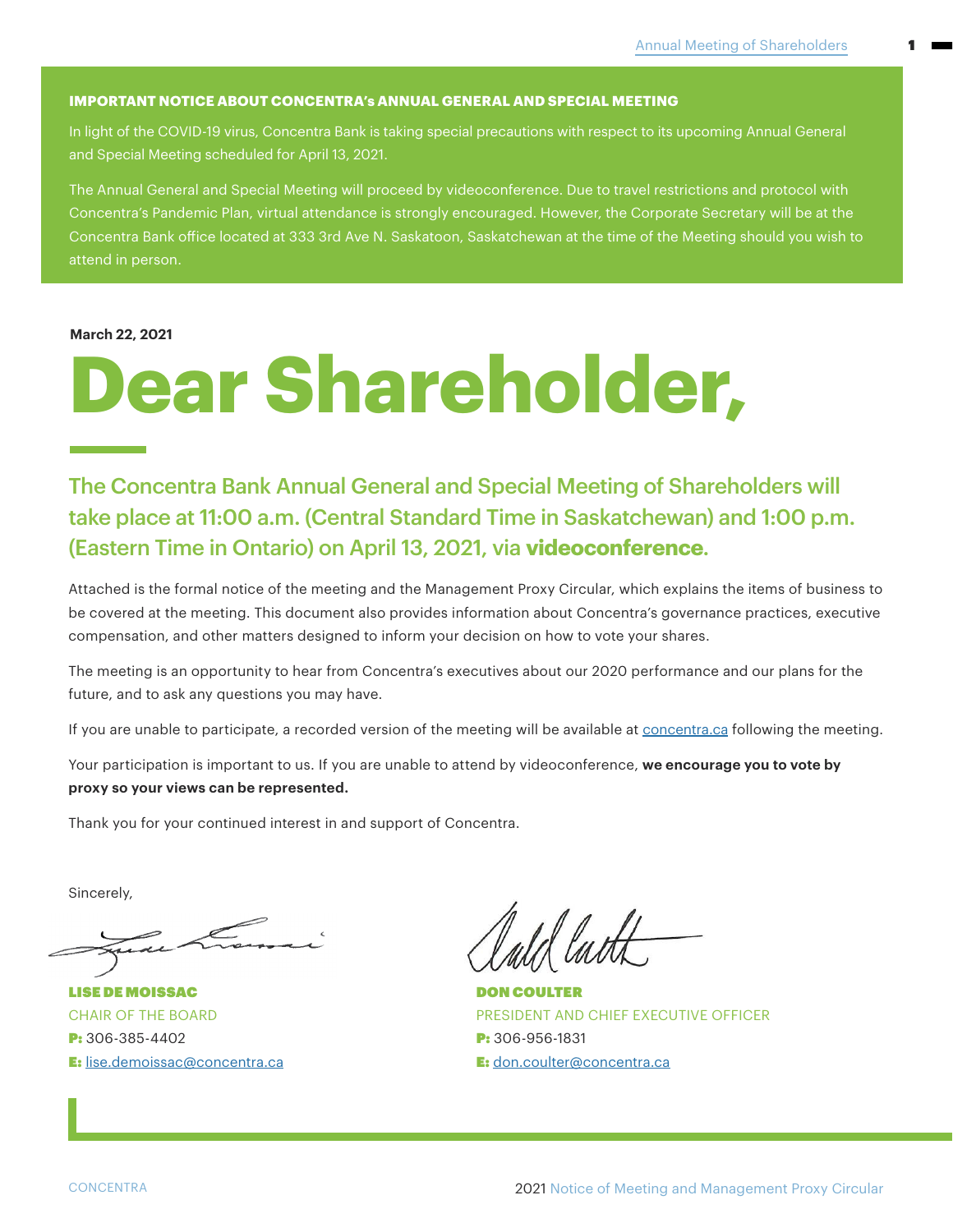### **NOTICE OF ANNUAL GENERAL AND SPECIAL MEETING OF SHAREHOLDERS**

You are invited to the **2021 Annual General and Special Meeting of Shareholders of Concentra Bank** ("Concentra").

In consideration of the COVID-19 pandemic and taking into account our commitment to the health and safety of our management team, directors, employees, advisors, and guests, we kindly request that your attendance at the Concentra Annual General and Special Meeting be via videoconference. Concentra's CEO, Board Chair, External Auditors and others will participate by videoconference only.

**Date: Tuesday, April 13, 2021**

- **Time: 11:00 a.m. (Central Standard Time – Saskatchewan) and 1:00 pm (Eastern Time – Ontario)**
- **Place: 333 3rd Ave N Saskatoon, Saskatchewan**

**Video Conference Link: <https://events.concentra.ca/AGM2021>**

#### **BUSINESS OF THE MEETING**

The purpose of the meeting is to consider and take action on the following matters:

- 1. To receive the consolidated financial statements of Concentra for the year ended December 31, 2020, and the auditors' report on those statements;
- 2. To appoint the auditors of Concentra who will serve until the next annual meeting, and to authorize the directors to fix the remuneration to be paid to the auditors;
- 3. To elect directors of Concentra who will serve until the next annual meeting;
- 4. To consider, and if deemed advisable, approve by special resolution amendments to Concentra Bank By-Law No. 2 respecting share ownership; and
- 5. To consider any other business that may properly come before the meeting.

### **RECOMMENDATION OF THE BOARD**

**The Board unanimously recommends you vote your shares "FOR" the election of the directors, and "FOR" each of the other resolutions.**

✔

Please address any questions in relation to this Notice and these materials to Tanya Postlewaite at [corporate.secretary@concentra.ca](mailto:corporate.secretary%40concentra.ca?subject=) or 306-956-1814.

The Circular and accompanying consolidated financial statements and management's discussion and analysis ("MD&A") are available to Shareholders at [concentra.ca.](http://concentra.ca)

By order of the Board of Directors,

Bolevate

TANYA POSTLEWAITE VICE-PRESIDENT, GOVERNANCE CORPORATE SECRETARY

Saskatoon, Saskatchewan March 22, 2021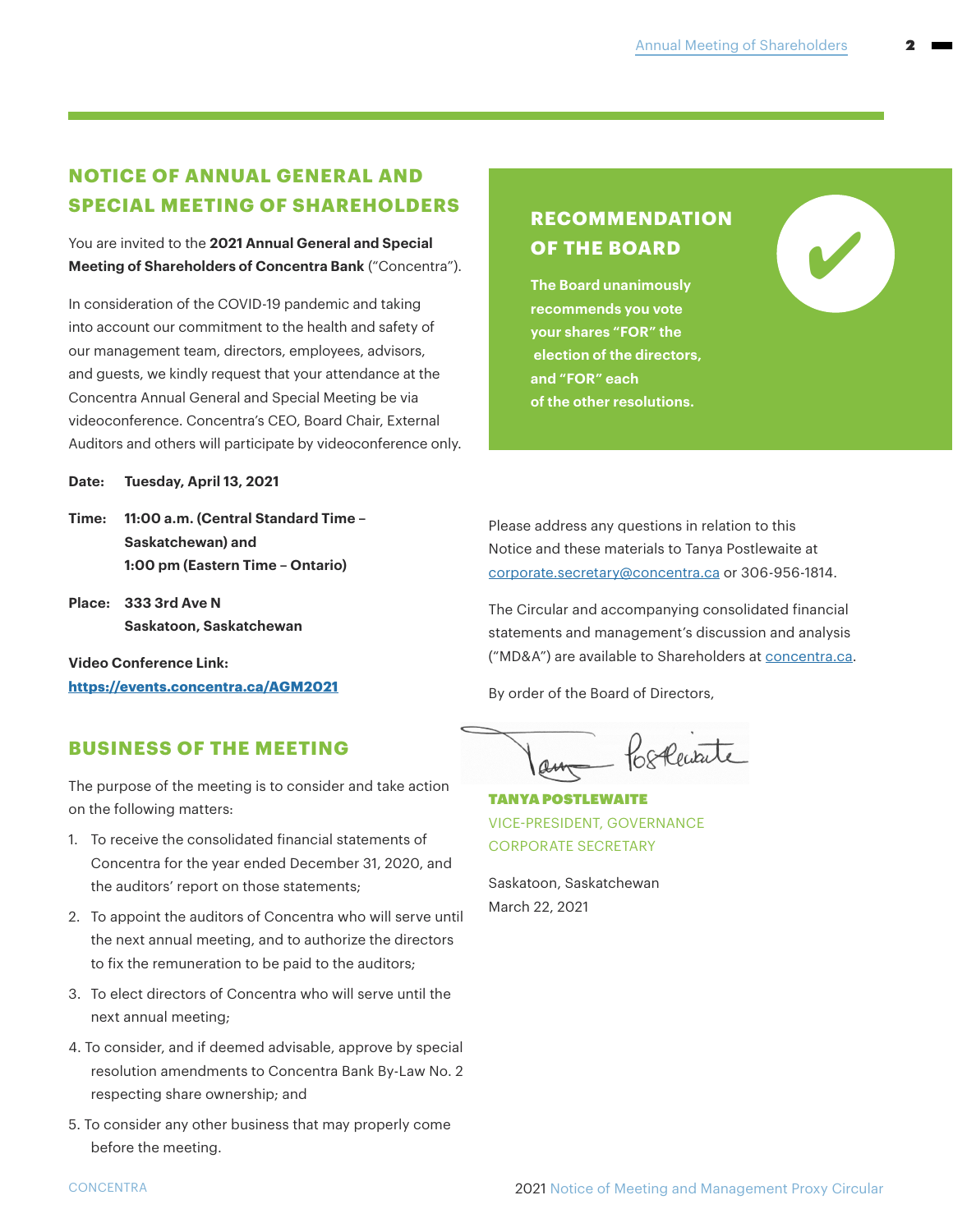## **Table of Contents**

 $\mathcal{L}_{\mathcal{A}}$  , and  $\mathcal{L}_{\mathcal{A}}$  , and  $\mathcal{L}_{\mathcal{A}}$ 

| 4                        | PART <sub>1</sub> | <b>VOTING AND PROXY INFORMATION</b>                                |
|--------------------------|-------------------|--------------------------------------------------------------------|
| $\overline{\phantom{a}}$ | <b>PART 2</b>     | <b>BUSINESS OF THE MEETING</b>                                     |
|                          |                   | Consolidated Financial Statements, MD&A and Auditor's Report<br>a) |
|                          |                   | Appointment of Auditors<br>b)                                      |
|                          |                   | <b>Election of Directors</b><br>c)                                 |
|                          |                   | d)<br>By-Law No. 2 Amendments                                      |
| 20                       | <b>PART 3</b>     | STATEMENT OF CORPORATE GOVERNANCE PRACTICES                        |
| 32                       | PART <sub>4</sub> | <b>EXECUTIVE COMPENSATION</b>                                      |
|                          | <b>SCHEDULE A</b> | Special Resolution                                                 |
|                          |                   | <b>APPENDIX1</b><br>By-Law No. 2 Amendments                        |
|                          | <b>SCHEDULE B</b> | Consolidated Financial Statements and MD&A, with Auditors' Report  |
|                          |                   |                                                                    |
|                          |                   |                                                                    |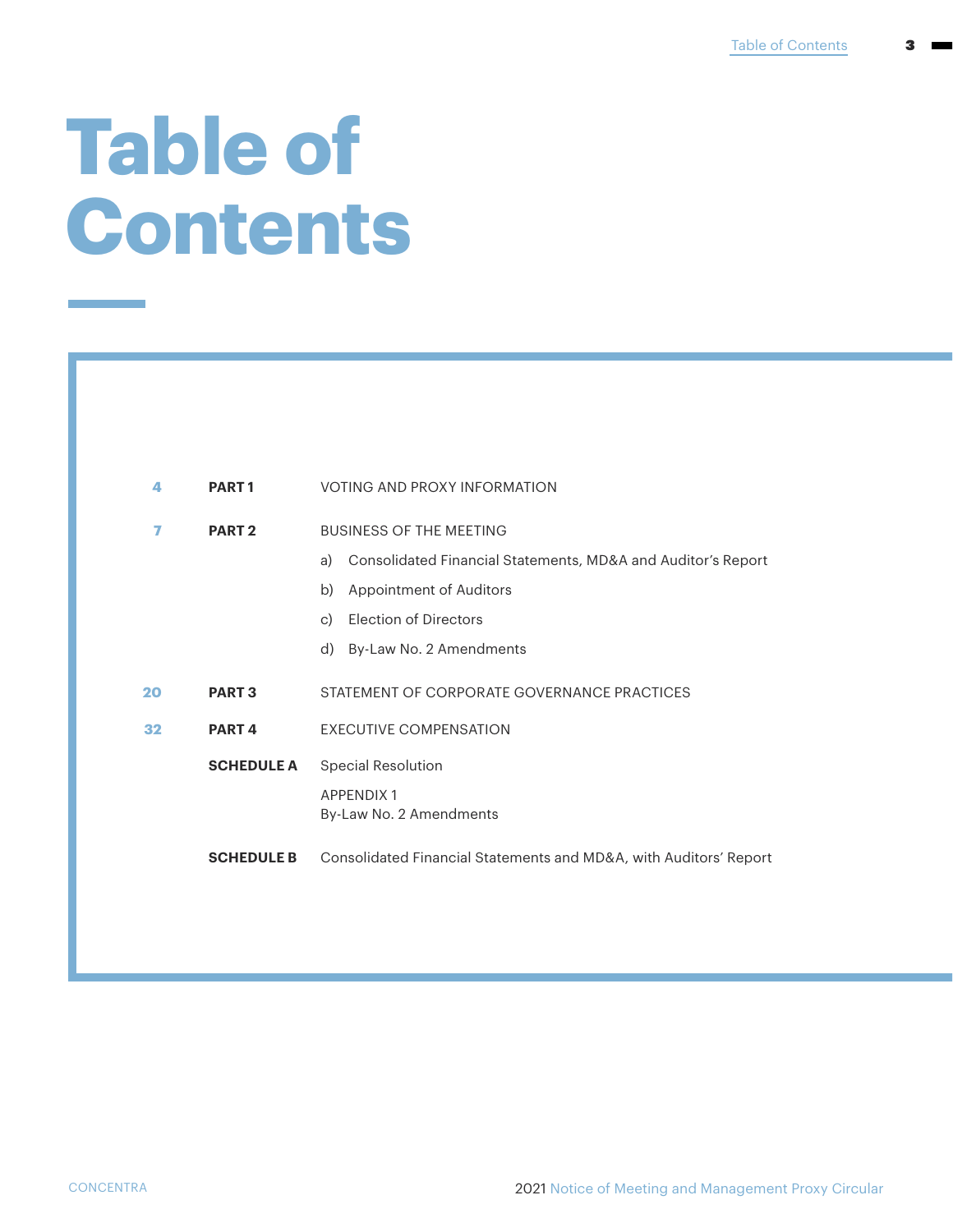## **Part 1: Voting and Proxy Information**

#### **VOTING INFORMATION**

This Management Proxy Circular ("Circular") is being provided to holders of Common Shares of Concentra Bank ("Concentra") in connection with the Annual General and Special Meeting of the Shareholders (the "Meeting") to be held on April 13, 2021 at 11:00 a.m. CST via videoconference and at 333 3rd Ave N, Saskatoon, Saskatchewan.

The information provided in the Circular is furnished to the Common Shareholders so you may exercise your right to vote at the meeting. The information provided is current as of March 22, 2021 unless otherwise indicated.

Each matter you are being asked to vote on requires the approval of a majority (more than 50%) of the votes cast in person or by proxy at the meeting , except the special resolution to amend By-Law No. 2.

The special resolution to amend By-Law No. 2 requires approval of at least two-thirds of the votes cast by Common Shareholders in person or by proxy at the meeting. Due to the restriction contained in section 3(b) (ii) of By-Law No. 2, Credit Union Central of Saskatchewan ("SaskCentral"), as majority shareholder, may only exercise up to 50% of the total votes cast on the special resolution. To clarify, SaskCentral cannot pass a special resolution on By-Law No. 2 on its own without support from additional Common Shareholders.

#### **QUORUM**

Quorum for the transaction of business at the Meeting is the holders of a majority of the Common Shares entitled to vote at the Meeting, present in person (which includes attendance via videoconference), or represented by proxy.

#### **WHO CAN VOTE?**

The Directors have fixed March 22, 2021 as the record date for determining Shareholders entitled to receive notice of the Meeting. A person shown as a Shareholder of record on March 22, 2021 shall be entitled to vote the shares of Concentra registered in his or her name on that date. You are entitled to one vote for each share you own as of March 22, 2021.

As of March 22, 2021, there were 9,621,113.618 Common Shares of Concentra issued and outstanding. Each Common Share carries the right to one vote in respect of each of the matters properly coming before the Meeting, except for the election of directors, for which cumulative voting is used (for additional details with respect to cumulative voting, please refer to the information set out under the heading "Election of Directors").

As of the date of this Circular, to the best of the knowledge of Concentra, the following companies beneficially owned, or controlled or directed, directly or indirectly, voting securities of Concentra carrying 10% or more of the voting rights attached to any class of voting securities of Concentra: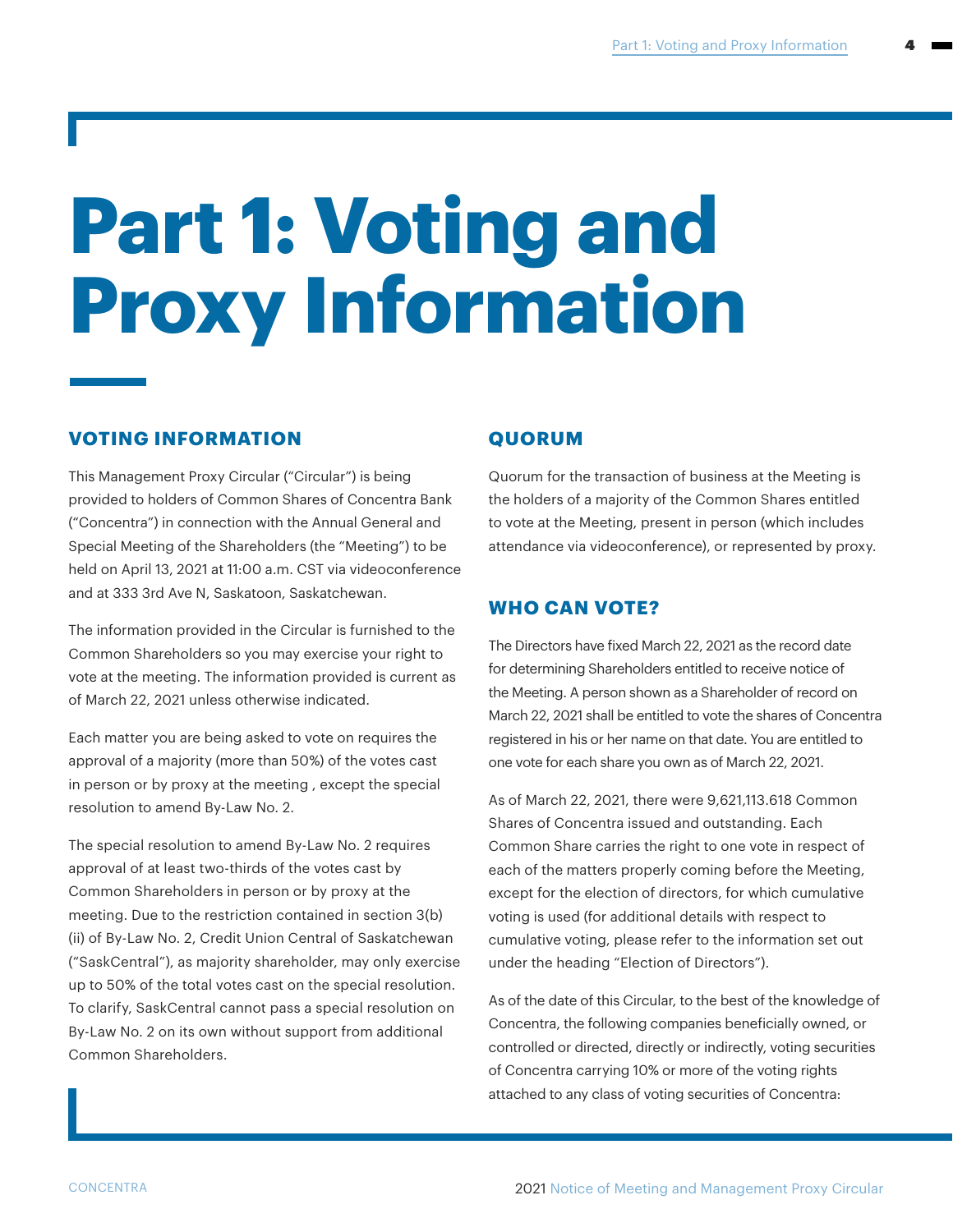| <b>Company</b>                                          | <b>Number of Common Shares Beneficially</b><br><b>Owned, Controlled or Directed</b> | Percentage of<br><b>Voting Securities</b> |
|---------------------------------------------------------|-------------------------------------------------------------------------------------|-------------------------------------------|
| Credit Union Central of<br>Saskatchewan ("SaskCentral") | 8.083.519.177                                                                       | Approximately 84%                         |
| Conexus Credit Union                                    | This entity holds greater than 10% of the voting rights in SaskCentral.             |                                           |
| Affinity Credit Union                                   | This entity holds greater than 10% of the voting rights in SaskCentral.             |                                           |
| Innovation Credit Union                                 | This entity holds greater than 10% of the voting rights in SaskCentral.             |                                           |

#### **WHAT AM I VOTING ON?**

| <b>Resolution</b>                   | <b>Who Votes</b>    | <b>You Can Vote</b>   | <b>Board</b><br><b>Recommendation</b> |
|-------------------------------------|---------------------|-----------------------|---------------------------------------|
| Appointment of the External Auditor | Common Shareholders | FOR or WITHHOLD       | FOR the resolution                    |
| Election of the Directors           | Common Shareholders | FOR or WITHHOLD       | FOR the resolution                    |
| By-Law No. 2 Amendments             | Common Shareholders | <b>FOR or AGAINST</b> | FOR the special resolution            |
|                                     |                     |                       |                                       |

See the provisions on cumulative voting on page 9 of this Circular.

#### **HOW DO I VOTE?**

A Shareholder may:

- vote during the meeting; or
- vote by proxy by signing the form of proxy included with this Circular appointing the named persons or some other person you choose to represent you as proxyholder and vote your shares at the meeting.

**Voting during the meeting**—If you will attend and vote during the meeting, you will need to complete the top portion of the proxy form included with this Circular indicating who from your organization is authorized to vote. Do not complete the voting section because your vote will be taken during the meeting.

**Voting by proxy**—If you prefer to vote by proxy, you may vote by completing the proxy form. You can mark your voting instructions on the proxy form or appoint another person as proxyholder to attend the meeting and vote your shares for you.

### **WHAT DO I DO WITH MY COMPLETED PROXY?**

Return your completed proxy by 11:00 a.m. (Central Standard Time) on April 9, 2021, which is two business days before the day of the meeting as set out below.

**Email:** Scan both sides of your proxy form and email it to [corporate.secretary@concentra.ca](mailto:corporate.secretary%40concentra.ca?subject=)

**Fax** both sides of your proxy form to Corporate Secretary, Concentra Bank at 306-652-7614.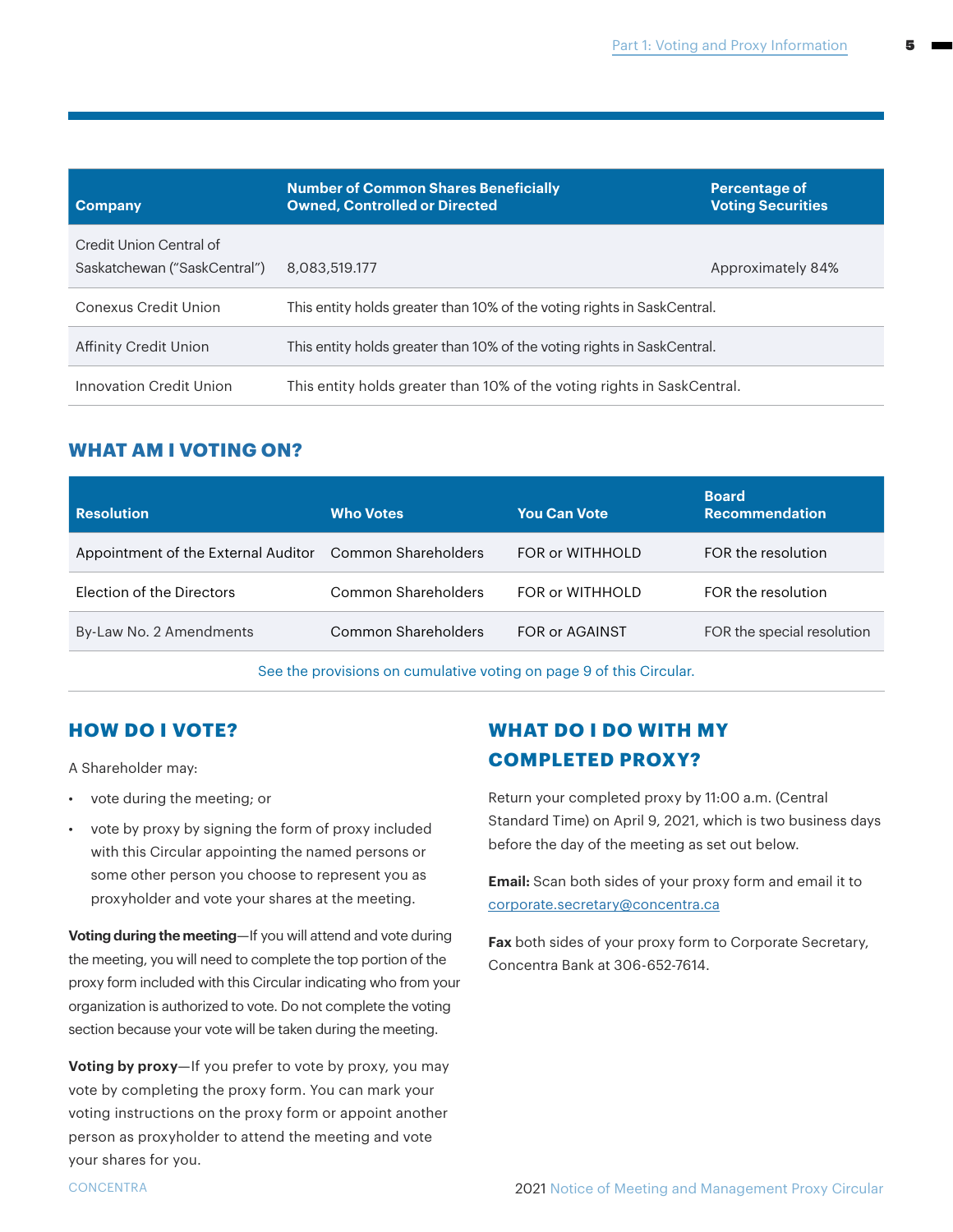### **CAN I APPOINT SOMEONE OTHER THAN THE NAMED DIRECTORS TO VOTE MY SHARES?**

Yes, you may appoint another person or company other than the Concentra Directors named on the form of proxy to be your proxyholder. Write the name of this person (or company) in the blank space on the form of proxy. The person you appoint does not need to be a Shareholder.

Please make sure any other person you appoint is attending the meeting and knows he or she has been appointed to vote your shares. For their vote to be counted, proxyholders must check in when they arrive at the meeting.

### **HOW WILL MY SHARES BE VOTED IF I GIVE MY PROXY?**

The person named on the form of proxy must vote your shares for or withhold from voting, in accordance with your directions, or you can let your proxyholder decide for you. The person you choose does not have to be a Concentra Shareholder. You should be sure this person is attending the meeting and is aware he or she has been appointed to vote your shares. If you do not insert a name in the blank space, Lise de Moissac (Board Chair) or Eric Dillon (Governance Committee Chair), each a Director of Concentra, will be designated as your proxyholder. Your proxyholder is authorized to vote and act for you at the meeting or continuation or adjournment of the meeting.

You can indicate on your proxy form or voting instruction form how you want your proxyholder to vote your shares, and your proxyholder must follow your instructions. In the absence of voting directions, proxies received by management will be voted in favour of all resolutions put before shareholders of the meeting. See "Business of the Meeting" in Part 2 of this Circular for further information.

## **WHAT IF AMENDMENTS ARE MADE TO THESE MATTERS OR IF OTHER MATTERS ARE BROUGHT BEFORE THE MEETING?**

The persons named on the proxy will have discretionary authority with respect to amendments or variations to matters identified in the Notice, and with respect to other matters that may properly come before the meeting.

As of the date of this Circular, management of Concentra is not aware of any amendment, variation or other matter expected to come before the meeting. If any other matters properly come before the meeting, the person named on the form of proxy will vote on them in accordance with their best judgment.

#### **CAN I REVOKE MY PROXY?**

If you change your mind and want to revoke your proxy, you can do so by signing and sending a written statement of your request to Concentra Bank, Corporate Secretary via email or fax any time before the start of the meeting on April 13, 2021.

#### **SOLICITATION OF PROXIES**

We are soliciting proxies by mail or by email (if you have consented to electronic delivery of Shareholder notices) but Concentra management may contact you by phone or in writing. Concentra pays the cost of proxy solicitation.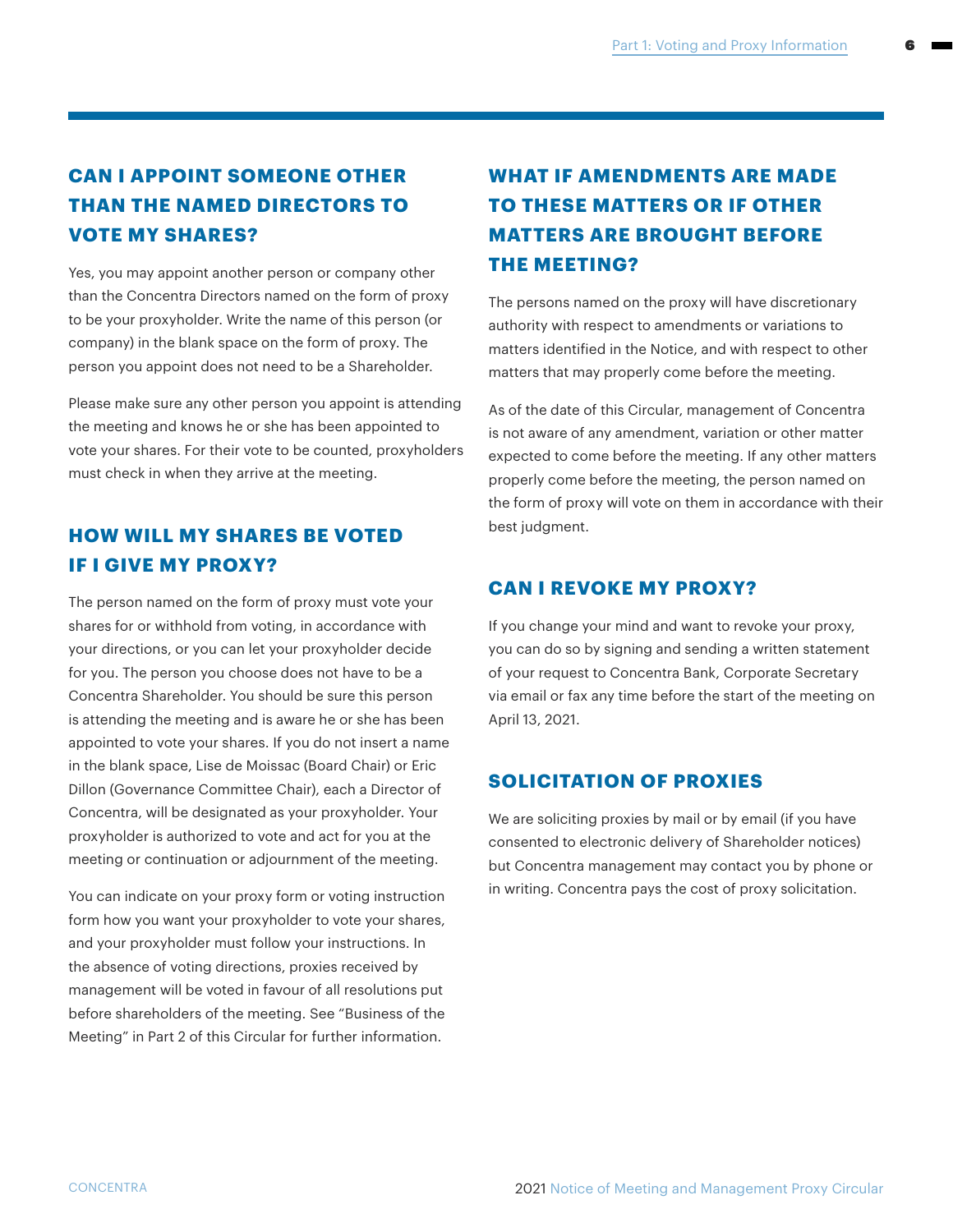## **Part 2: Business of the Meeting**

## **A) CONSOLIDATED FINANCIAL STATEMENTS, AUDITORS' REPORT, AND MD&A**

Concentra's consolidated financial statements and management's discussion and analysis ("MD&A") for the year ended December 31, 2020, together with the auditors' report on those statements, will be presented to Concentra's Shareholders at the meeting.

These documents are included in this Circular as Schedule B, and are available at [concentra.ca](https://www.concentra.ca/Pages/index.aspx).

#### **B) APPOINTMENT OF AUDITORS**

As part of Concentra's corporate governance structure, the Audit and Conduct Review Committee conducts an annual assessment of the external auditor, focusing on independence, objectivity, professional skepticism, quality of the engagement team, communication and interaction, and overall quality of service. A more comprehensive assessment is conducted every five years, with the next such assessment scheduled for 2021.

Based on the Committee's satisfactory assessment of KPMG's service, conducted during 2020, the Board recommends KPMG be reappointed as external auditor of Concentra until the close of the next Annual Meeting of Shareholders.

A representative of KPMG will be in attendance at the Meeting and available to answer your questions.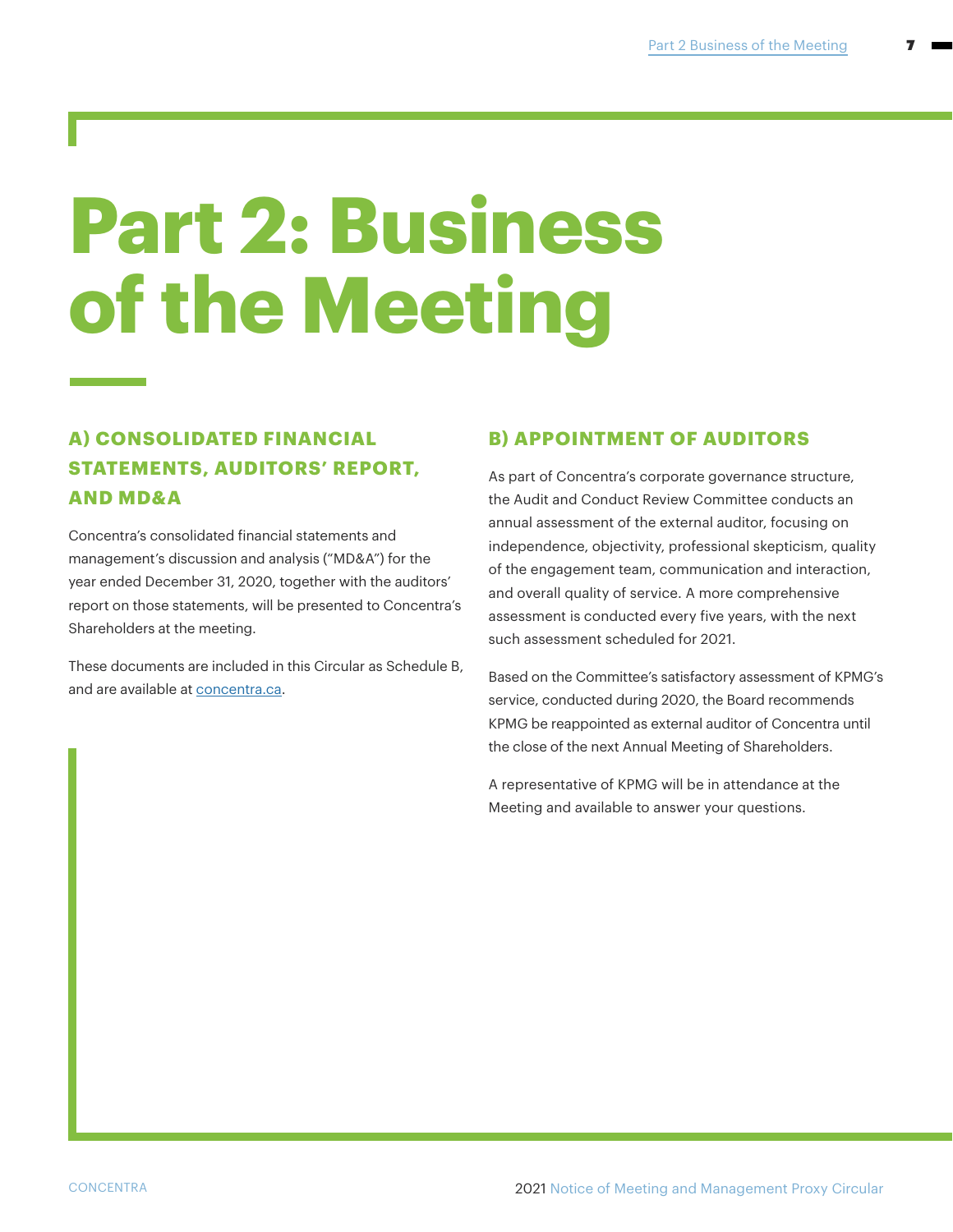✔

#### **RECOMMENDATION OF THE BOARD**

**The Board recommends that Common Shareholders vote FOR the appointment of KPMG LLP as external auditor for the 2021 fiscal year.**

#### **In the absence of contrary instructions, the persons named in the enclosed form of proxy intend to vote FOR the appointment of KPMG LLP as external auditor for the 2021 fiscal year.**

#### **Pre-Approval Policies and Procedures**

As part of Concentra's corporate governance structure, the Audit and Conduct Review Committee annually reviews and approves the terms and scope of the external auditors' engagement. To further ensure the independence of the auditors is not compromised, Concentra's Audit and Conduct Review Committee maintains a policy requiring the Committee to pre-approve all non-audit service engagements performed by the external auditor. Engagements less than \$100,000 can be pre-approved by the Chair of the Audit and Conduct Review Committee, while engagements in excess of the amount require pre-approval by the full Committee. All approvals and status updates of non-audit service engagements are reported to the Audit and Conduct Review Committee on a quarterly basis.

| <b>Fees Paid to External Auditors</b>             |                          |           |           |
|---------------------------------------------------|--------------------------|-----------|-----------|
| For the Year Ended December 31 (Canadian Dollars) | 2020                     | 2019      | 2018      |
| <b>Concentra Bank</b>                             |                          |           |           |
| Audit <sup>1</sup>                                | \$268,525                | \$231,750 | \$225,000 |
| Review                                            | 72,000                   | 72,000    | 90,000    |
| Audit-Related Fees <sup>2</sup>                   |                          |           | 110,896   |
| Other Fees                                        | 12,840                   |           |           |
|                                                   | 353,365                  | 303,750   | 425,896   |
| <b>Concentra Trust</b>                            |                          |           |           |
| Audit                                             | 36,000                   | 35,000    | 34,000    |
| <b>Audit-Related Fees</b>                         | $\overline{\phantom{a}}$ | ٠         |           |
| Other Fees                                        | $\overline{\phantom{a}}$ |           |           |
|                                                   | 36,000                   | 35,000    | 34,000    |
| <b>Total</b>                                      | \$389,365                | \$338,750 | \$459,896 |

The table below presents the fees paid or payable to KPMG for fiscal years 2018, 2019 and 2020.

(1) 2020 audit fees included \$29,825 of fees for additional audit work completed on significant estimates in relation to changes in requirements of Canadian Auditing Standards.

(2) 2018 audit-related fees include fees for additional audit work completed in relation to the adoption of IFRS 9.

#### **Audit Fees**

Audit fees are fees for professional services in connection with the audit of Concentra's annual financial statements and other services that are normally provided by the auditor in connection with statutory and regulatory filings or engagements. Fees reported only include approved amounts as per the annual engagement letter as approved by the Audit and Conduct Review Committee.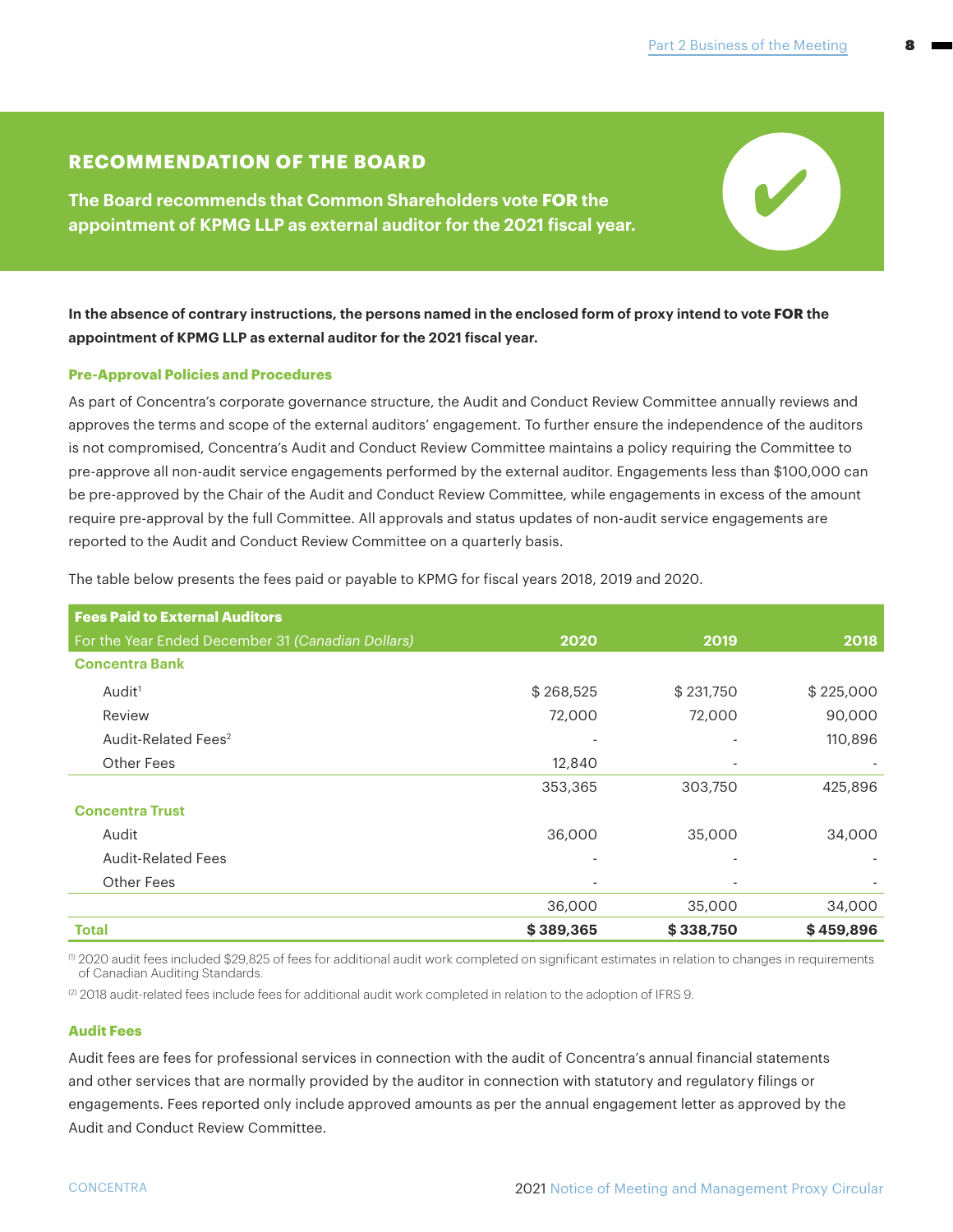#### **Audit-Related Fees**

Audit-related fees include services by an external auditor that are reasonably related to the performance of the audit of Concentra's financial statements and are not reported as Audit Services. This includes fees paid for the auditor's review of quarterly financial statements, new business transactions, and accounting standard changes.

#### **Other Fees**

All other fees include fees paid for all services other than those posted in audit fees and audit-related fees.

#### **C) ELECTION OF DIRECTORS**

The Board comprises 12 members, all of whom are to be elected at the meeting. Holders of Common Shares will be asked to elect 12 nominees as Directors of Concentra by cumulative voting, to hold office until the close of the next Annual Meeting, or until his or her successor is duly elected, unless his or her office is vacated in accordance with the by-laws.

#### **Cumulative Voting for Directors**

As required under the *Bank Act* (Canada), where directors are to be elected by cumulative voting, each Shareholder entitled to vote at an election of directors has the right to cast a number of votes equal to the number of votes attached to the shares held by the Shareholder, multiplied by the number of directors to be elected. The Shareholder may cast all such votes in favour of one candidate, or distribute them among the candidates in any manner. If a Shareholder has voted for more than one candidate without specifying the distribution of the votes among the candidates, the Shareholder is deemed to have distributed the votes equally among the candidates for whom the Shareholder voted.

#### **Voting by Proxy**

The management representatives designated on the proxy intend to cast the votes represented by such proxy FOR and equally among the proposed nominees for election as set forth on pages 11-17 of this Circular, unless the Shareholder who has given such proxy has directed such shares be otherwise voted, or withheld from voting in the election of directors.

#### **Director Nominees**

The Board recommends the 12 director nominees be elected at the Meeting to serve as Directors of Concentra until the next Annual Meeting of Shareholders, or until their successors are elected or appointed. The Board believes the diversity and relevancy of the qualifications, skills and experiences of the director nominees allow for Concentra to continue to maintain a well-functioning Board. The Board's view is that, individually and as a whole, the director nominees have the necessary qualifications to be effective at overseeing the business and affairs of Concentra.

Of the Director nominees, 11 are currently Directors of Concentra and are therefore standing for re-election. The Shareholders of Concentra Bank elected these 11 director nominees at last year's Annual Meeting of Concentra Bank. Pursuant to the requirements of the *Bank Act*, the Chief Executive Officer of a bank must be a Director of the bank, and he is therefore one of the 11 directors standing for re-election. There is one new nominee recommended for election. All nominees for election are recommended by Concentra's Nominating Committee, based on the robust nominations process that took place in 2020, which was developed in accordance with the *Bank Act*, Concentra's By-Laws, the OSFI Corporate Governance Guideline, governance best practices, and with a view to Board continuity and stability during Concentra's transformative journey.

A detailed description of the 2020 nomination and election process has been incorporated in the Statement of Corporate Governance Practices in this Circular.

#### **Director Information**

The Director biographies below provide detailed information about each nominee for election to the Board, including their education, expertise, other Board memberships, and Committee memberships. The charts below provide summary information about the competencies and skills, gender diversity, tenure and geographic mix of our director nominees. Meeting attendance for Directors who are currently serving on the Concentra Board has been outlined within the Directors Meeting Attendance and Remuneration table on page 31 of this Circular.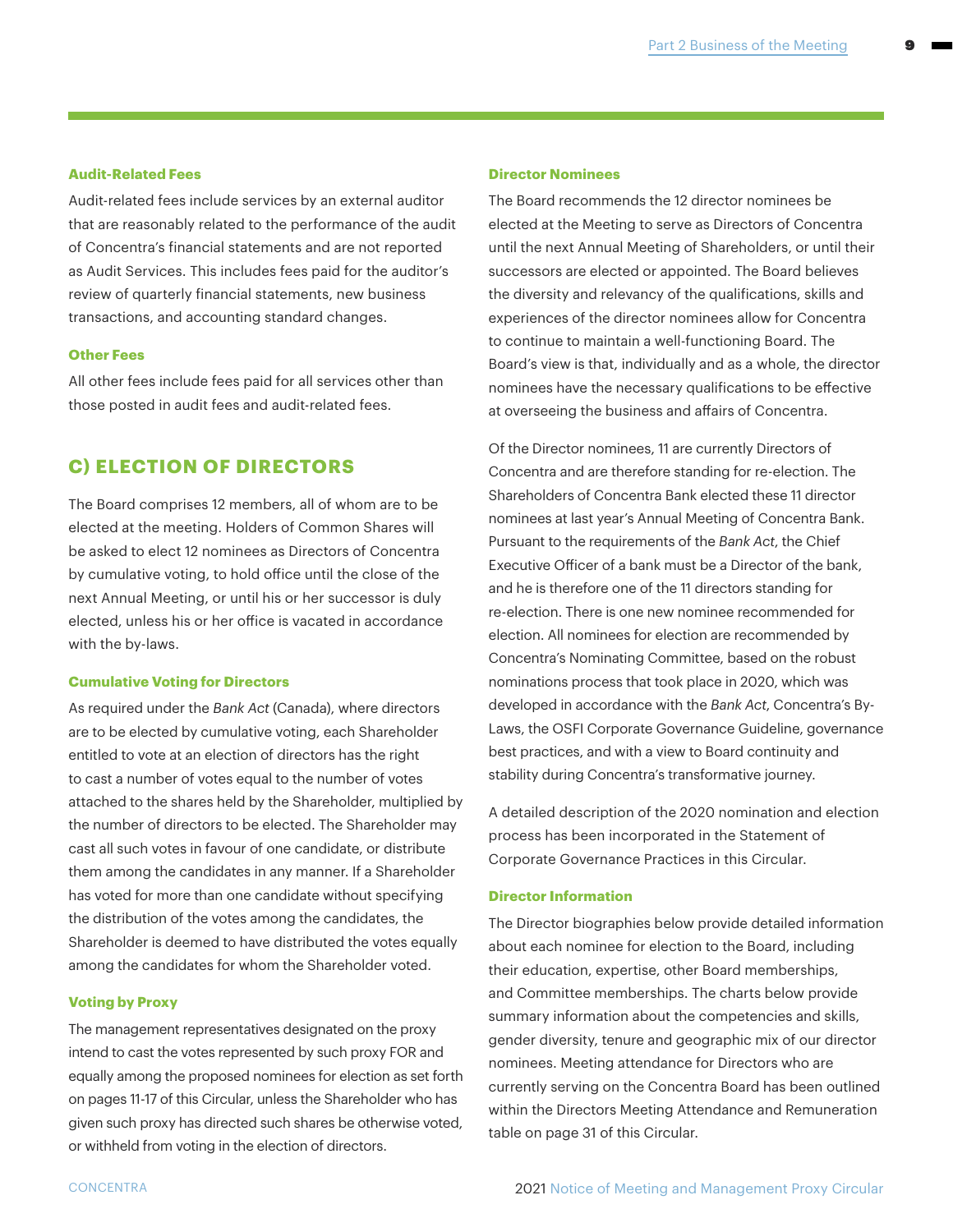п

|                                                                 | Coulter    | de Moissac | Dillon     | <b>Dyrda</b> | Fraser     | Gillespie  | Leonard    | Losier     | Poulsen    | Ransome    | Smart      | Williams   |
|-----------------------------------------------------------------|------------|------------|------------|--------------|------------|------------|------------|------------|------------|------------|------------|------------|
| <b>Strategic Planning</b>                                       | $\sqrt{}$  | $\sqrt{}$  | $\sqrt{ }$ | $\sqrt{ }$   | $\sqrt{ }$ | $\sqrt{}$  | $\sqrt{}$  | $\sqrt{}$  | $\sqrt{ }$ | $\sqrt{}$  | $\sqrt{ }$ | $\sqrt{}$  |
| <b>Financial Industry</b>                                       | $\sqrt{ }$ | $\sqrt{ }$ | $\sqrt{ }$ |              |            | $\sqrt{}$  | $\sqrt{ }$ | $\sqrt{}$  | $\sqrt{}$  | $\sqrt{ }$ | $\sqrt{ }$ |            |
| <b>Financial /Accounting</b>                                    | $\sqrt{ }$ | $\sqrt{ }$ | $\sqrt{ }$ | $\sqrt{}$    |            | $\sqrt{ }$ |            | $\sqrt{ }$ |            | $\sqrt{ }$ | $\sqrt{ }$ | $\sqrt{ }$ |
| <b>Talent Management &amp;</b><br><b>Executive Compensation</b> |            |            |            |              | $\sqrt{ }$ | $\sqrt{}$  |            | $\sqrt{ }$ |            |            |            | $\sqrt{ }$ |
| <b>Risk Oversight Literacy</b>                                  | $\sqrt{ }$ | $\sqrt{}$  | $\sqrt{ }$ | $\sqrt{}$    |            | $\sqrt{}$  | $\sqrt{}$  | $\sqrt{ }$ | $\sqrt{}$  |            | $\sqrt{}$  | $\sqrt{ }$ |
| <b>Financial Industry Risk</b><br><b>Oversight</b>              | $\sqrt{ }$ | $\sqrt{ }$ | $\sqrt{ }$ |              |            |            |            | $\sqrt{ }$ |            |            | $\sqrt{ }$ |            |
| <b>Information Technology</b>                                   | $\sqrt{}$  |            |            |              |            |            |            |            | $\sqrt{}$  |            |            |            |
| <b>Direct-to-Consumer Retailing</b>                             | $\sqrt{ }$ |            | $\sqrt{ }$ |              |            |            |            |            | $\sqrt{ }$ | $\sqrt{ }$ | $\sqrt{ }$ |            |
| <b>Business &amp; Commerce</b>                                  | $\sqrt{ }$ |            | $\sqrt{ }$ | $\sqrt{ }$   | $\sqrt{ }$ |            | $\sqrt{ }$ |            |            | $\sqrt{}$  | $\sqrt{ }$ | $\sqrt{ }$ |
| <b>Financial Literacy</b>                                       | $\sqrt{ }$ | $\sqrt{ }$ | $\sqrt{ }$ | $\sqrt{}$    | $\sqrt{ }$ | $\sqrt{ }$ | $\sqrt{ }$ | $\sqrt{ }$ | $\sqrt{ }$ | $\sqrt{ }$ | $\sqrt{ }$ | $\sqrt{ }$ |
| <b>Governance &amp; Boards</b>                                  | $\sqrt{ }$ | $\sqrt{}$  | $\sqrt{ }$ | $\sqrt{ }$   | $\sqrt{ }$ | $\sqrt{}$  | $\sqrt{ }$ | $\sqrt{}$  | $\sqrt{ }$ | $\sqrt{ }$ | $\sqrt{ }$ | $\sqrt{ }$ |
| <b>Stakeholder Engagement &amp;</b><br><b>Communication</b>     | $\sqrt{ }$ |            |            |              | $\sqrt{ }$ |            | $\sqrt{ }$ |            |            |            |            |            |
| <b>Mergers &amp; Acquisitions</b>                               | $\sqrt{ }$ | $\sqrt{ }$ | $\sqrt{ }$ |              |            |            |            |            | $\sqrt{ }$ | $\sqrt{ }$ | $\sqrt{ }$ | $\sqrt{ }$ |
| <b>Regulatory Environment</b>                                   | $\sqrt{ }$ | $\sqrt{ }$ | $\sqrt{ }$ |              |            |            | $\sqrt{}$  | $\sqrt{}$  | $\sqrt{ }$ | $\sqrt{ }$ | $\sqrt{ }$ | $\sqrt{}$  |

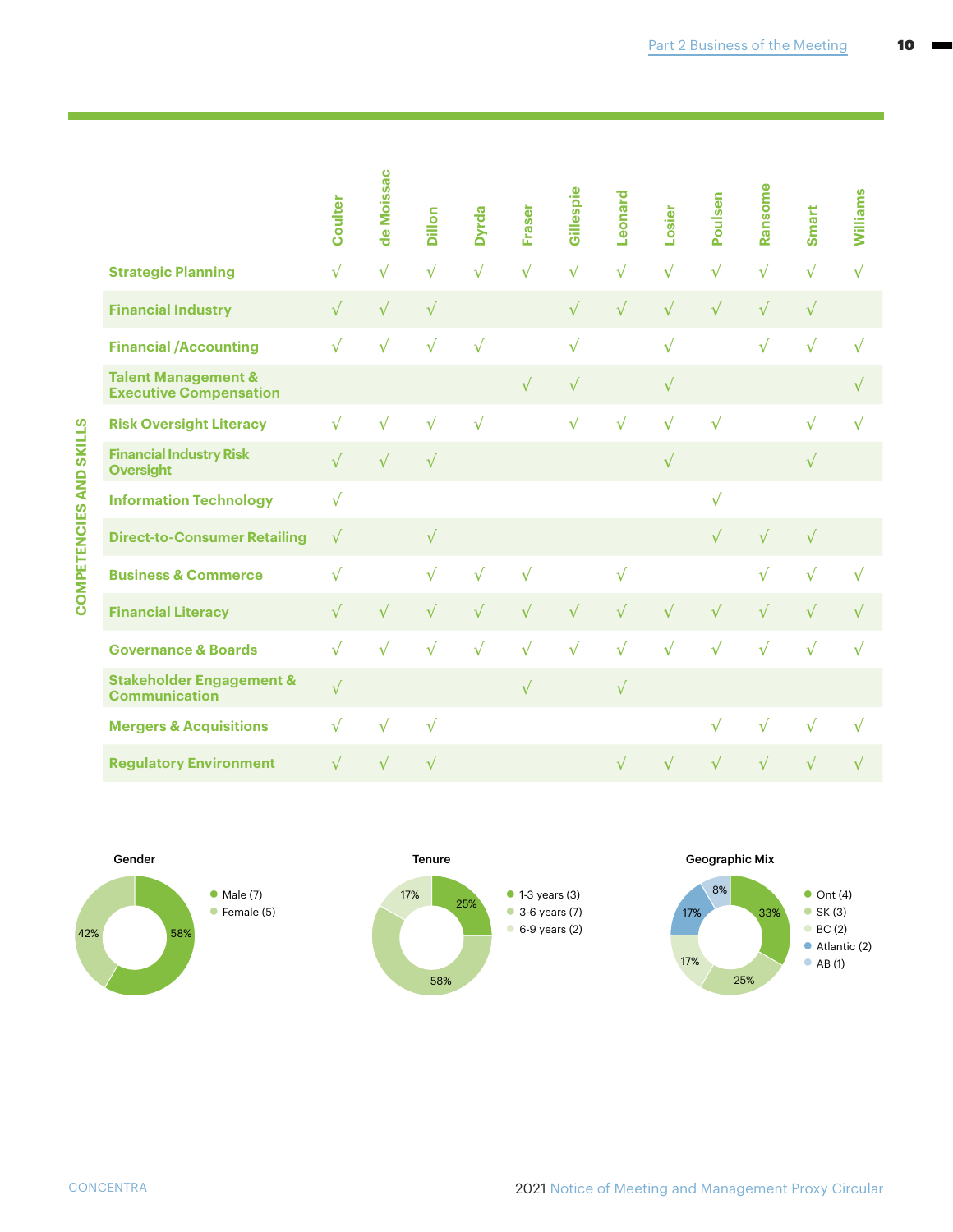#### **RECOMMENDATION OF THE BOARD**

**The Board recommends that Common Shareholders vote FOR the following Director nominees.**



**In the absence of contrary instructions, the persons named in the enclosed form of proxy intend to vote FOR and equally among the following Director nominees.**



#### **Don Coulter, BSc, MSc, CPA, CA, ICD.D**

LANGLEY, BC, CANADA | NON-INDEPENDENT | PRESIDENT & CEO OF CONCENTRA | AGE: 53 | DIRECTOR SINCE: 2018

Don Coulter has held senior executive and board of director roles in Canada and internationally with leading organizations including financial institutions in the banking, co-operative, insurance, pension fund and asset management sectors. Don has a record of leading high-performing teams in the development and implementation of successful strategies.

#### **BOARD DIRECTORSHIPS & POSITIONS HELD DURING TENURE SKILLS AND EXPERIENCE**

- Concentra Bank (2018 current) | Director
- Concentra Trust (2018 current) | Director
- National Commercial Bank of Anguilla (2019 current) | Vice-Chair of the Board | Chair of Human Resources and Governance Committee
- Kwantlen Polytechnic University (past) | Vice-Chair of the Board
- Chartered Accountants of British Columbia (past) | Board Member
- Business Council of British Columbia (past) | Member of the Board of Governors
- Canada Credit Union Association (past) | Board Member
- FirstCaribbean International Bank (past) | Board Member, FCIB Barbados | Chair, ALCO Committee | Group Pension Committee

- Strategic Planning
- Financial Industry
- Financial/Accounting Expertise
- Risk Oversight Literacy
- Financial Industry Risk Oversight
- Direct-to-Consumer Retailing
- Information Technology
- Business and Commerce
- Financial Literacy
- Governance and Boards
- Stakeholder Engagement and Communication
- Mergers and Acquisitions
- Regulatory Environment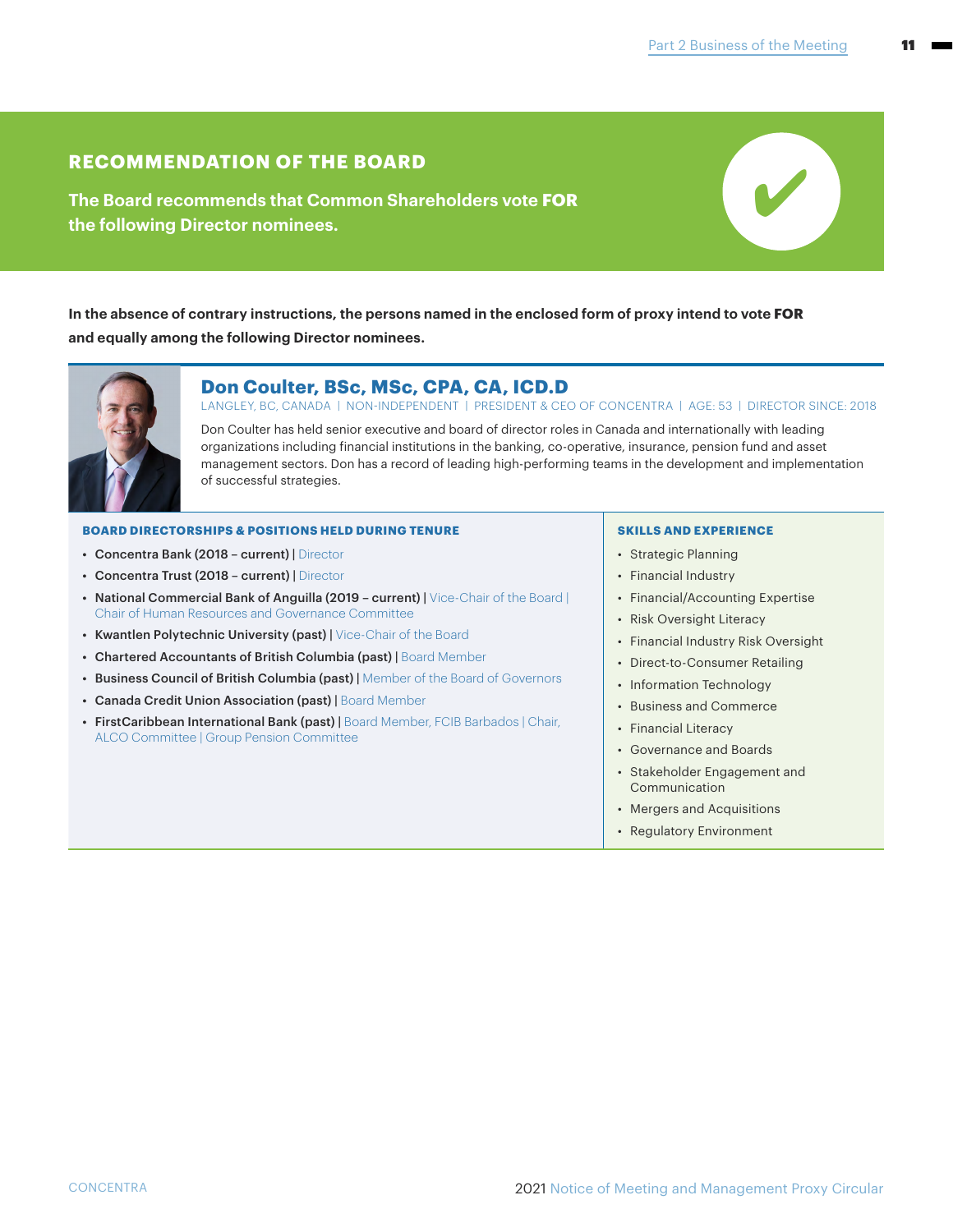

#### **Lise de Moissac, B. Mgmt., CPA, CA, ICD.D**

SASKATOON, SK, CANADA | NON-INDEPENDENT | MAJORITY SHAREHOLDER NOMINEE | AGE: 57 | DIRECTOR SINCE: 2014

Lise is Executive Vice President and Chief Financial Officer at Affinity Credit Union and is responsible for Finance, Accounting, Insurance and Facilities. Lise has been in the CFO role since 2006. She has been part of the senior leadership team responsible for growing the balance sheet from \$800 million to \$6 billion through many credit union mergers and arrangements. Lise has been a Chartered Accountant since 1994 and has held positions in public practice accounting and within the credit union system. She sits as the Chair of Concentra Bank and as a Director for Saskatchewan Blue Cross and APEX and APEX II Venture Capital Funds. Lise was one of Saskatchewan's Top 10 Women of Influence in 2014.

#### **BOARD DIRECTORSHIPS & POSITIONS HELD DURING TENURE AND SKILLS AND EXPERIENCE**

- Concentra Bank (Financial) (2014 present) | Chair of the Board (current) | Risk Committee (past) | Governance Committee (past) | Audit and Conduct Review Committee (past) | Ad Hoc Capital Committee (past)
- Concentra Trust (2014 2016, 2020 present)  $|$  Chair of the Board (current)
- Saskatchewan Blue Cross (present) | Investment Committee | Audit and Risk Committee
- Apex I and II (present) | Director
- St. Paul's Hospital (past) | Chair and Vice Chair | Joint ARCO Member | Executive Committee Member

- Strategic Planning
- Financial Industry
- Financial/Accounting Expertise
- Risk Oversight Literacy
- Financial Industry Risk Oversight
- Financial Literacy
- Governance and Boards
- Mergers and Acquisitions
- Regulatory Environment



#### **Eric Dillon, MBA, ICD.D**

SASKATOON, SK, CANADA | NON-INDEPENDENT | MAJORITY SHAREHOLDER NOMINEE | AGE: 52 | DIRECTOR SINCE: 2018

Eric is a leader within the co-operative finance movement in Canada and has worked extensively to shape the credit union business model. Eric is a serial innovator, having been involved in some of the credit union system's recent innovations such as mobile payments, venture capital, social impact financing and measuring financial wellness.

Eric is a lifelong learner having graduate degrees in business coupled with industry education in governance, risk management and innovation. Eric has been recognized nationally and internationally for his work in social media, innovation and leadership and was most recently a recipient of the 2019 Governor General of Canada Innovation Award.

Eric is an active mentor to many within the business community and a frequent commentator and presenter to business audiences across Canada. He serves on the board of the Saskatchewan Roughriders Football Club, Concentra Bank, and Economic Development Regina.

#### **BOARD DIRECTORSHIPS & POSITIONS HELD DURING TENURE AND SKILLS AND EXPERIENCE**

- Concentra Bank (2018 present) | Risk Committee (current) | Chair, Governance Committee (current) | Ad Hoc Capital Committee (current) | Audit and Conduct Review Committee (past)
- Concentra Trust (2018 present) | Director
- Economic Development Regina (present) | Director, Governance & HR Committee
- Saskatchewan Roughriders Football Club (2019 present) | Governance & Human Resources Committee (current) | Chair, Audit & Finance Committee (current)
- Filene Research Institute (past) | Director
- Credit Union Central of Saskatchewan (past) | Director, Governance & Conduct Review Committee
- Credential Financial Inc. (past) | Chair of Governance Committee | Director, Human Resource Committee | Director, Audit & Risk Committee
- The Hospitals of Regina Foundation (past) | Director
- Credit Union Central of Alberta (past) | Director
- Apex Investment Fund General Partnership (past) | Director

- Strategic Planning
- Financial Industry
- Financial/Accounting Expertise
- Risk Oversight Literacy
- Financial Industry Risk Oversight
- Direct-to-Consumer Retailing
- Business and Commerce
- Financial Literacy
- Governance and Boards
- Mergers and Acquisitions
- Regulatory Environment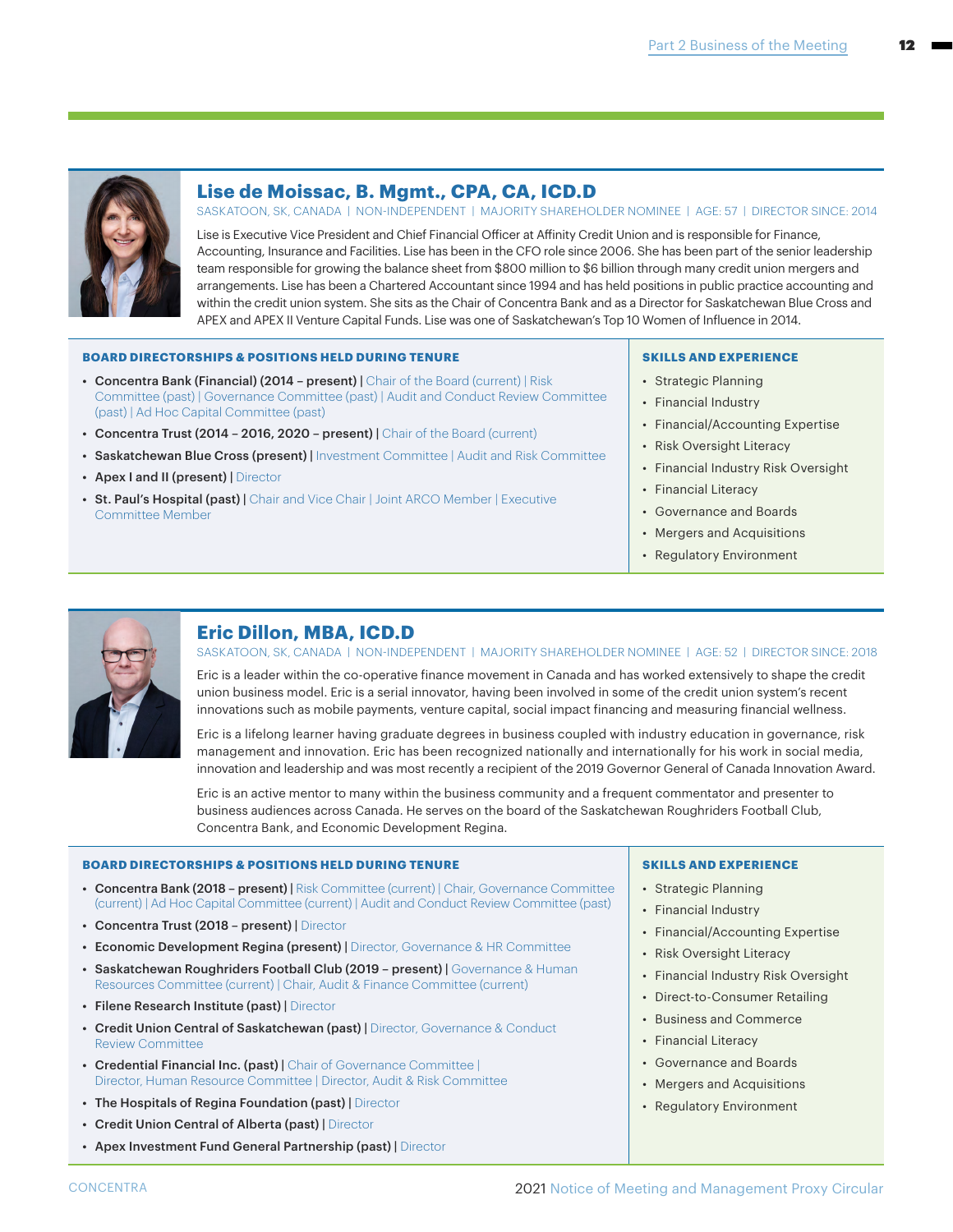

#### **Glen Dyrda, FCPA, FCA, ICD.D**

#### PETERSBURG, ON, CANADA | INDEPENDENT | AGE: 64 | DIRECTOR SINCE: 2017

Glen is a Chartered Professional Accountant and retired senior Audit Partner with PricewaterhouseCoopers (PwC) with 37 years' experience serving co-operative, public and private company clients and interacting with Boards, Committees, and C-suite executives. He is the past Chair of the Partnership Board for PwC Canada and was the Managing Partner for both the Southwest Ontario and Winnipeg offices. He has also served on the boards of the Kitchener-Waterloo Symphony Orchestra, Royal Manitoba Theatre Centre, and the Associates of the Asper School of Business, University of Manitoba.

#### **BOARD DIRECTORSHIPS & POSITIONS HELD DURING TENURE SKILLS AND EXPERIENCE**

- Concentra Bank (2017 present) | Chair, Audit and Conduct Review Committee (current) | Governance Committee (current) | Ad Hoc Capital Committee (current)
- Concentra Trust (2017 present) | Director (current)
- Princess Auto Ltd. (2017 present) | Member, Board of Advisors
- Kitchener-Waterloo Symphony Orchestra (past) | Vice-Chair | Chair, Finance Committee | Governance Committee Member
- Royal Manitoba Theatre Centre (past) | Chair, Board | Chair, Finance Committee
- Associates of the Asper School of Business, University of Manitoba (past) | Chair, Finance Committee

- Strategic Planning
- Financial/Accounting Expertise
- Risk Oversight Literacy
- Business and Commerce
- Financial Literacy
- Governance and Boards



#### **Cheryl Fraser, ICD.D**

#### OTTAWA, ON, CANADA | INDEPENDENT | AGE: 63 | DIRECTOR SINCE: 2019

Cheryl Fraser is a Board Director and Corporate Executive with 35+ years of experience in the public and private sectors. She is the Chief Talent Officer & Vice President Communications at Crombie REIT. Prior to Crombie, Cheryl held senior executive roles with the federal government for more than 25 years, including Assistant Commissioner and CHRO at the Canada Revenue Agency, Assistant Commissioner at the Correctional Service of Canada, Assistant Secretary at the Treasury Board of Canada, and Assistant Deputy Minister at Fisheries and Oceans Canada. Cheryl is also Vice-Chair and Chair of the HRC at the Atlantic Provinces Economic Council, Director on the Board of Governors for Dalhousie University, Director and Chair of the HRC of the Board of the Mental Health Commission of Canada and Director and Co-Chair of the Governance Committee at the Aberdeen Health Foundation. Cheryl was previously Chair of the Board for the Pictou County YMCA and the John Howard Society of NS. She holds a BSc (Mathematics) and an MES (Resource Economics) from Dalhousie University, and an ICD.D from the University of Toronto (Rotman). She received the Queen's Jubilee Medal for her commitment to public service.

#### **BOARD DIRECTORSHIPS & POSITIONS HELD DURING TENURE SKILLS AND EXPERIENCE**

- Concentra Bank (2019 present) | Human Resource and Compensation Committee (current) | Governance Committee (current)
- Aberdeen Health Foundation (2018 present) | Member of the Community Relations Committee | Chair of the Governance Relations Committee
- Mental Health Commission of Canada (2016 present) | Chair of the HR Committee
- Atlantic Provinces Economic Council (2019 present) | Member of the HR Committee
- YMCA of Pictou County (past) | Chair of the Board | Member of the HR Committee | Member of the Governance and Nominating Committee

- Strategic Planning
- Talent Management and Executive Compensation
- Business and Commerce
- Financial Literacy
- Governance and Boards
- Stakeholder Engagement and Communication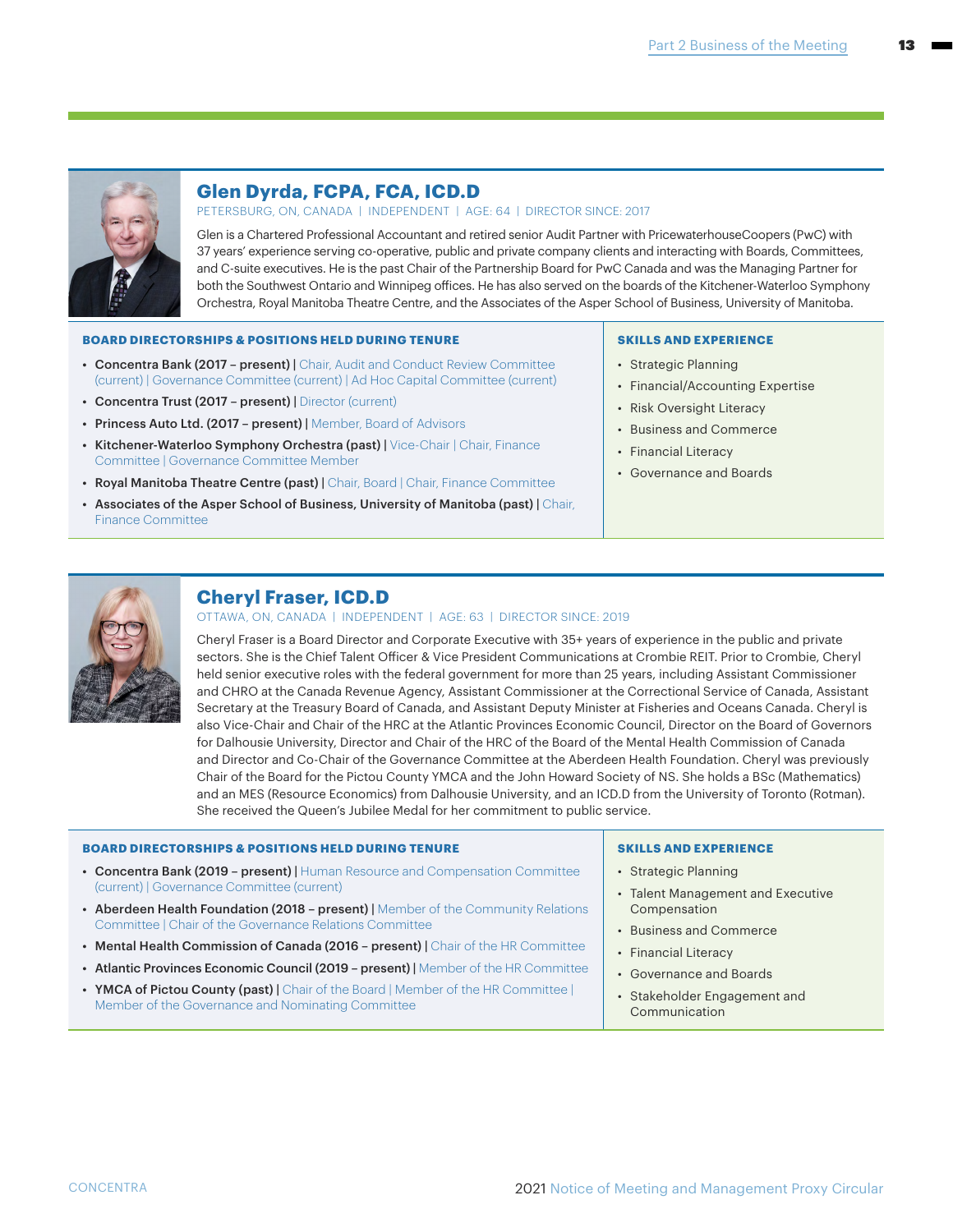

#### **Anne Gillespie, CPA, CA, ICD.D**

CALGARY, AB, CANADA | INDEPENDENT | AGE: 58 | DIRECTOR SINCE: 2014

Anne has more than 15 years' experience in the credit union system and is Chief Financial & Governance Officer and Corporate Secretary at Alberta Central. She oversees the governance portfolio, including Board relationship and support and legal services, along with accounting, budgeting and financial reporting for Alberta Central and its payments joint venture. Anne serves as a member of Alberta Central's Asset Liability Management Committee, Management Credit Committee, Management Risk Committee, Compensation Committee and Group Clearing Joint Venture Liquidity Sub-Committee. Anne holds a Bachelor of Commerce degree from the University of Alberta, is a Chartered Professional Accountant and holds the Institute of Corporate Directors designation.

#### **BOARD DIRECTORSHIPS & POSITIONS HELD DURING TENURE SKILLS AND EXPERIENCE**

- Concentra Bank (Financial) (2014 present) | Audit and Conduct Review Committee (current) | Human Resource and Compensation Committee (current) | Governance and Nominating Committee (past) | Risk Committee (past) | Ad Hoc Consolidation Committee (past) | Chair, Ad Hoc Corporate Structure (Bank Continuance) Committee (past)
- Concentra Trust (past) | Director
- Institute of Chartered Accountants of Alberta (past) | Member of the Complaints Inquiry Committee

- Strategic Planning
- Financial Industry
- Financial/Accounting Expertise
- Talent Management and Exec Compensation
- Risk Oversight Literacy
- Financial Literacy
- Governance and Boards



#### **Michael Leonard, ICD.D**

DARTMOUTH, NS, CANADA | INDEPENDENT | AGE: 54 | DIRECTOR SINCE: 2017

As President and CEO of Atlantic Central and League Savings and Mortgage Company, Michael is responsible for the development and implementation of long- and short-term strategies and plans for both companies, as well as regional strategies within the Atlantic credit union system, representing 47 credit unions with 300,000 members and more than \$6 Billion in assets. Michael is also responsible for government and regulator relations in the four Atlantic Provinces and brings 30 years' experience in various positions in the credit union system to his role at Concentra. He also acts as Chair of the Board of CUCC, which holds the credit union system interest in Interac.

#### **BOARD DIRECTORSHIPS & POSITIONS HELD DURING TENURE SKILLS AND EXPERIENCE**

- Concentra Bank (2017 present) | Human Resources & Compensation Committee (current) | Risk Committee (current) | Ad Hoc Capital Committee (current)
- CUCC (2013 present) | Chair of the Board
- Canadian Credit Union Association (past) | Audit and Risk Committee | Hall of Fame Awards Committee
- League Data (past) | Chair of the Governance Committee
- Connecting People for Health Cooperative (past) | Director

- Strategic Planning
- Financial Industry
- Risk Oversight Literacy
- Business and Commerce
- Financial Literacy
- Governance and Boards
- Stakeholder Engagement and Communication
- Regulatory Environment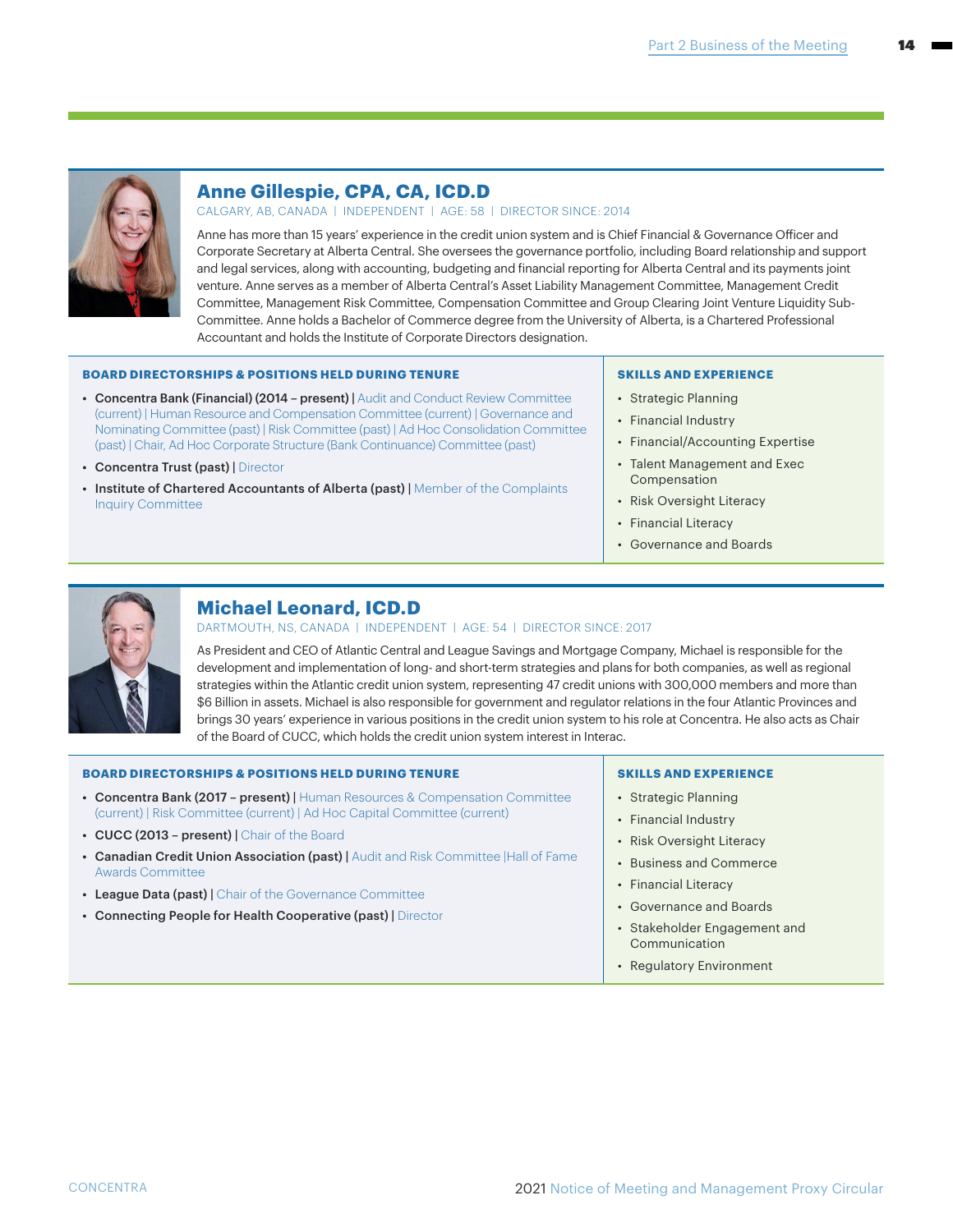

#### **David Losier, CPA, CGA, ICD.D**

#### CARAQUET, NB, CANADA | INDEPENDENT | AGE: 52 | DIRECTOR SINCE: 2017

David is the President of DOL Consulting Inc, and a corporate director. Prior to starting his consulting practice, he served as an executive in the credit union industry for 19 years and worked in the public sector before that. David's executive experience includes banking, insurance, pension and investment industries. In 2016, he led the transition of UNI Financial Cooperation to the first-ever federally regulated Credit Union under the Bank Act. David has served on numerous boards over the past 20 years and he is the Vice-Chair of Vestcor Inc., a company that provides investment management and employee benefit administration services to 90,000 individuals and more than 130 employer groups in New Brunswick.

#### **BOARD DIRECTORSHIPS & POSITIONS HELD DURING TENURE SKILLS AND EXPERIENCE**

- Concentra Bank (2017 present) | Vice-Chair (current) | Governance Committee (current) | Risk Committee (current) | Ad Hoc Capital Committee (current) | Human Resources & Compensation Committee (past) | Audit & Conduct Review Committee (past)
- Vestcor Inc. (2016 present) | Vice-Chair (current) | Chair, Human Resources & Compensation | Audit Committee | Governance Committee
- Mutual Fund Dealers Association of Canada (past) | Regulatory Affairs Committee
- L'Acadie Nouvelle (past) | Director
- Canadian Life and Health Insurance Association of Canada (past) | Director | Audit Committee
- Prix littérraire Antonine-Maillet-Acadie Vie (past) | Chair
- UNI affiliates (past) | Director
- CGA Association of New Brunswick (past) | Board of Governors

- Strategic Planning
- Financial Industry
- Financial/Accounting Expertise
- Talent Management and Executive Compensation
- Risk Oversight Literacy
- Financial Industry Risk Oversight
- Financial Literacy
- Governance and Boards
- Regulatory Environment



#### **Carol Poulsen, ICD.D**

#### BURLINGTON, ON, CANADA | INDEPENDENT | AGE: 61 | DIRECTOR SINCE: 2019

Carol has more than 25 years' experience in the information technology industry, and is Executive Vice President and Chief Information Officer at the Co-operators Group Ltd. She has extensive knowledge of financial systems, both legacy platforms and current technologies across the breadth of financial services. Carol serves on the Board of Addenda Capital, and is Chair of the Pensions Committee and a member of the Audit and Risk Committee on the University of Guelph Board. In 2018, Carol was award the Gartner/Evanta Global CIO Top 5 Breakaway Leaders Award. She holds a Bachelor of Arts degree, with honours from York University, and holds the Institute of Corporate Directors designation.

| <b>BOARD DIRECTORSHIPS &amp; POSITIONS HELD DURING TENURE</b>                                                                  | <b>SKILLS AND EXPERIENCE</b>      |
|--------------------------------------------------------------------------------------------------------------------------------|-----------------------------------|
| • Concentra Bank (2019 - present)   Audit and Conduct Review Committee (current)                                               | • Strategic Planning              |
| Risk Committee (current)                                                                                                       | • Financial Industry (Banking and |
| • Addenda Capital (present)   Director                                                                                         | Insurance)                        |
| • University of Guelph (present)   Chair of Pension Committee   Audit and Risk                                                 | • Risk Oversight Literacy         |
| Committee                                                                                                                      | • Information Technology          |
| • Cancer Care Ontario (past)   Chair Information Management/Information Technology                                             | • Direct to Consumer Retailing    |
| Committee   Chair Board Gating Committee   Human Resources Committee  <br><b>Corporate Governance and Nominating Committee</b> | • Financial Literacy              |
| • AZGA Canada - Allianz Global Assistance Canada (past)   Director                                                             | • Governance and Boards           |
| • Echelon Insurance (past)   Investment Committee   Governance Committee                                                       | • Mergers and Acquisitions        |
| • HB Group Insurance Management (past)   Director                                                                              | • Regulatory Environment          |
| • COSECO Insurance Company (past)   Director                                                                                   |                                   |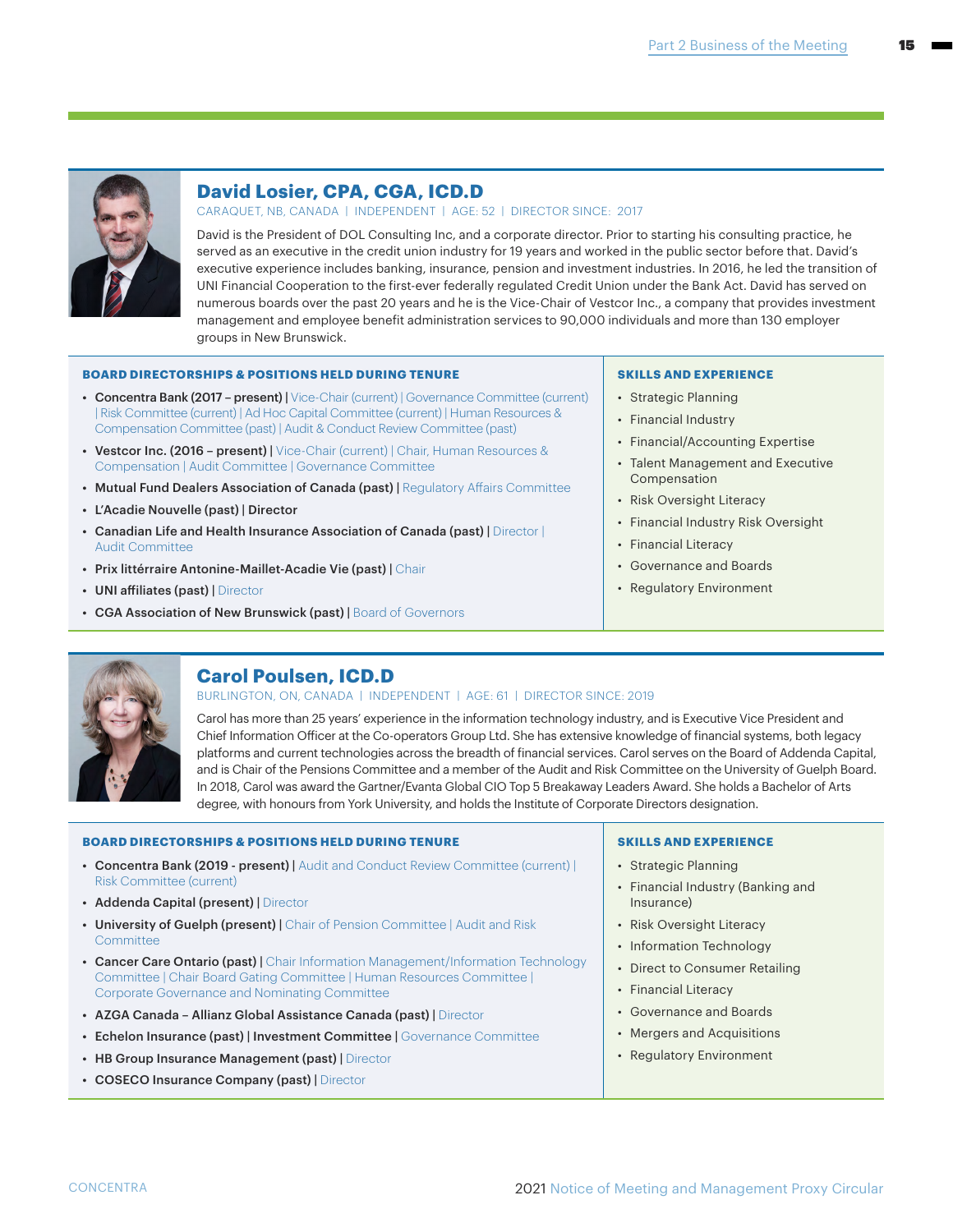

#### **Cary Ransome, MBA, PFP, ICD.D**

#### SASKATOON, SK, CANADA | NON-INDEPENDENT | MAJORITY SHAREHOLDER NOMINEE | AGE: 54 | DIRECTOR SINCE: NEW

Cary is the Chief Retail and Operating Officer at Innovation Credit Union and has previously held executive and senior management positions at Conexus Credit Union, Servus Credit Union, and TD Bank Financial Group. Throughout his career in the financial services industry, Cary has obtained significant experience in strategy development, change management, innovation and project management, succession and talent management, financial literacy, and wealth planning. Cary is currently working towards receiving his MIT Emeritus – Digital Transformation Diploma.

#### **BOARD DIRECTORSHIPS & POSITIONS HELD DURING TENURE SKILLS AND EXPERIENCE**

- Concentra Bank (2016 2018) | Director
- Apex Investments GP Inc. (past) | Director
- Thrive Wealth Management Corp. (past) | Director, Chair
- Conexus Insurance (past) | Director
- Regina Food Bank (past) | Director, Vice Chair
- Edmonton Food Bank (past) | Director
- GRIT (Get Ready for Inclusion) (past) | Director
- Sherwood Park Minor Hockey Association (past) | Director
- Jasper Parks and Recreation (past) | Director, Chair
- Jasper Chamber of Commerce (past) | Elected Director

- Strategic Planning
- Financial Industry
- Financial/Accounting Expertise
- Direct-to-Consumer Retailing
- Business and Commerce
- Financial Literacy
- Governance and Boards
- Mergers & Acquisitions
- Regulatory Environment



#### **Tim Smart, CPA, CA, ICD.D, MBA**

PICKERING, ON, CANADA | INDEPENDENT | AGE: 57 | DIRECTOR SINCE: 2016

Tim brings more than 25 years' cross-industry experience to the Concentra Board. He holds an MBA from McMaster University and is working as an independent consultant supporting a number of technology companies to transition through ownership change. Previously, as Chief Financial Officer of Meridian, he was responsible for overseeing the financial strength of the credit union, including risk mitigation, financial performance, strategy and building strong relationships with Meridian's key financial partners. Prior to joining Meridian, Tim worked as the Chief Financial Officer for a number of financial services and technology-related companies including OANDA Corporation, Audatex Canada, Q9 Networks Inc. and First Asset Management Inc.

#### **BOARD DIRECTORSHIPS & POSITIONS HELD DURING TENURE SKILLS AND EXPERIENCE**

- Concentra Bank (2016 present) | Chair, Risk Committee (current) | Audit and Conduct Review Committee (current) | Chair, Ad Hoc Capital Committee (current) | Ad Hoc Corporate Structure Committee (Bank Continuance) (past)
- Concentra Trust (2016 present) | Director
- Meridian OneCap Credit Corporation (past) | Director
- Horizons for Youth (past) | Director
- Durham Children's Aid Society (past) | Director

- Strategic Planning
- Financial Industry
- Financial/Accounting Expertise
- Risk Oversight Literacy
- Financial Industry Risk Oversight
- Direct-to-Consumer Retailing
- Business and Commerce
- Financial Literacy
- Governance and Boards
- Mergers and Acquisitions
- Regulatory Environment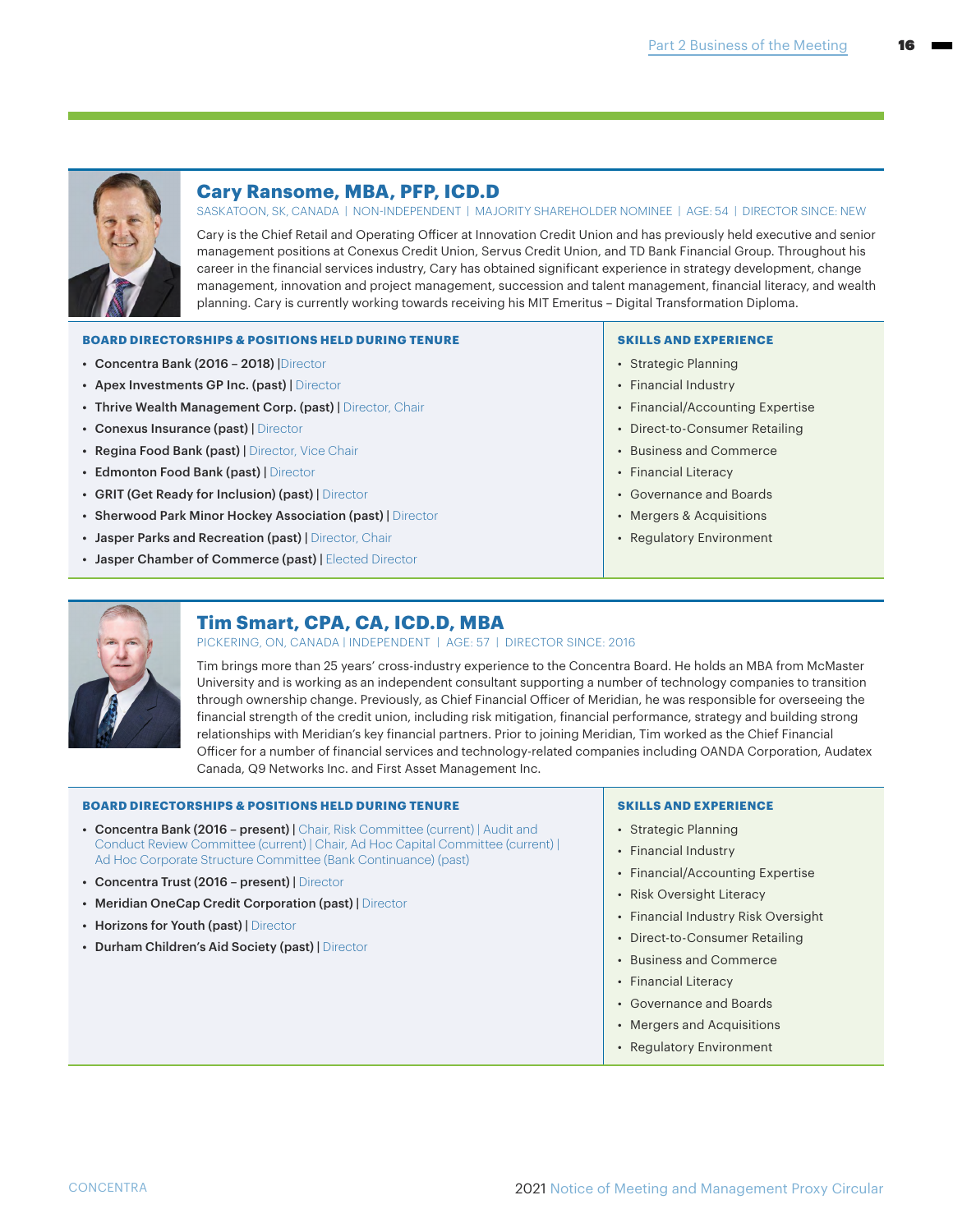

#### **Shelley Williams, CPA, CA, ICD.D**

LANGLEY, BC, CANADA | INDEPENDENT | AGE: 51 | DIRECTOR SINCE: 2017

Shelley is a Chartered Accountant with an extensive corporate finance and capital markets background. She has held senior positions at some of BC's largest multinational public companies, including Vice President Treasurer at Finning International, and Corporate Treasurer at Fletcher Challenge Canada. Shelley has significant governance experience in both private and public sector organizations, as well as unique ownership and multi-stakeholder environments. She serves on the Board of BC Life and Casualty Company (Pacific Blue Cross) as well as the Sources Community Resources Foundation. Previously, she served as Chair of the Douglas College Board, Vice-Chair of HFN LNG Development Corporation, and as an Independent Commissioner at the BC Securities Commission.

#### **BOARD DIRECTORSHIPS & POSITIONS HELD DURING TENURE SKILLS AND EXPERIENCE**

- Concentra Bank (2017 present) | Chair, Human Resources and Compensation Committee (current) | Governance Committee (current)
- Concentra Trust (2019 present) | Director
- B.C. Life & Casualty Company (present) | Chair, Audit Committee | Investment & Loan Committee | Chair, Risk Committee | Chair, Conduct Review Committee | Pacific Blue Cross Foundation Board Member (past)
- Sources Community Resources Foundation (present) | Board Member and Treasurer
- Douglas College (past) | Chair, Board | Chair, Governance and Executive Committee | Chair, Audit and Finance Committee
- HFN LNG Development Corporation (past) | Vice-Chair, Board | Chair, Finance, Audit and Risk Management Committee
- B.C. Securities Commission (past) | Independent Commissioner and Board Member | Audit Committee | Human Resources Committee | Ad-hoc Governance Committee

- Strategic Planning
- Financial/Accounting Expertise
- Talent Management and Executive Compensation
- Risk Oversight Literacy
- Business and Commerce
- Financial Literacy
- Governance and Boards
- Mergers and Acquisitions
- Regulatory Environment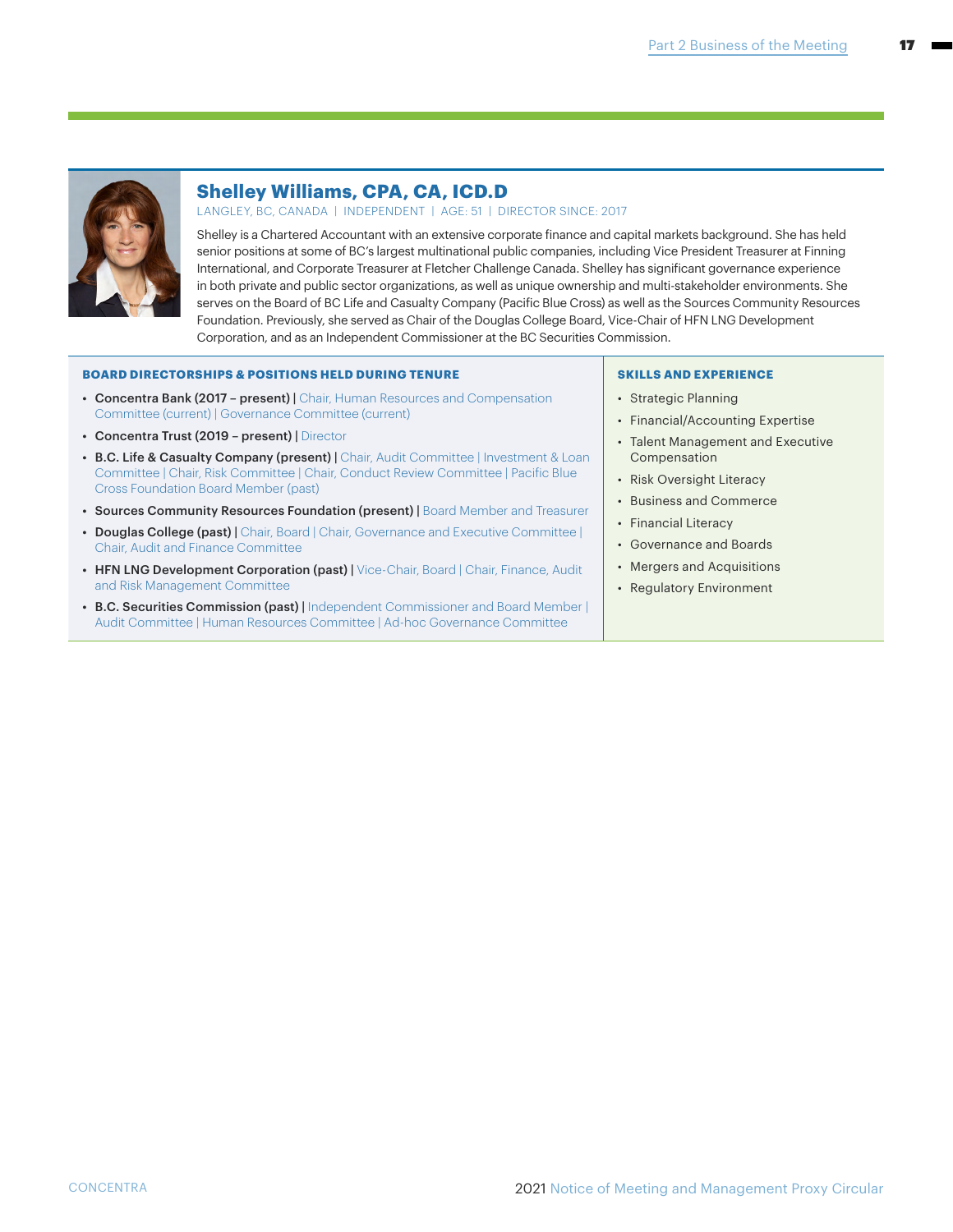#### **RECOMMENDATION OF THE BOARD**

**The Board recommends that Common Shareholders vote FOR the amendments to By-Law No. 2.**



**In the absence of contrary instructions, the persons named in the enclosed form of proxy intend to vote FOR the amendments to By-Law No. 2.**

#### **D) BY-LAW NO. 2 AMENDMENTS**

### **YOUR YES VOTE TO AMEND OUR BY-LAW NO. 2 WILL HELP STRENGTHEN CONCENTRA SO WE CAN GROW AND SERVE CREDIT UNIONS BETTER.**

In 2018, Concentra embarked on a bold new strategy to become Canada's leading mid-market bank, serving credit unions, medium-sized businesses and select consumer markets. Achieving this ambitious 10-year vision requires change throughout our organization. We're committed to creating a differentiated experience for customers, developing innovative products and services, maturing our business intelligence, investing in our employees and establishing a digital banking platform.

We've already made significant progress, but to maintain our momentum it's critical that we have access to the equity necessary to invest in our ongoing transformation and growth. However, Concentra's By-Laws place restrictions on share ownership, limiting our ability to raise capital and attract investors who believe in our purpose of creating the future of banking to enable your success.

Therefore, Concentra and our majority shareholder SaskCentral believe it is in the best interest of both organizations, our shareholders and their members, and the credit union sector to amend Concentra's By-Laws to remove the share ownership restriction to allow noncooperatives to own common shares on certain terms subject to the approval of our majority shareholder and the Board.

On March 3, 2021, the Concentra Board of Directors approved amendments to By-Law No. 2 to remove the share ownership restriction. To be effective, the proposed amendments to By-Law No. 2 require approval by special resolution of Concentra's common shareholders, approved by at least two-thirds of the votes cast in person or by proxy at the meeting. SaskCentral holds only 50% voting rights for special resolutions, so additional shareholder support for the By-Law amendments is necessary. See page 4 for additional voting information. The particulars of the proposed amendments are set forth in Schedule A along with the text of the Special Resolution.

Below, you will find more information about this important change so you can make an informed vote. We hope you'll support us in achieving our purpose by voting yes.

#### **YES VOTE BENEFITS**

| <b>Capital to fund Concentra's growth</b> |  |
|-------------------------------------------|--|
| <b>Better products and services</b>       |  |
| <b>New digital banking technology</b>     |  |
| <b>Improved customer experience</b>       |  |
| <b>Reduced shareholder risk</b>           |  |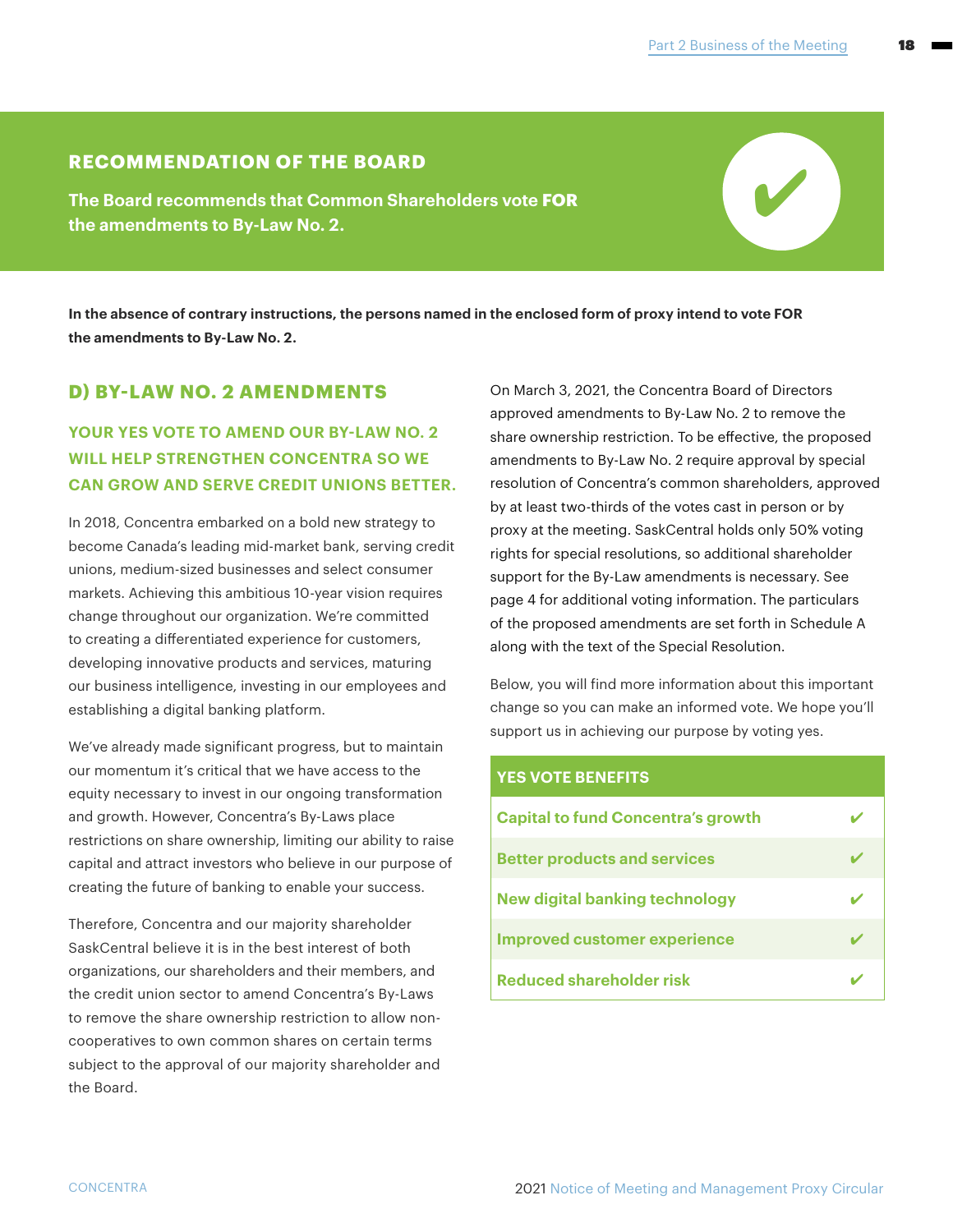#### **Ownership By-Laws Limit Growth**

Our By-Laws restrict ownership of our common shares to credit unions, centrals, cooperatives and related entities. While this limitation was put in place with good intentions, it has become clear that our By-Laws have curtailed the ability for Concentra to deliver on our long-term strategy and have increased risk for both Concentra and SaskCentral.

Our By-Laws make it difficult to issue new shares and significantly limit the pool of potential organizations that are eligible to invest in Concentra. This in turn restricts our ability to raise equity to fund our growth and invest in new products and services for our credit union partners.

At the same time, SaskCentral has determined their 84% majority ownership share in Concentra represents a concentration risk and they would like to reduce a portion of their shareholdings.

To clear a path forward, the Boards of both Concentra and SaskCentral are recommending that the Concentra By-Laws be amended to allow the issuance and ownership of common shares outside the cooperative sector.

#### **Positioning Concentra for Success**

Since our founding in 2005, Concentra has carved out a unique identity focused on serving the credit union sector in innovative and different ways so that the five million credit union members across Canada can choose competitive financial services from their local credit union.

Innovative thinking has been integral to our success. From our beginning as Canada's only federally regulated financial cooperative retail association that introduced wholesale finance as a competitive advantage for credit unions, to becoming a chartered bank in 2017, we've always been willing to break new ground to help credit unions and their members prosper.

The proposed By-Law amendments will enable investment in Concentra from outside the cooperative sector. This will strengthen Concentra so we can continue to grow and serve credit unions better. It will also support our business growth, the development of innovative products, and new online and mobile banking technology. In addition, a diversified share ownership will reduce risk for both Concentra and SaskCentral. With deep roots in the cooperative system, Concentra understands and shares, the values and principles of the credit unions that we work with every day. Concentra has historically brought national connections to local credit unions, delivering expertise and financial clout to the credit union system. We currently support 85% of Canadian credit unions, and we strive to enable all credit unions in Canada to succeed.

#### **The Acknowledgment and Undertaking Agreement between Concentra and SaskCentral**

Concentra has the support of SaskCentral, our majority shareholder, to approve the By-Law amendment and we are working collaboratively to find mutual synergies in moving forward with our respective strategies. Concentra and SaskCentral have entered into an Acknowledgment and Undertaking Agreement that provides SaskCentral with a veto on the issuance of new common equity shares to entities that are not cooperatives. However, the Agreement is temporary in nature and according to its terms, the Agreement *"shall terminate on the earlier of (i) SaskCentral no longer being the largest shareholder of Concentra, or (ii) SaskCentral ceasing to own more than 30% of the issued and outstanding common shares of Concentra."* This Agreement provides SaskCentral the opportunity to continue to play a role in collaborating on the future of Concentra while it retains a significant portion of common shares in Concentra.

#### **Learn More – Attend our Pre-AGM Webinar**

We recognize this is an important vote, so we want to ensure that you have all the information you need to cast your ballot. We will be holding a shareholder webinar on April 1, 2021 to provide more details about the proposed By-Law amendment and our vision for the future. The webinar will be hosted by Concentra, along with our majority shareholder SaskCentral. We hope you can join us.

**Date: April 1, 2021 Time: 11:00 a.m. CST Webinar link:** 

**<https://events.concentra.ca/Shareholder-Webinar>**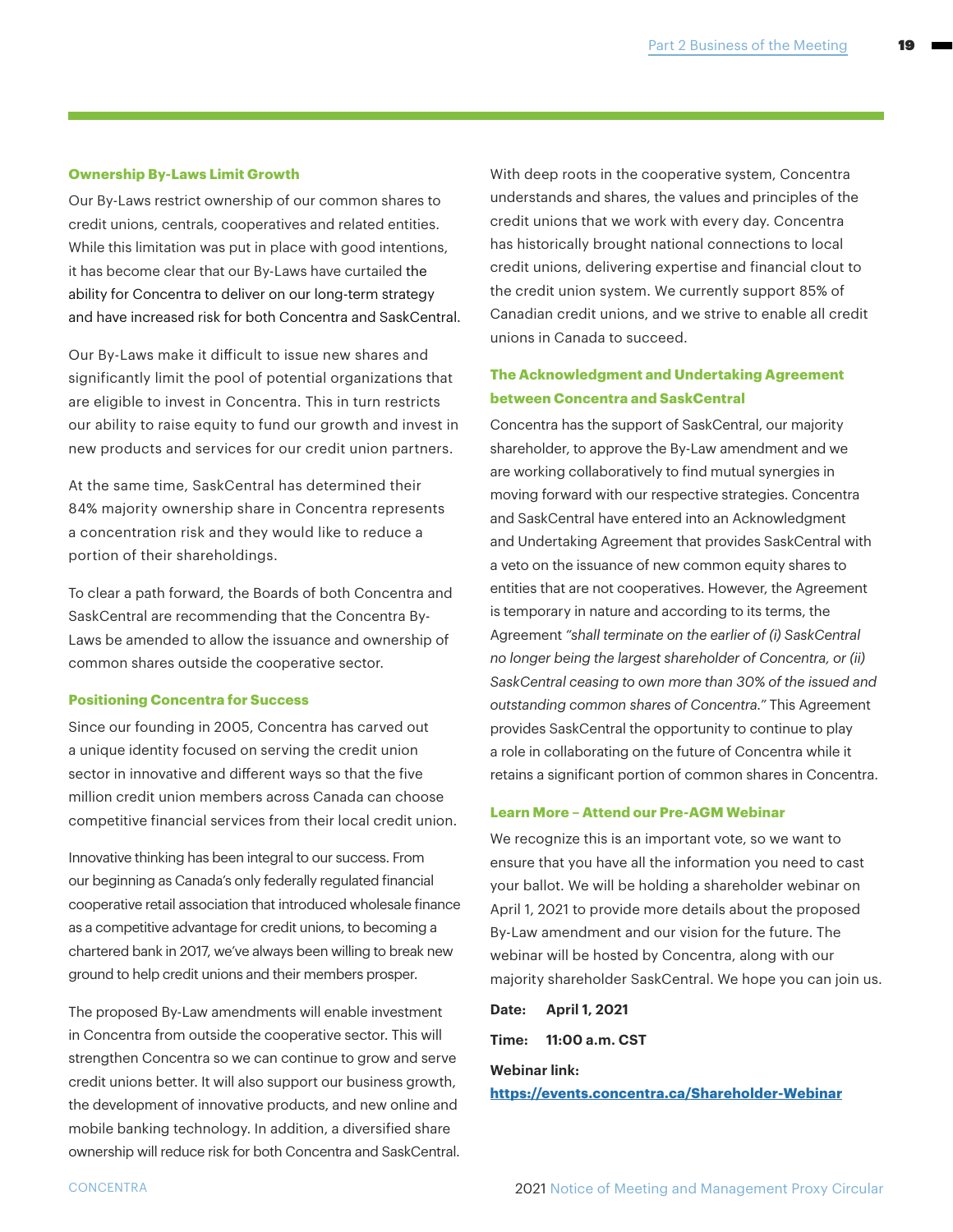## **Part 3: Statement of Corporate Governance Practices**

**THE BOARD OF DIRECTORS (THE BOARD) OF CONCENTRA BANK AND ITS WHOLLY OWNED SUBSIDIARY CONCENTRA TRUST COMMITS TO UPHOLDING HIGH STANDARDS OF CORPORATE GOVERNANCE AND A CULTURE OF CONTINUOUS IMPROVEMENT.**

The primary role of Concentra's Board is to supervise the management of Concentra Bank's business and affairs, oversee strategy and risk management, and provide challenge, advice and guidance to Concentra's senior management. Concentra's Board continues to be firmly committed to fulfilling its role through best practices in governance. Management of the business and affairs of Concentra is supervised by the Board directly, and through various Board Committees, to which certain responsibilities are delegated. The Board's Mandate and the Terms of Reference for each of its Committees outline the Board's purpose, duties and allocation of responsibilities. A copy of these documents is available at [concentra.ca](http://concentra.ca).

Consistent with a federally regulated financial institution, Concentra's governance reflects alignment with applicable legal and regulatory requirements and evolving best practices for corporate governance, including the Office of the Superintendent of Financial Institution's (OSFI) Corporate Governance Guideline.

Concentra operates under the *Bank Act* with a 12-person Board, elected in accordance with its By-laws and its legislative and regulatory framework as a Schedule 1 Chartered Bank.

Consequently, this Statement of Corporate Governance Practices reflects the Board and Committee membership under that governance framework, as at December 31, 2020.

#### **BOARD INDEPENDENCE**

Concentra, as required under the Concentra Bank By-Laws, has established an Independence Standard that aligns with emerging best practice and OSFI Guidelines in relation to Director Independence, and incorporates provisions in relation to affiliated directors, as required by the *Bank Act*. A copy of Concentra's Independence Standard is available at [concentra.ca](http://concentra.ca). In 2020, Concentra's Board of Directors comprised a majority of independent directors.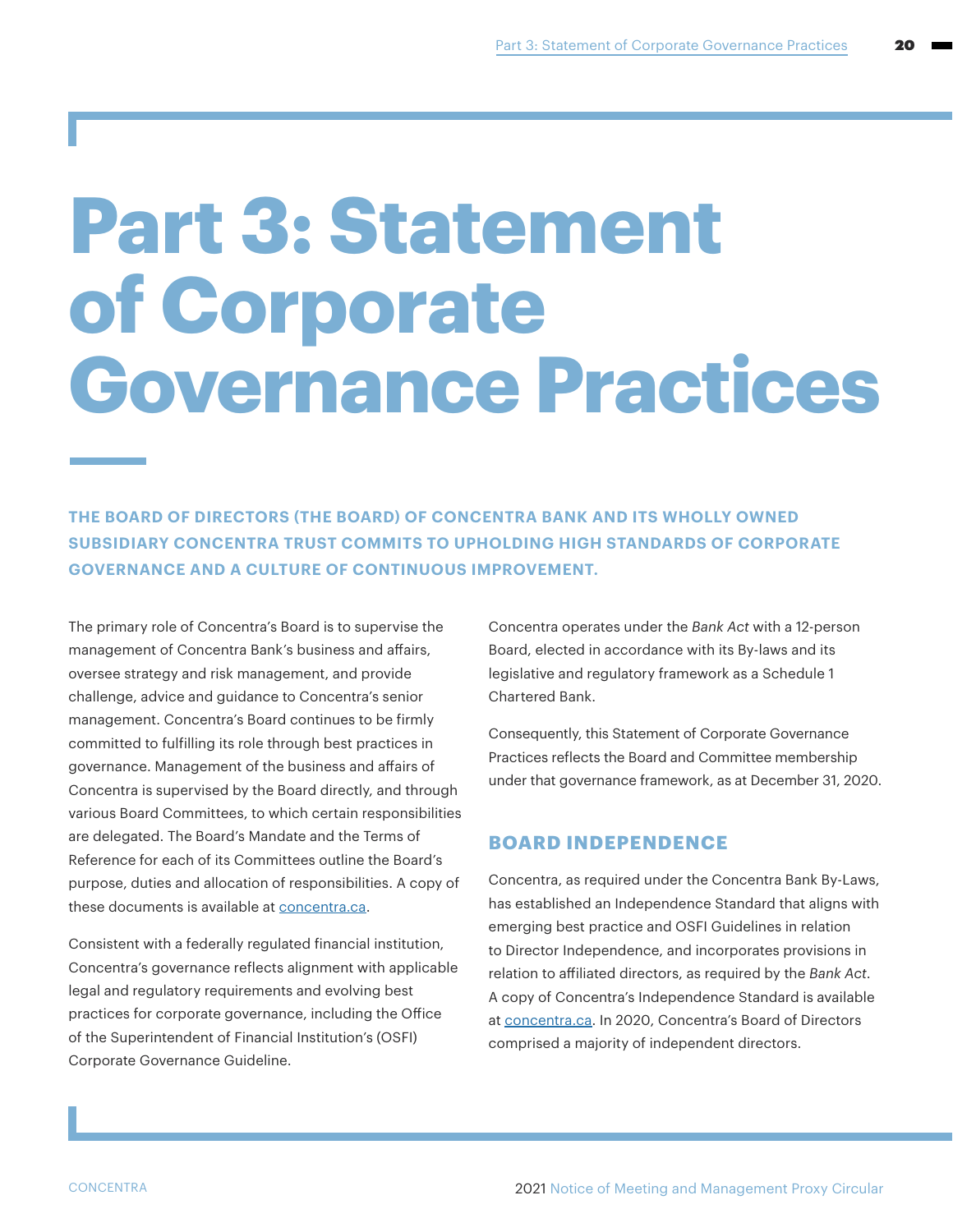Under Concentra's By-laws, a majority shareholder who owns 50% or more of the Common Shares of the Bank is entitled to nominate up to four Directors for appointment to the Board. The Concentra Bank Board of Directors monitors interlocking directorships to ensure Directors are independent of each other. None of Concentra's Directors serve together on another board.

In addition, all members of the Concentra Bank Board of Directors are independent from management, with the exception of the CEO, who is required to be a Director under the *Bank Act*. To ensure transparency, and to assist them in fulfilling their obligations to Concentra, the nonexecutive directors of the Board and its Committees regularly meet in camera, without management present.

#### **STRATEGY**

Concentra's Board and Executive Leadership Team establish our corporate direction. The Board regularly engages management in constructive dialogue, providing both challenge and guidance for significant strategic initiatives.

Annually, Concentra reviews its strategic and business plans, facilitated through a rigorous strategic planning process. The plan sets out short- and long-term strategic directions, and generates financial targets aligned with specific objectives on an annual basis.

#### **RISK OVERSIGHT**

The Board is accountable to the Shareholders for Concentra's strategy and performance. The Board provides risk oversight, approves the Risk Appetite for Concentra, and establishes the tone at the top for the risk culture to preserve the viability of enterprise and shareholder value. The detailed oversight of risk is undertaken at the Committee level, as delegated through the Risk Committee Terms of Reference.

#### **ETHICAL BUSINESS CONDUCT**

The Board upholds the values of integrity and ethical behaviour. Through its Code of Conduct, the Board establishes standards of legal, ethical, and responsible behaviour and a commitment for Concentra to adhere to the highest ethical standards. A commitment to ethical conduct is embedded in other Corporate Policies, including a policy governing related party transactions.

Employees and stakeholders are encouraged to raise or report ethical concerns through one of several reporting channels communicated through the Concentra's Whistleblower Policy, including an anonymous, third-party Ethics Hotline.

Concentra maintains a Complaints Policy and process and is committed to responding to and resolving customer concerns. Concentra has engaged an independent Ombudsman to receive escalated complaints from customers who feel they are unable to receive a timely and satisfactory resolution though Concentra's internal complaints process.

#### **BOARD SUCCESSION PLANNING**

Board succession and renewal is an important mandate of the Board of Directors. During 2020, the Board continued to refine its director recruitment processes to confirm that the skills and experience prioritized at the Board align with Concentra's strategic direction, which ensures effective oversight and governance.

Concentra uses a measured approach to Board succession planning and renewal that places responsibility on the Governance Committee to assess annually the overall Board composition, to ensure the right balance between experience, continuity and fresh perspective, and to seek out new candidates as necessary.

The Governance Committee annually reviews both the size and composition of the Board and Board committees. The Governance Committee uses a Competency Matrix to assist in assessing the expertise and skills of the current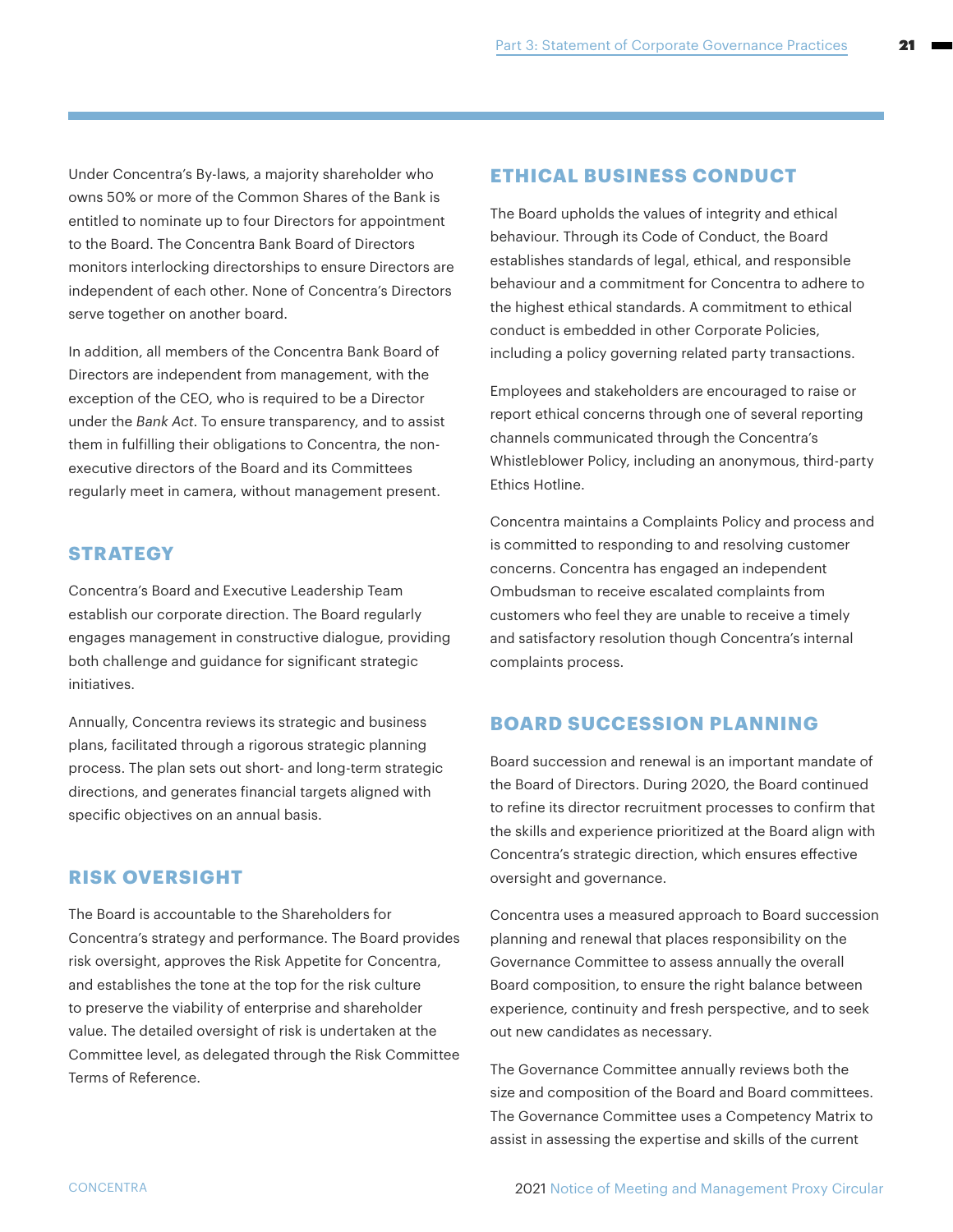directors, identifying any gaps in Board skills that may exist, identifying desirable skill sets in director candidates, and considering whether the Board's skills and experience need to be strengthened in any areas. As part of the Board's renewal process, the Governance Committee annually analyzes these factors when considering whether an appropriate number of directors sit on the Board and when recommending potential nominees for consideration. Concentra's objective is for its Board to have a sufficient range of skills, expertise and experience to ensure it can carry out its responsibilities effectively.

If the Governance Committee determines Board renewal is desirable, it will seek out suitable candidates and assess each candidate's skills, expertise and experience against the needs of the Board and each of the Board committees. The Governance Committee will also take into account such matters as a candidate's integrity, independence, diversity and geographic background.

#### *Recommendation for 2021 Board Composition*

In 2020, the Governance Committee applied the Board Succession Planning approach described above, and the results of that process did not demonstrate any significant gaps in skills on the current Board against the skills outlined in the Matrix. The results of the Competency Assessment are found on page 10.

However, due to the need to replace a retiring Director, the Governance Committee conducted an open call to recruit a single director from Saskatchewan for inclusion with its recommended candidates for 2021.

### **BOARD AND MANAGEMENT GENDER DIVERSITY**

#### **Board Gender Diversity**

Concentra's Board is committed to achieving a diversity of perspective and demographics as part of its Board Succession Planning process. Specifically, the Board is committed to achieving a full Board composition in which both genders comprise at least one-third of the Directors. The candidates recommended by the Board include five female directors, representing 42% of the candidates and exceeding the commitment to gender diversity made by the Board.

#### **Management Gender Diversity**

Concentra has both a Diversity and Inclusion policy and a Respectful Workplace policy. Diversity and inclusion are supported by identifying and removing barriers that might adversely affect employees from Concentra's processes, policies, practices and services. Concentra offers respectful workplace and bias awareness training and fosters opportunities for a wide range of employees to contribute their perspectives on projects and programs.

In 2020, the organization continued to develop learning in this space with a Diversity and Inclusion employee panel as well as welcoming a speaker to share information about First Nations history in Canada and the impact of Residential Schools as part of an Orange Shirt Day initiative. Into 2021, Concentra will continue to develop Diversity and Inclusion strategies as well as targeted plans for becoming a more inclusive workplace that breaks down barriers for all our employees, customers and partners.

While Concentra does not have a specific diversity target for its senior leadership team members, it considers all dimensions of diversity when identifying potential candidates.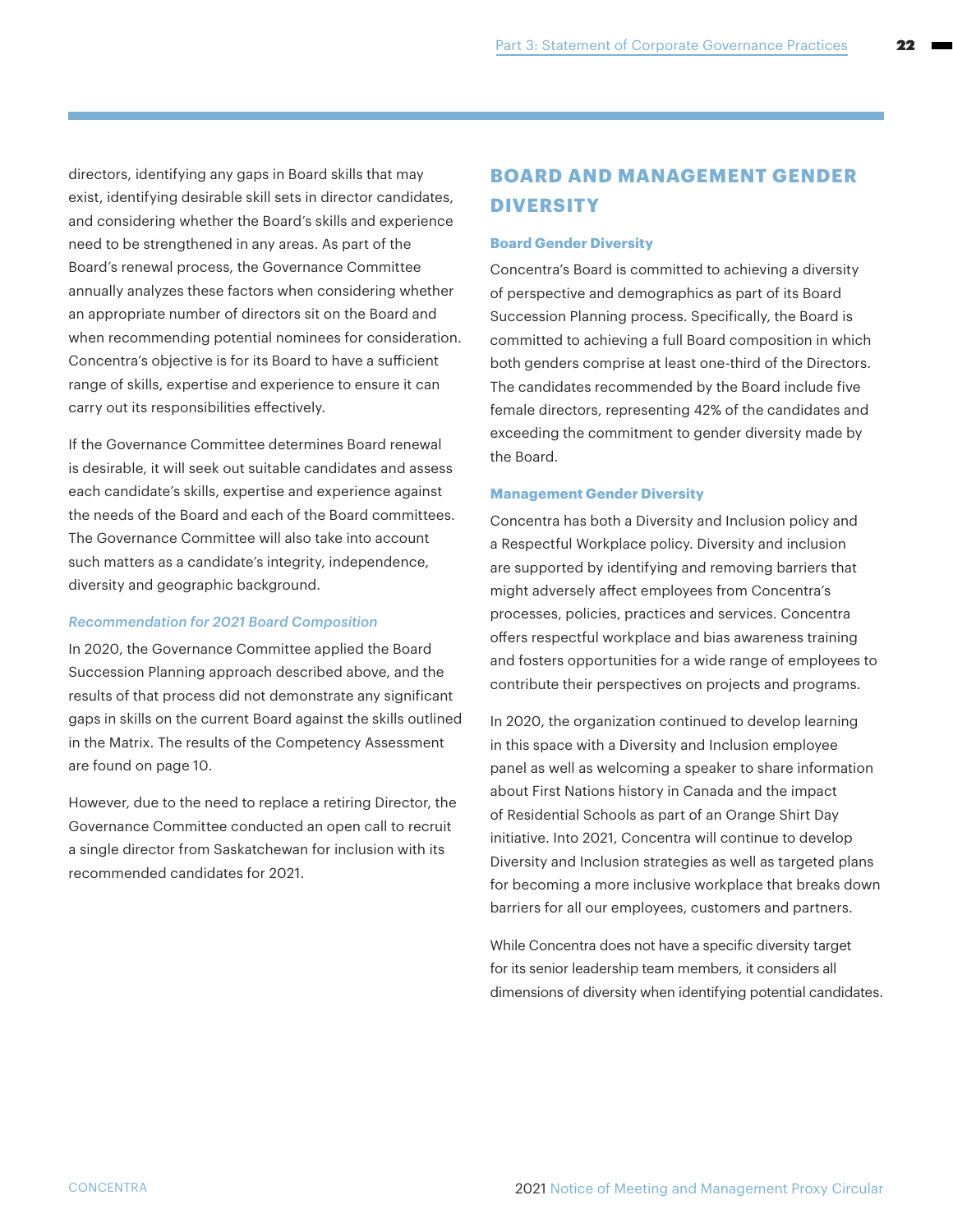#### **BOARD CONTINUING EDUCATION**

Concentra supports a robust professional development program for its Directors, both as individuals and as a composite Board. The program supports Directors to fulfill their roles and responsibilities on the Board within Concentra's evolving regulatory and operating environment.

Through 2020, Concentra's Board of Directors received education on Culture, Capital, and COVID-19 Scenario Planning.

Further, individual Directors participated in educational opportunities that covered such topics as Audit Function and Audit Committee Effectiveness, Board Culture, Board Oversight of Strategy, Business Payments, Crisis Management, Cyber Risk, Cybersecurity, Derivatives, Digital Business, Economics, ESG, Fintechs, Human Resources Compensation Committee Effectiveness, Indigenous Awareness, Leadership, Negotiating, Science of Wellbeing, Special Investments, and Stakeholder Engagement.

#### **SHAREHOLDER ENGAGEMENT**

In 2020, Concentra continued to provide quarterly investor relations presentations to its shareholders. Additionally, the Board and senior management enhanced direct engagement with SaskCentral, Concentra's majority shareholder, with multiple touchpoints and enhanced information-sharing principles.

### **BOARD OF DIRECTORS: KEY INITIATIVES IN 2020**

To fulfil its mandate and enhance the Board's ability to ensure effective governance at Concentra, the Board spent 2020 focusing on the following primary initiatives:

#### **a) COVID-19 Pandemic Response**

The Board's primary objective in 2020 was stewarding Concentra's response to the COVID-19 pandemic and overseeing the execution of Concentra's Business Continuity Management and Pandemic Plan.

Through an additional cadence of reporting, the Board received frequent and enhanced communications from management to help monitor liquidity and capital, loan payment deferrals, employee safety and wellbeing, the transition to working from home, increased cybersecurity and credit risks, and implications to business and strategy.

As a result, Concentra remained strong throughout the year and regained momentum with a sound plan for growth and increased profitability into 2021.

#### **b) Strategic Oversight**

Every year, Concentra undertakes a robust strategic planning session, bringing the Board together with the senior management team to review and assess strategy and shape the strategic direction of the company.

This year, the Board and senior management undertook a critical assessment of strategic adjustments required in response to the pandemic and the evolving economic environment. While the overall strategic direction did not change, priorities were adjusted and the strategy was focused and refined.

One such adjustment involves focusing the scope, timing, and approach of Concentra's digital transformation to enable Concentra to become a successful player in the digital market space.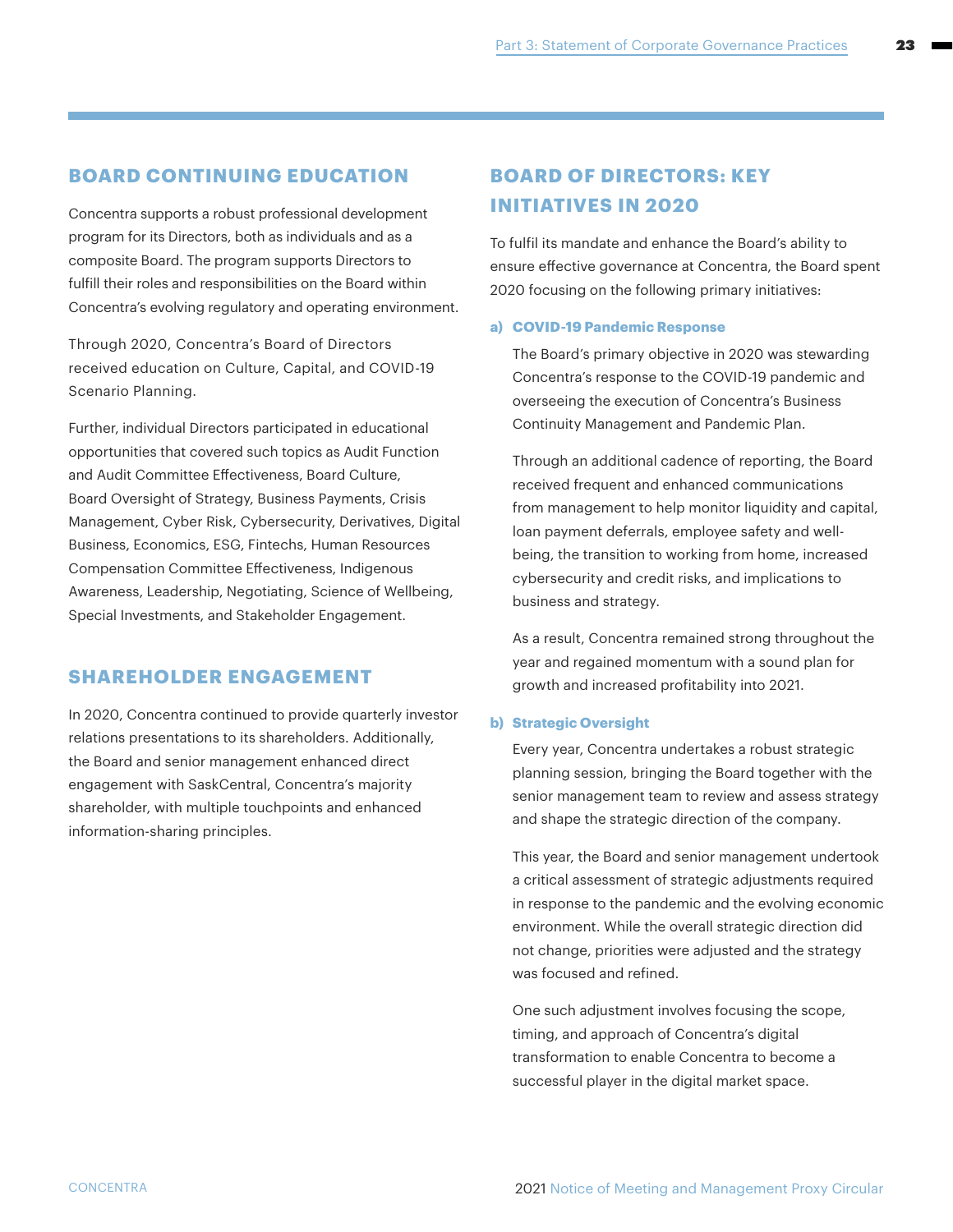#### **STANDING COMMITTEES**

In fulfilling its roles and responsibilities, the Board delegates certain responsibilities to its Standing and Ad Hoc Committees. Each Standing Committee's Terms of Reference can be found on [concentra.ca](http://concentra.ca).

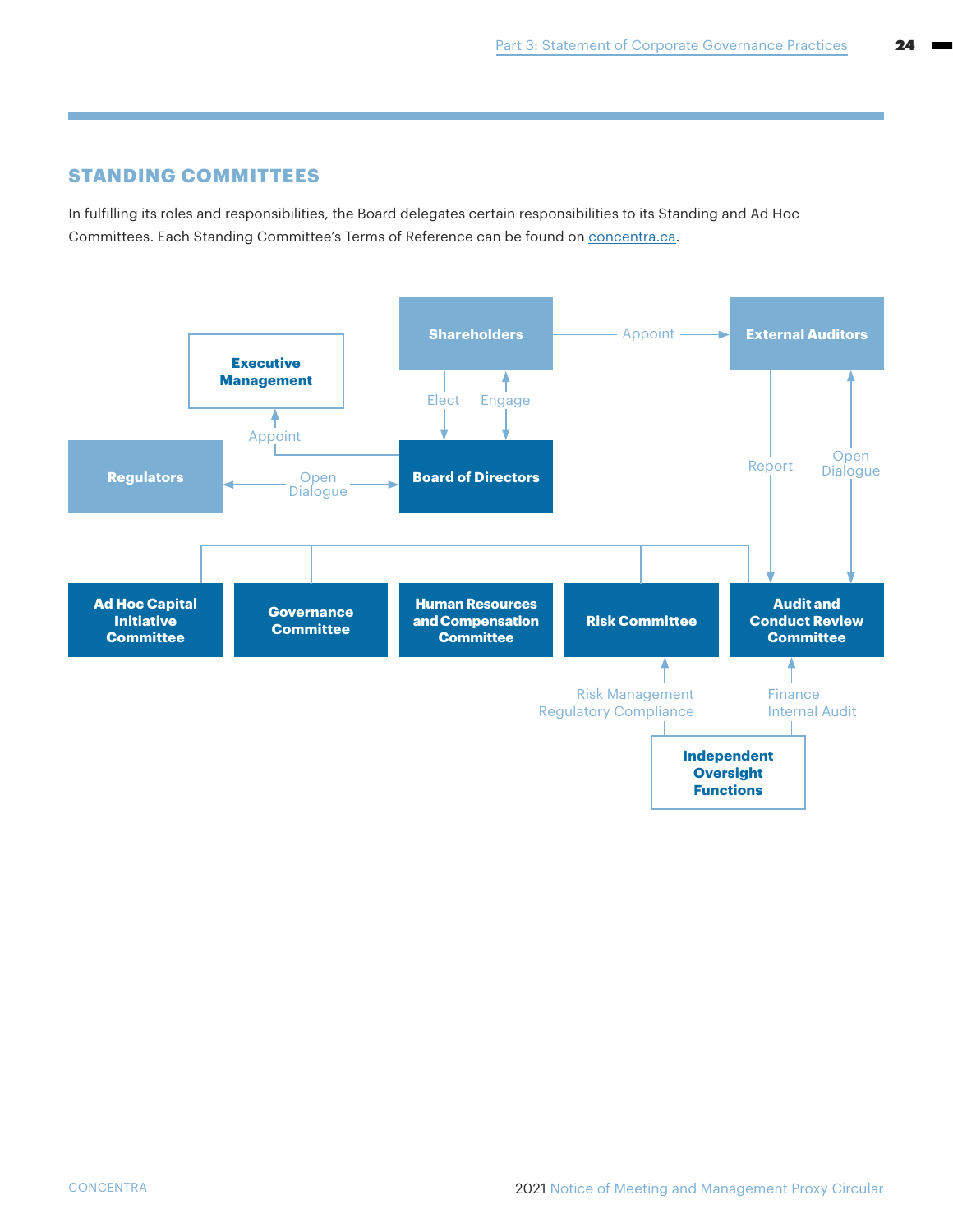#### **Risk Committee**

#### Tim Smart (Committee Chair)

#### Eric Dillon | Teresa Lee (Concentra Trust) | Michael Leonard | David Losier | Carol Poulsen

The role of the Risk Committee is to assist the Board in fulfilling its oversight responsibilities for risk management. The Committee oversees the Risk Management and Compliance Functions and the establishment of risk management frameworks, corporate policies, and strategic controls. The Committee is responsible to oversee the identification and management of significant and emerging risks and to review and monitor Concentra's risk profile and compliance with risk appetite, corporate policy, and legal and regulatory requirements.

Legal and regulatory guidelines require the majority of Committee members to be independent, and every Committee member must also satisfy risk management expertise and experience requirements set out in the Committee Terms of Reference.

The Committee meets regularly with and without members of management present, and has the opportunity to meet separately with the Chief Risk Officer, Chief Compliance Officer, and Chief Anti-Money Laundering Officer. The Committee held six meetings in 2020 and is satisfied it has fulfilled its responsibilities.

#### *Risk Committee Oversight Activities in 2020*

In addition to carrying out its general responsibilities, the Committee focused on the following initiatives in 2020.

|                        | <b>2020 Highlights</b>                                                                                                                                                                                                                   |
|------------------------|------------------------------------------------------------------------------------------------------------------------------------------------------------------------------------------------------------------------------------------|
| <b>Risk Oversight</b>  | Closely monitored pandemic-related credit and operational risks through heightened<br>$\bullet$<br>reporting on financials, specific business portfolios, and oversight of the Business<br>Continuity Management Plan and Pandemic Plan. |
|                        | Reviewed the results of a third-party survey on risk culture and approved an associated<br>action plan.                                                                                                                                  |
|                        | Reviewed the results of two Internal Capital Adequacy Assessment Processes.<br>$\bullet$                                                                                                                                                 |
|                        | Received quarterly reporting on operational, credit and market risks; capital adequacy;<br>emerging risks and significant risk events; regulatory and AML compliance, and cybersecurity.                                                 |
| <b>Risk Governance</b> | Reviewed and recommended for Board approval Concentra's 24 Corporate Policies and four<br>$\bullet$<br>Risk Frameworks within its purview.                                                                                               |
|                        | Reviewed and approved the mandate, resourcing, and effectiveness of the Risk<br>$\bullet$<br>Management and Compliance Functions.                                                                                                        |

For details regarding Concentra's approach to risk management, please refer to the 2020 Management's Discussion and Analysis.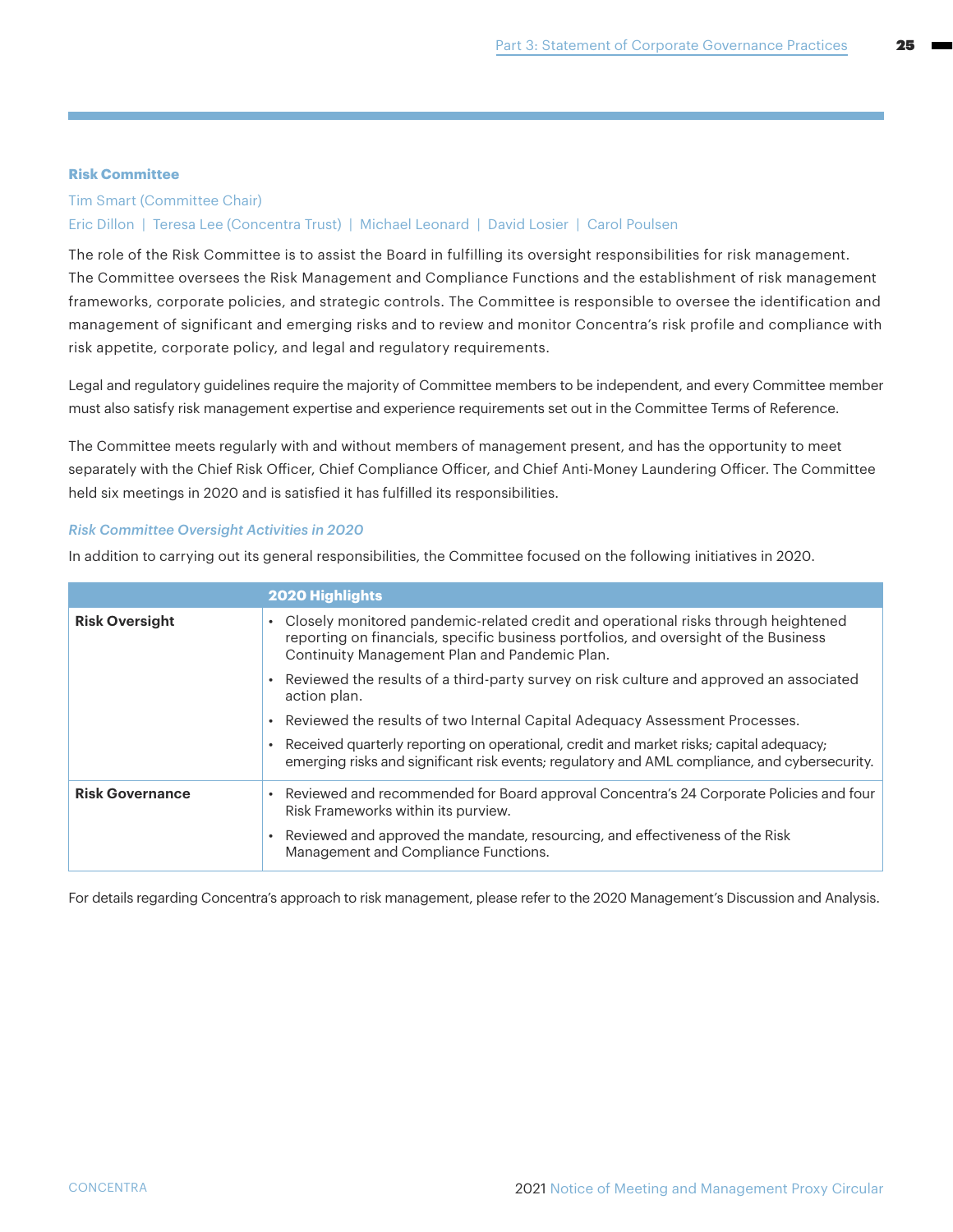#### **Audit and Conduct Review Committee**

#### Glen Dyrda (Committee Chair) Anne Gillespie | Daniel Johnson | Carol Poulsen | Tim Smart

The Audit and Conduct Review Committee oversees the quality and integrity of Concentra's financial reporting, including the effectiveness of the Finance Function, the integrity of Concentra's financial controls, and the effectiveness of the Internal and External Audit Functions. The Committee also oversees Concentra's Code of Conduct, related-party transactions, and conflicts of interest.

Legal and regulatory guidelines require the majority of Committee members to be independent, and every Committee member must also satisfy financial literacy and experience requirements set out in the Committee Terms of Reference.

The Committee meets regularly with and without members of management present, and has the opportunity to meet separately with the external auditors, the Chief Financial Officer and the Chief Internal Auditor. The Committee held four meetings in 2020 and is satisfied it has fulfilled its responsibilities.

#### *Audit and Conduct Review Committee Oversight Activities in 2020*

In addition to carrying out its general responsibilities, the Committee focused on the following initiatives in 2020.

|                                        | <b>2020 Highlights</b>                                                                                                                                                                                                                                                                                                                                                                                                                                     |
|----------------------------------------|------------------------------------------------------------------------------------------------------------------------------------------------------------------------------------------------------------------------------------------------------------------------------------------------------------------------------------------------------------------------------------------------------------------------------------------------------------|
| <b>Audit and Conduct</b><br>Oversight  | Oversaw the transition from an outsourced to an in-house Internal Audit Function.<br>$\bullet$<br>Closely monitored pandemic-related adjustments to material estimates, judgments,<br>and financial disclosures.<br>Reviewed Concentra's quarterly and year-end financial performance.<br>Reviewed and approved Concentra's Dividend Strategy and Declarations.<br>Reviewed and recommended for Board approval Concentra's 2021 Capital Plan.<br>$\bullet$ |
| <b>Audit and Conduct</b><br>Governance | Reviewed and approved the mandate, resourcing, and effectiveness of the Finance and<br>$\bullet$<br>Internal Audit Functions.<br>Completed an effectiveness assessment of the External Auditors.<br>Reviewed and recommended for Board approval the Corporate Policies within its purview.                                                                                                                                                                 |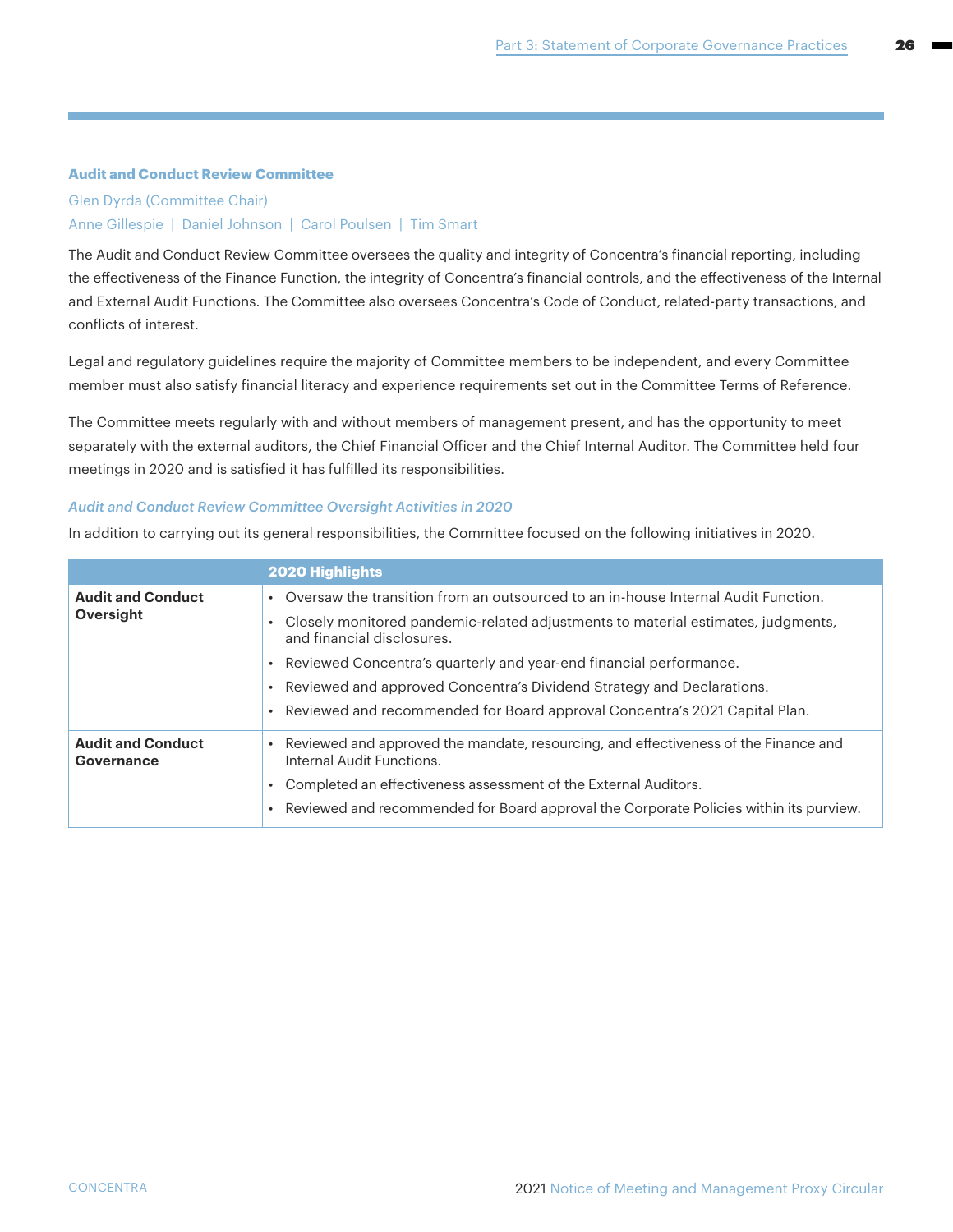#### **Governance Committee**

#### Eric Dillon (Committee Chair) Glen Dyrda | Cheryl Fraser | David Losier | Shelley Williams

The Governance Committee is responsible for developing and overseeing Concentra's corporate governance framework, through which the Committee ensures the appropriate structure and composition of the Board and its Committees.

The Committee oversees the evaluation of the Board's performance and effectiveness and ensures the continuing education of directors through Board education and individual development activities. The Committee oversees the nominations and elections process and the orientation of new directors.

The Committee is also responsible to oversee shareholder communications.

Legal and regulatory guidelines require the majority of Committee members to be independent and satisfy corporate governance expertise and experience requirements set out in the Committee Terms of Reference.

The Committee meets regularly with and without members of management present. The Committee held six meetings in 2020 and is satisfied it has fulfilled its responsibilities.

#### *Governance Committee Oversight Activities in 2020*

In addition to carrying out its general responsibilities, the committee focused on the following initiatives in 2020.

|                             | <b>2020 Highlights</b>                                                                                                                                |
|-----------------------------|-------------------------------------------------------------------------------------------------------------------------------------------------------|
| <b>Governance Oversight</b> | Oversaw a performance evaluation process for the Board and individual directors.                                                                      |
|                             | Completed a competency gap assessment against the Board's Competency Matrix.                                                                          |
|                             | • Oversaw the creation of individual director Development and Leadership Plans with a<br>focus on succession planning for key Board leadership roles. |
|                             | • Reviewed all governance documents and policies within its purview.                                                                                  |
|                             | Developed and executed a Governance Roadmap that led to the maturity and<br>enhancement of a number of governance practices and methodologies.        |
|                             | • Enhanced engagement with Concentra's shareholders.                                                                                                  |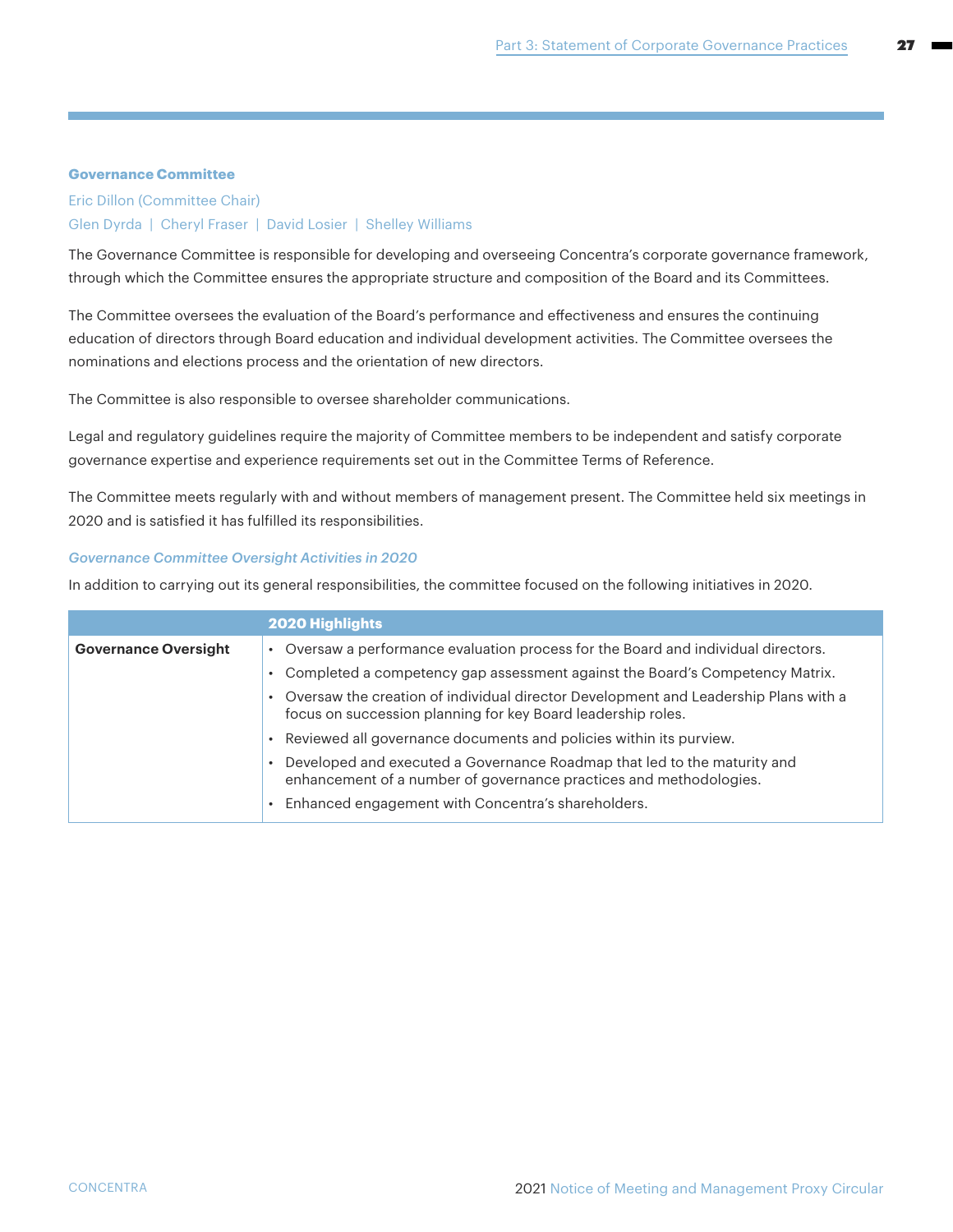#### **Human Resources and Compensation Committee**

#### Shelley Williams (Committee Chair) Cheryl Fraser | Anne Gillespie | Daniel Johnson | Michael Leonard

The Human Resources and Compensation Committee is responsible for overseeing the design and operation of the Bank's compensation system to ensure alignment with strategy, risk appetite and regulatory requirements. It is also responsible for overseeing all matters relating to the proper utilization of human resources within the Bank, with special focus on CEO and executive management succession, development, performance and compensation.

The majority of Committee members are independent and satisfy human resources, compensation, leadership, and related risk management experience requirements, as set out in the Committee Terms of Reference.

The Committee meets regularly with and without members of management present, and meets in-camera with independent consultants and advisors, as needed. The Committee held six meetings in 2020 and is satisfied it has fulfilled its responsibilities.

#### *Human Resources and Compensation Committee Oversight Activities in 2020*

In addition to carrying out its general responsibilities, the Committee focused on the following initiatives in 2020.

|                                                         | 2020 Highlights                                                                                                                                                                                                                                       |
|---------------------------------------------------------|-------------------------------------------------------------------------------------------------------------------------------------------------------------------------------------------------------------------------------------------------------|
| <b>Compensation Oversight</b>                           | • Reviewed and enhanced compensation governance practices, including development of<br>a new compensation framework and related policies.                                                                                                             |
|                                                         | Reviewed and approved the design of all major compensation programs, including an<br>additional compensation plan for sales-focused employees.                                                                                                        |
|                                                         | Reviewed and approved short- and long-term incentive plan documents.                                                                                                                                                                                  |
|                                                         | Reviewed total compensation elements for non-executive Vice-President roles and<br>$\bullet$<br>approved changes to pay structure and incentive eligibility.                                                                                          |
|                                                         | Reviewed and approved standardized employment and change in control agreements<br>for executives.                                                                                                                                                     |
| <b>Talent Management,</b><br><b>Succession Planning</b> | Updated the CEO profile to align with Concentra's new strategy and enhanced the succession<br>$\bullet$<br>planning and leadership development process for the CEO and executive positions.                                                           |
| <b>COVID-19/Pandemic</b>                                | Defined objectives to ensure employee wellbeing throughout the pandemic and<br>$\bullet$<br>monitored human resource implications of the pandemic, including the work-from-home<br>environment, incentive plan implications and return-to-work plans. |
| <b>People Strategy</b>                                  | Engaged with management on the People Strategy to review the progress of leadership<br>$\bullet$<br>development initiatives, employee engagement, talent acquisition and development, and<br>diversity and inclusion.                                 |
|                                                         | Monitored culture transformation and change management planning with a focus on<br>$\bullet$<br>building a workforce culture to align with a digital, agile, and customer-centric mindset to<br>deliver on Concentra's business strategy.             |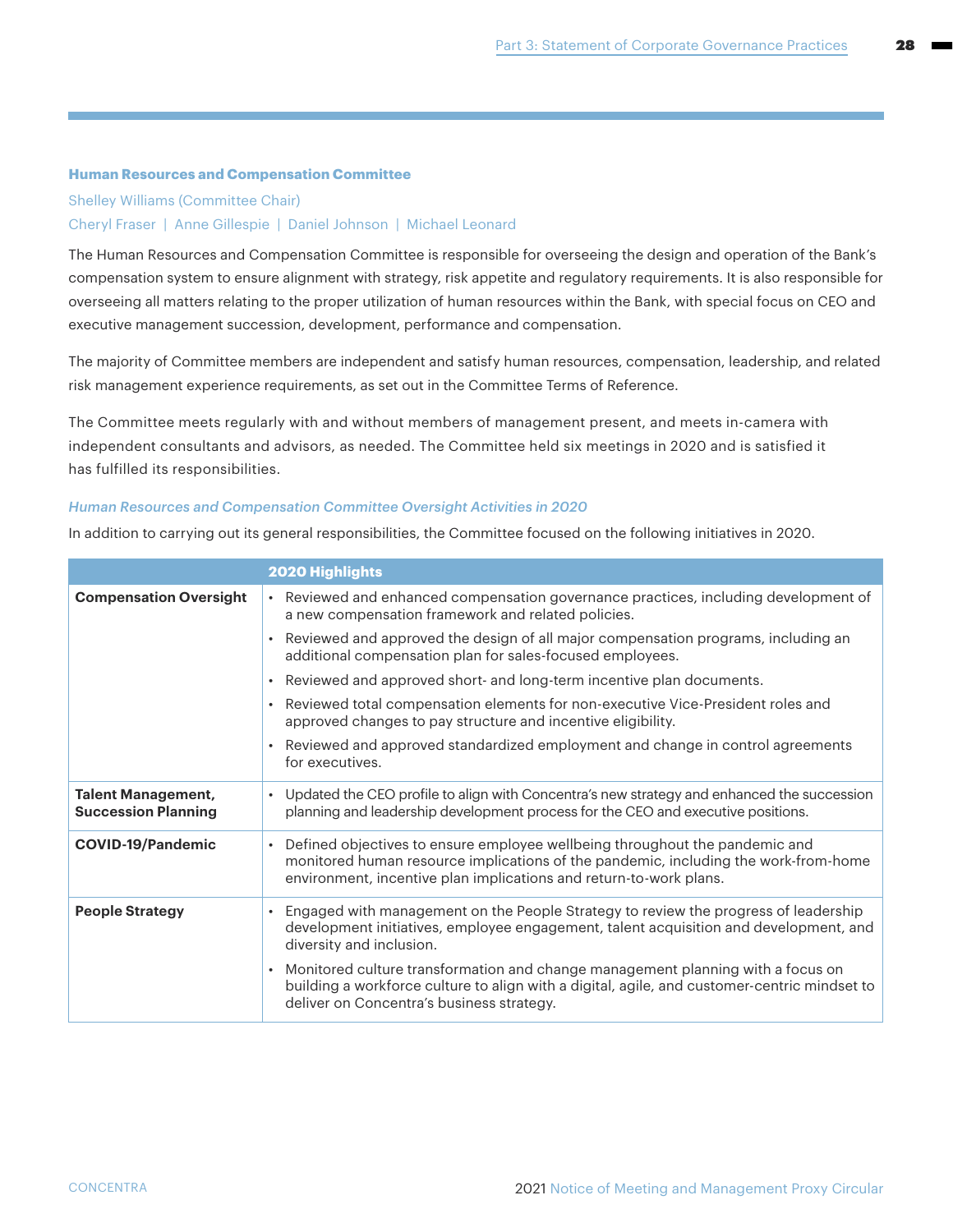#### **Ad Hoc Capital Initiative Committee**

#### Tim Smart (Committee Chair) Eric Dillon | Glen Dyrda | Michael Leonard | David Losier

The Ad Hoc Capital Initiative Committee oversees the evaluation of potential solutions to capital requirements of the Bank, including any proposed amendments to corporate by-laws in respect of capital matters, the implementation of Boardapproved capital solutions and engagement with the majority shareholder.

Every Committee member must satisfy the financial literacy requirement and must have demonstrated expertise in one or more of the following areas: risk oversight, financial/accounting, regulatory environment, stakeholder engagement and communications, and mergers and acquisitions.

The Committee meets as required, with and without members of management present, and has engaged in joint meetings with SaskCentral's Transaction Oversight Committee. The Committee held three meetings in 2020 and is satisfied it has fulfilled its responsibilities.

#### *Ad Hoc Capital Initiative Committee Oversight Activities in 2020*

In addition to carrying out its general responsibilities, the Committee focused on the following initiatives in 2020.

|                                               | 2020 Highlights                                                                                                                                                     |
|-----------------------------------------------|---------------------------------------------------------------------------------------------------------------------------------------------------------------------|
| <b>Capital Initiative</b><br><b>Oversight</b> | Monitored pandemic-related issues with regard to the impact they may have on capital<br>$\bullet$<br>issues and capital raising.                                    |
|                                               | Considered preliminary modelling and scenario planning in the context of potential<br>capital-related activities and initiatives.                                   |
|                                               | Reviewed and considered preliminary proposals set out by its majority shareholder with<br>$\bullet$<br>respect to the divestiture of a portion of its shareholding. |
|                                               | Participated in a capital raising education session with the Concentra Board hosted by<br>$\bullet$<br>an external subject matter expert.                           |
| <b>Stakeholder Relations</b>                  | Participated in multiple joint meetings with SaskCentral's Transaction Oversight<br>$\bullet$<br>Committee.                                                         |
|                                               | Discussed the OSFI Deep Recovery Plan Request and liaised with its majority shareholder<br>$\bullet$<br>in respect of capital commitments available to Concentra.   |
|                                               | Collaborated with SaskCentral's Transaction Oversight Committee and presented<br>$\bullet$<br>a summary of Concentra's strategic plan and 2021 business plan.       |
|                                               | Undertook preliminary planning for 2021 capital initiatives.<br>$\bullet$                                                                                           |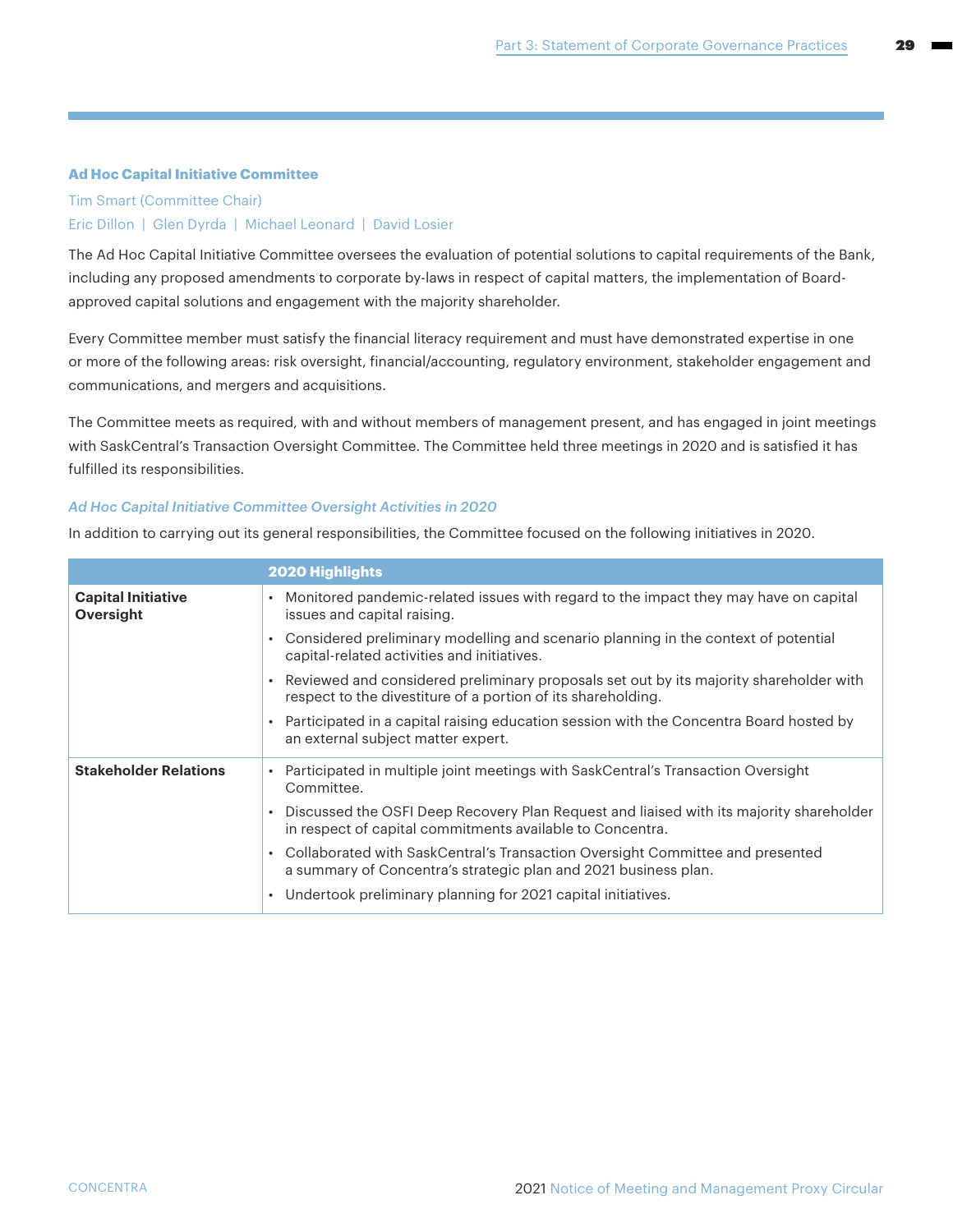#### **DIRECTOR COMPENSATION**

#### **Compensation Governance**

The Governance Committee has responsibility for recommending to the Board the amount and structure of director compensation. Director compensation is designed to attract and retain highly qualified directors with a sufficient range of skills, expertise and experience. It is also designed to align with the market and shareholder interests.

In making its recommendations, the Governance Committee compares Concentra's director compensation and structure to those of other similarly sized Canadian financial institutions and credit unions, taking into account the principles and values of the co-operative sector in which it operates.

The Governance Committee also considers the risks, responsibilities, time commitment, workload, complexity of issues, and the skills and experience required when reviewing director compensation. The Governance Committee has the authority to retain consultants, including compensation consultants or advisors, as the committee may deem necessary or advisable to carry out its responsibilities.

Aggregate director compensation is limited by Concentra's By-Laws, which are approved by Shareholders. Any increase to this amount requires Shareholder approval.

#### **Retainers and Fees**

Directors are compensated for their services as Directors through a combination of annual retainers and meeting attendance fees, in accordance with Board-approved policy. The following table provides an outline of the different elements of director compensation for nonmanagement directors, which became effective April 9, 2018. The CEO does not receive a retainer or meeting fees for acting as a Director.

#### **Role Retainer Amount CONCENTRA BANK Bank Director Retainer** (includes membership on one Standing Committee) \$23,500 **Additional Retainers per Role** Chair of the Board \$36,500 Vice Chair of the Board \$7,500 Chair of Audit & Conduct Review Committee \$10,000 Chair of the Risk Committee  $$10,000$ Other Committee Chair **\$7,500** Additional Committee\* Membership (per Committee) \$3,500 **CONCENTRA TRUST Independent Trust Director Retainer** (includes membership on one Standing Committee) \$15,000

**Note:** *There is no additional retainer paid to a director of the Concentra Trust Board who acts as a director of the Concentra Bank Board.*

| <b>Meeting Fees</b>         | <b>Amount</b> |
|-----------------------------|---------------|
| Full Day (over four hours)  | \$1,000       |
| Half Day (up to four hours) | \$500         |
| <b>Travel Per Diem</b>      | \$500         |
|                             |               |

Directors are also reimbursed for travel and other expenses when they attend meetings or conduct business on behalf of Concentra or its subsidiaries.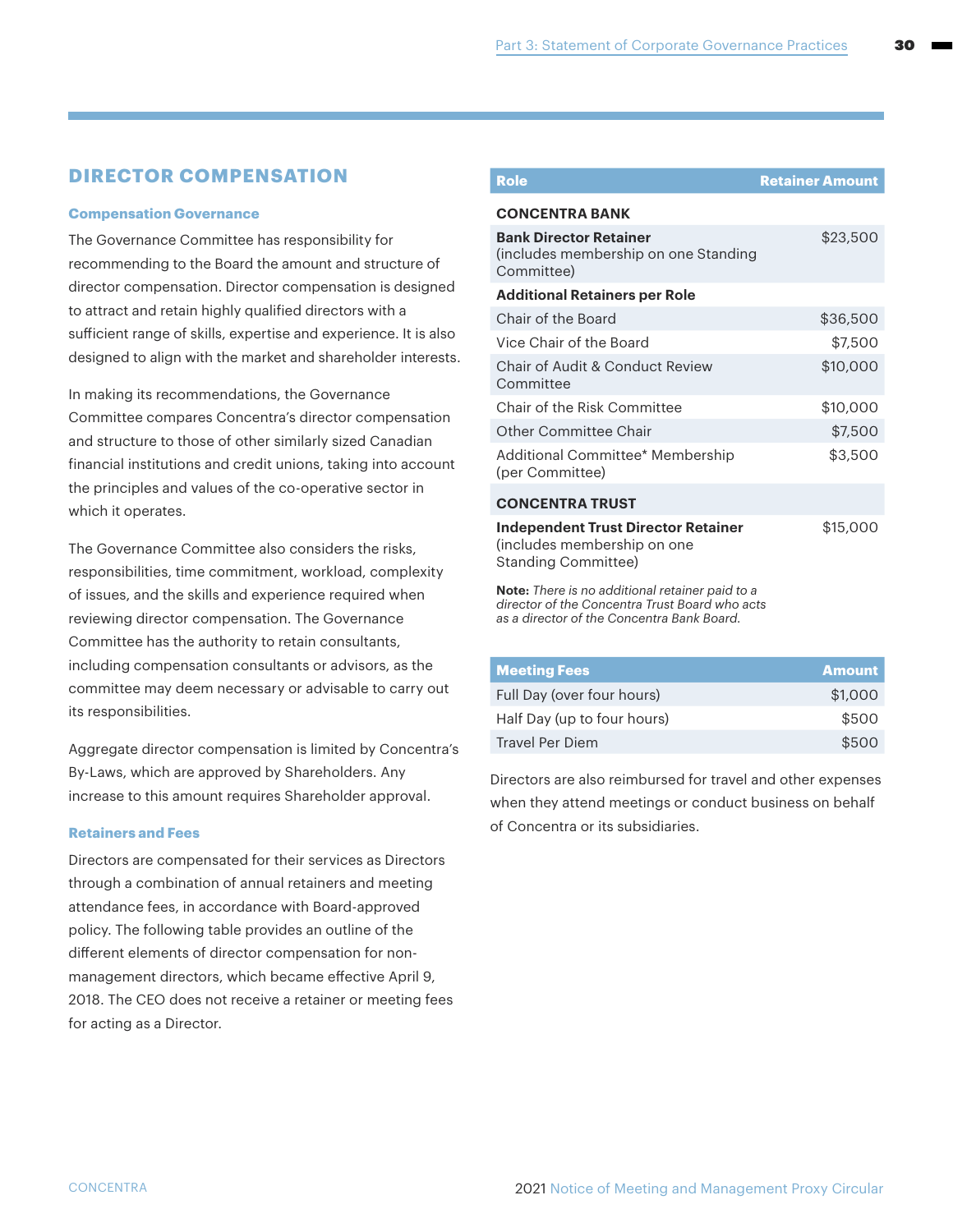The following table summarizes compensation and attendance for each Director in 2020, including attendance at meetings of the Concentra Trust Board.

| <b>Directors Meeting Attendance and Remuneration</b><br>For the Year Ended December 31, 2020 |                                 |                                     |                         |                         |               |              |
|----------------------------------------------------------------------------------------------|---------------------------------|-------------------------------------|-------------------------|-------------------------|---------------|--------------|
| <b>Director</b>                                                                              | <b>Board</b><br><b>Meetings</b> | <b>Committee</b><br><b>Meetings</b> | <b>Meeting Fees</b>     | <b>Retainers</b>        |               | <b>Total</b> |
| de Moissac, Lise                                                                             | 7/7                             | 8/8                                 | $\frac{1}{2}$<br>12,600 | $\frac{1}{2}$<br>51,396 | $\frac{1}{2}$ | 63,996       |
| Dillon, Eric                                                                                 | 7/7                             | 19/20                               | 18,100                  | 38,000                  |               | 56,100       |
| Dyrda, Glen                                                                                  | 7/7                             | 17/17                               | 19,600                  | 40,500                  |               | 60,100       |
| Fraser, Cheryl                                                                               | 7/7                             | 12/12                               | 19,800                  | 27,000                  |               | 46,800       |
| Gillespie, Anne                                                                              | 7/7                             | 10/10                               | 17,300                  | 27,000                  |               | 44,300       |
| Johnson, Dan                                                                                 | 7/7                             | 8/9                                 | 15,800                  | 36,625                  |               | 52,425       |
| Leonard, Mike                                                                                | 7/7                             | 12/12                               | 19,300                  | 30,500                  |               | 49,800       |
| Losier, David                                                                                | 7/7                             | 14/14                               | 18,100                  | 38,000                  |               | 56,100       |
| Poulsen, Carol                                                                               | 7/7                             | 9/10                                | 15,800                  | 27,000                  |               | 42,800       |
| Smart, Tim                                                                                   | 7/7                             | 16/17                               | 18,100                  | 40,500                  |               | 58,600       |
| Williams, Shelley                                                                            | 7/7                             | 16/16                               | 20,300                  | 34,500                  |               | 54,800       |
| Total                                                                                        |                                 |                                     | \$<br>194,800           | \$<br>391,021           | \$            | 585,821      |

\* These totals do not include WCB or CPP.

#### **CONCENTRA TRUST**

As a wholly owned subsidiary, Concentra Trust is incorporated under the federal Trust and Loan Companies Act and is a separate and distinct legal entity from Concentra Bank. As such, it requires and maintains a separate Board of Directors to comply with regulatory and legislative requirements of a federally regulated trust company and fulfill its fiduciary obligations and oversight of its operations.

The subsidiary governance of Concentra Trust complies with OSFI's Corporate Governance Guideline. The current Trust Board consists of the CEO of Concentra Bank, the Chair of the Concentra Bank Board, the Chairs of each of Concentra's four Standing Committees (Audit and Conduct Review, Risk, Human Resources and Compensation, and Governance), together with an independent Director with specific technical skills and experience in the areas of business in which Concentra Trust operates.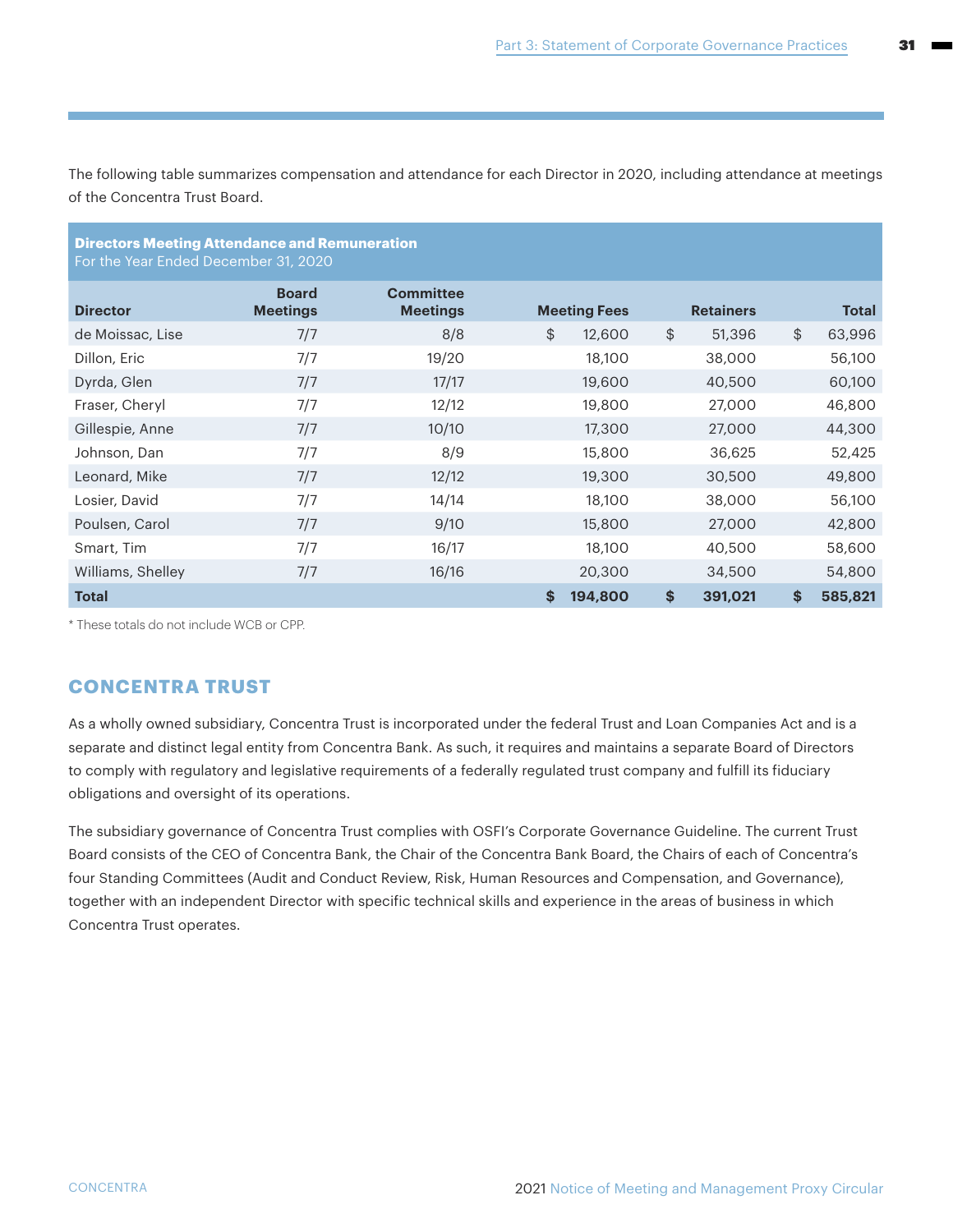## **Part 4: Executive Compensation**

### **THE CONCENTRA APPROACH TO EXECUTIVE COMPENSATION**

Concentra's executive compensation is designed to attract, retain and reward experienced executive leaders who develop and execute on Concentra's business strategy and deliver positive results for our shareholders, customers and employees.

Concentra offers competitive compensation for all employees up to and including executive-level positions. The Executive Leadership Team (ELT) includes the following positions:

- President and Chief Executive Officer (CEO)
- Chief Risk Officer (CRO)

- Chief Digital Officer (CDO)
- Chief Financial Officer (CFO)
- Chief Banking Officer (CBO)

• Chief People Officer (CPO) • Chief Operating Officer (COO)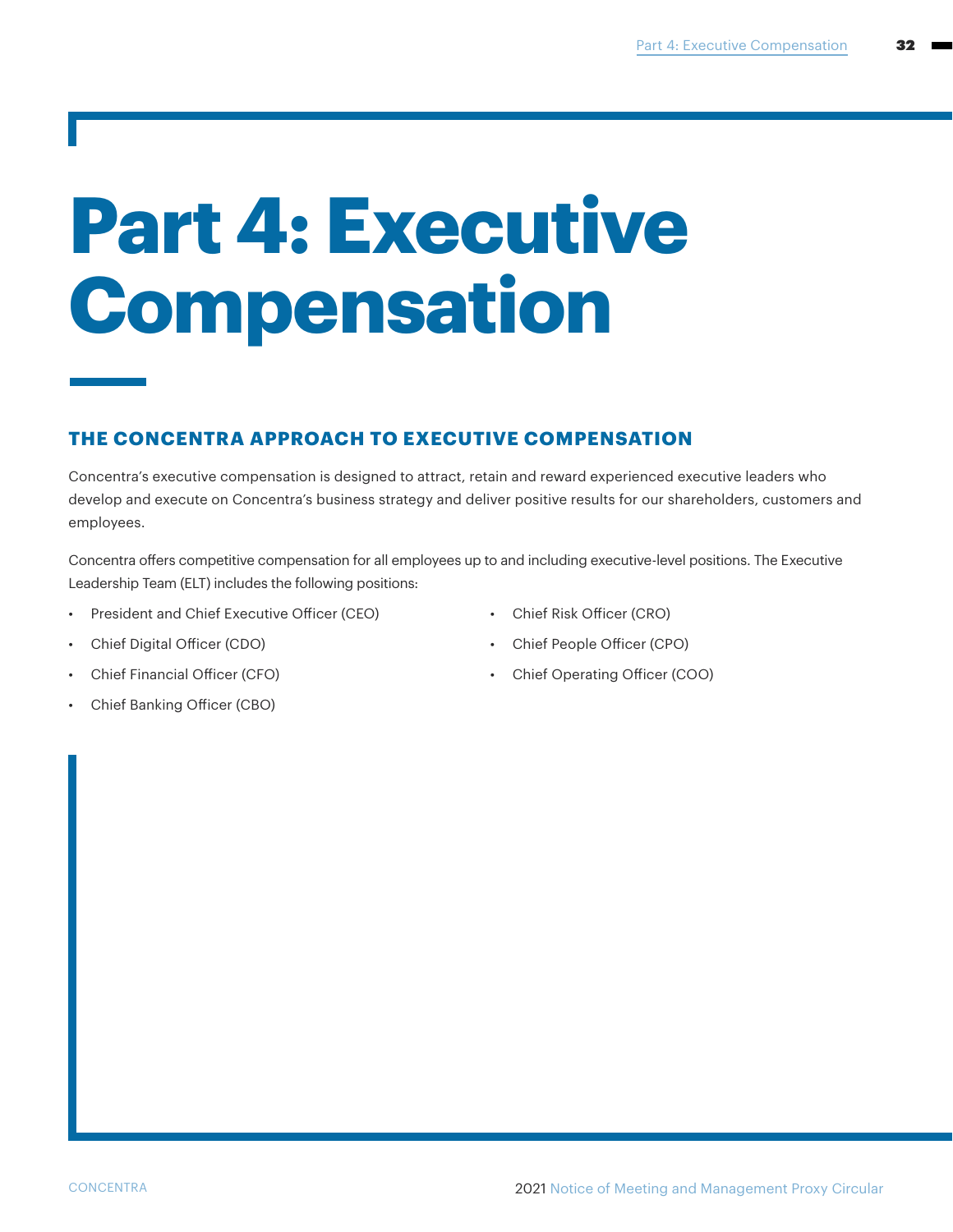#### **OVERVIEW OF KEY COMPENSATION PRACTICES**

Concentra's compensation programs contain a number of key features and best practices to ensure strong alignment with regulatory and market expectations:

| <b>Pay for Performance</b>              | Executive compensation is clearly linked to individual and corporate performance over<br>the short and long term, as well as risk culture and outcomes.                                  |
|-----------------------------------------|------------------------------------------------------------------------------------------------------------------------------------------------------------------------------------------|
| Pay At Risk                             | Variable pay represents a significant portion of executive compensation (over 50% of CEO<br>compensation, over 40% of other NEO compensation).                                           |
| <b>Appropriate Peer Groups</b>          | Compensation peer group is composed primarily of similarly sized organizations and<br>Concentra is close to the median of its peer group in revenue and assets.                          |
| <b>Median Target Positioning</b>        | Compensation is competitive but not excessive, targeting the 50 <sup>th</sup> percentile.                                                                                                |
| <b>No Guaranteed Incentives</b>         | Incentive payouts are zero if minimum funding hurdles and performance thresholds are<br>not met.                                                                                         |
| <b>Capped Incentives</b>                | STI and LTI awards are capped at 130% and 150% of target, respectively.                                                                                                                  |
| <b>Board and Committee</b><br>Oversight | The Board and HRCC oversee performance and compensation, and may apply discretion<br>in determining incentive payments based on informed judgement.                                      |
| <b>Regulatory Compliance</b>            | Concentra's approach to compensation risk management aligns with OSFI governance<br>guidelines and the Financial Stability Board's (FSB) Principles for Sound Compensation<br>Practices. |
| <b>Risk Controls</b>                    | The clawback provisions, funding hurdles, incentive caps, and Board discretion mitigate<br>variable compensation risk.                                                                   |
| <b>Independent Review</b>               | An independent consultant with no ties to the Board of Directors or Management is used<br>to provide guidance on compensation design and governance.                                     |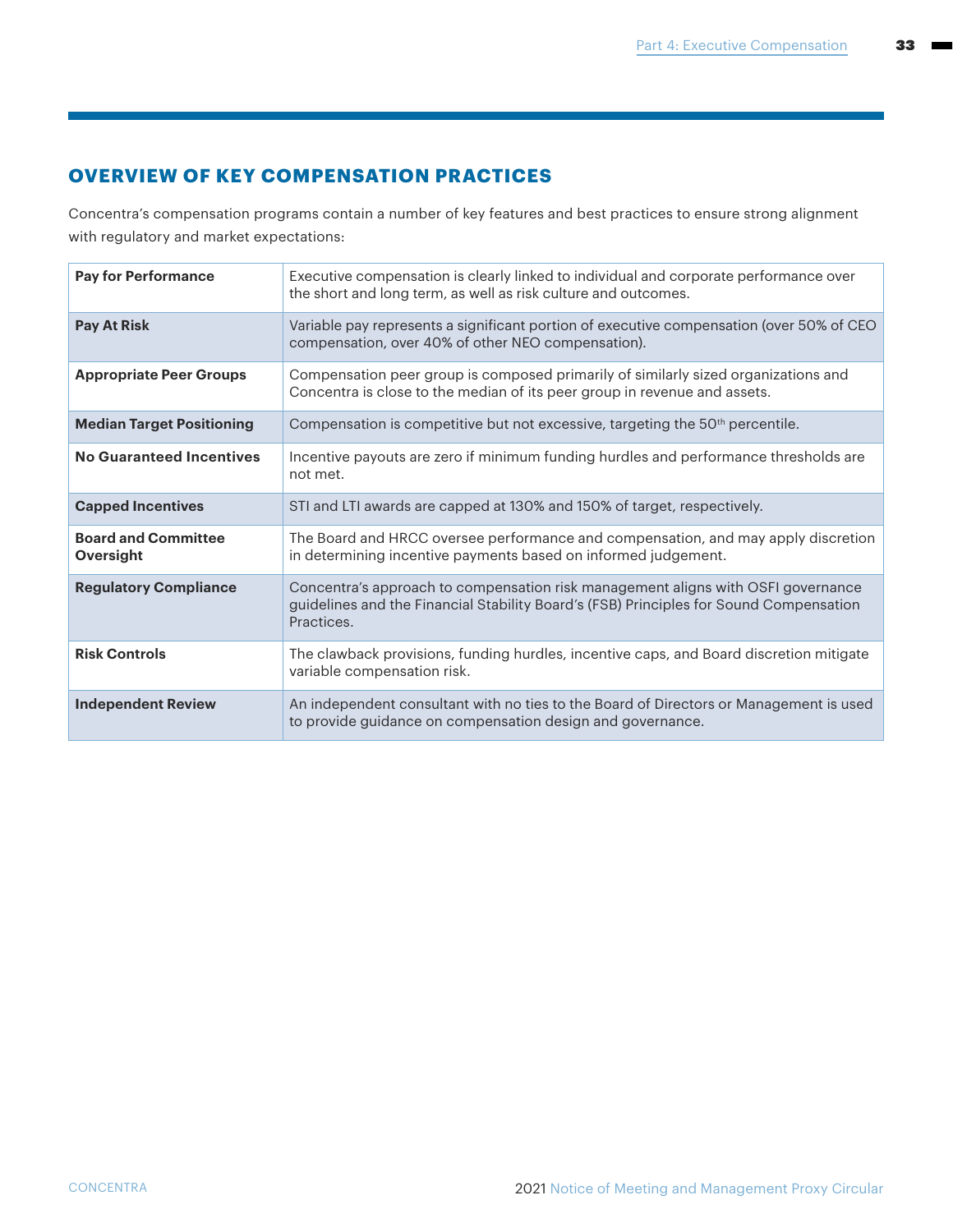#### **COMPENSATION GOVERNANCE**

The Board retains the responsibility for oversight of certain human resource matters including Concentra's compensation systems. The Human Resources and Compensation Committee (HRCC) has been mandated by the Board to act as the main body assisting the Board in discharging these responsibilities. The following chart provides a summary of Concentra's compensation governance structure:

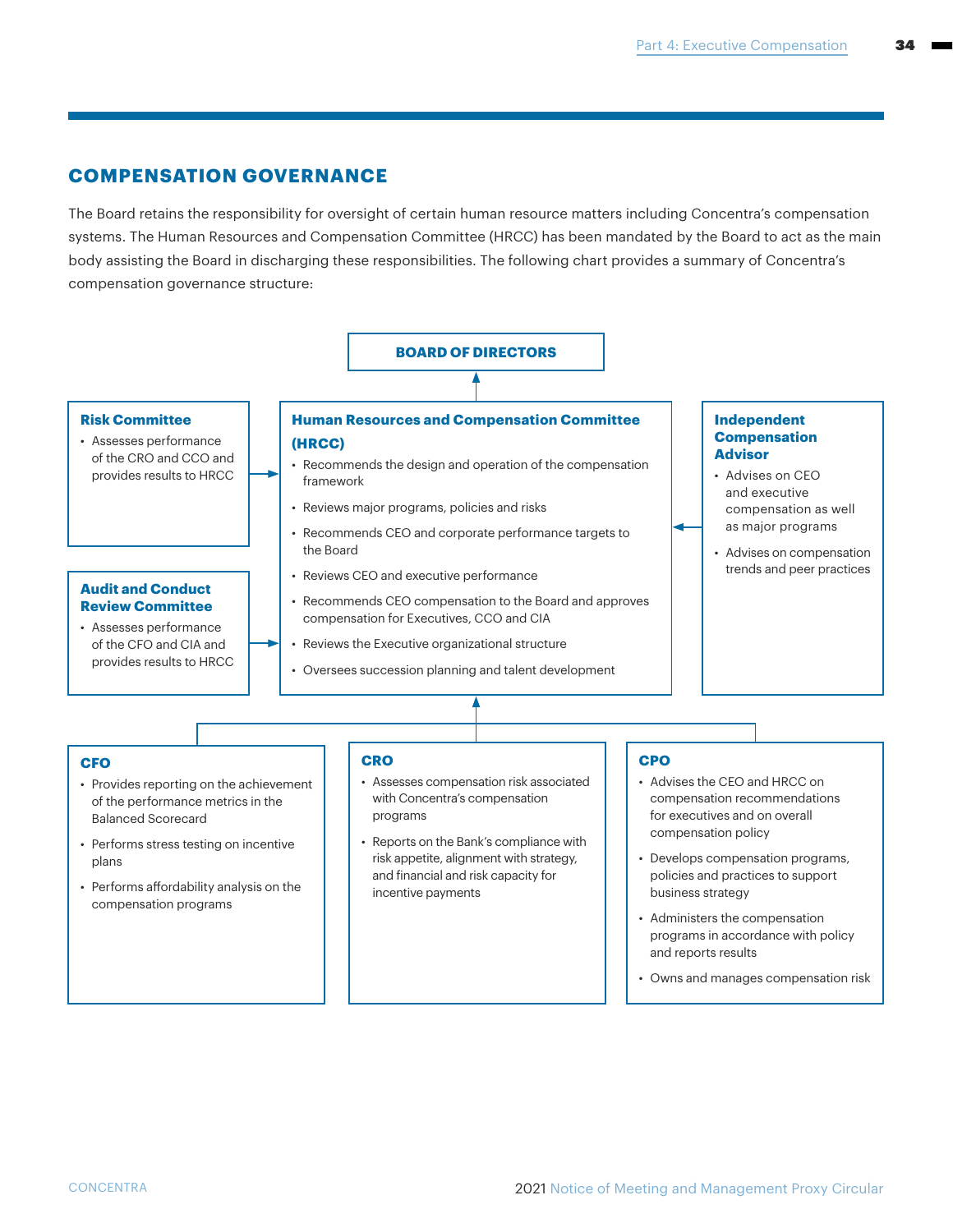#### **Independent Advice**

The HRCC/Board may engage independent external consultants or legal counsel in order to assist it in fulfilling its responsibilities for compensation oversight. Advice provided by independent consultants may include ad-hoc information on compensation trends and best practices or it may extend to comprehensive reviews of compensation programs, including the comparator group, pay mix, and any component of executive total compensation.

In 2020, the HRCC engaged Mercer to complete a benchmark review of Concentra's Vice-President total compensation, including base salary and incentives, and recommend changes to pay structure and incentive eligibility. The Committee also engaged Torys LLP to review and update the short- and long-term incentive plan documents and standardized executive employment agreements.

#### **COMPENSATION PRINCIPLES**

Attracting and retaining strong and experienced leadership and talent is critical to Concentra's success. Concentra's programs, policies and practices are based on a "pay for performance" culture wherein pay and rewards are aligned with the achievement of the business strategy. Concentra's compensation is designed on the following key principles:

| <b>Support Business Strategy</b> | Support the achievement of Concentra's short- and long-term corporate objectives, and<br>be consistent with Concentra's vision, mission and core values.                                                                     |
|----------------------------------|------------------------------------------------------------------------------------------------------------------------------------------------------------------------------------------------------------------------------|
| <b>Market Competitive</b>        | Facilitate attraction of new talent and foster retention of existing employees by offering<br>compensation that is competitive with other peer companies.                                                                    |
| <b>Performance Focus</b>         | Reflect Concentra's pay-for-performance philosophy and meet the expectation of<br>stakeholders by delivering a meaningful proportion of total compensation using variable<br>pay tied to company and individual performance. |
| <b>Stakeholder Alignment</b>     | Focus on specific performance objectives that contribute to the enhancement of<br>stakeholder value in the long term.                                                                                                        |
| <b>Fair and Equitable</b>        | Systematically free of bias. Balancing internal equity with market pay practices.                                                                                                                                            |
| <b>Simple to Understand</b>      | Design and manage compensation programs in a manner that can be readily<br>communicated and understood by employees and other stakeholders.                                                                                  |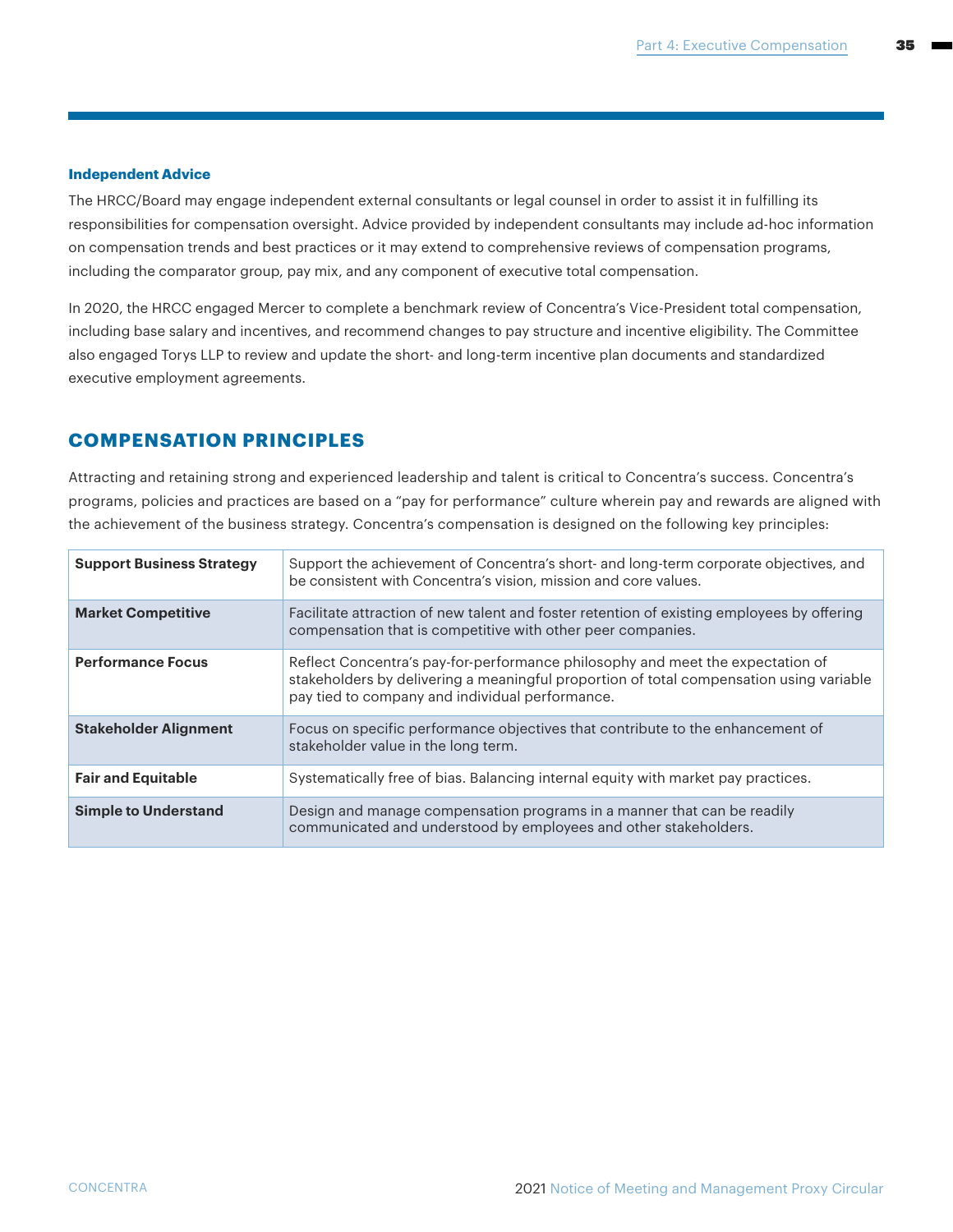#### **COMPENSATION RISK MANAGEMENT**

Concentra's compensation risk management processes and programs, as further outlined in this section, seek to ensure that compensation aligns with the short- and longterm interests of shareholders while keeping regulatory guidance and industry best practices top of mind. In conjunction with the Chief Risk Officer and members of Concentra management, the HRCC reviews the compensation framework annually and makes changes and revisions as necessary.

Compensation is one of the key influencers on the risk culture and the individual motivation to own and manage risks. The Chief Risk Officer (CRO) meets regularly with the HRCC, Risk Committee, and Board to review key risks associated with Concentra's compensation programs. The CRO plays an integral role in:

- Formulating and recommending the compensation risk appetite statement and the risk components of the incentive plans;
- Reviewing compensation program design to ensure it does not encourage excessive risk taking;
- Overseeing the compensation governance, programs and aggregate payouts;
- Attesting to compliance with the Risk Appetite Framework; and
- Reviewing regulatory expectations.

The CRO is not directly involved in revenue generation or the management and financial performance of any business line or product of the Bank. In addition, the CRO's compensation is independent of the performance of any specific business line or product of the Bank. The compensation for all key oversight roles, including the CRO, is tied to both Concentra's overall performance as well as individual performance.

Compensation outcomes are symmetric with risk outcomes and aligned to the Risk Appetite Framework, as outlined in the table below:

| <b>Alignment</b>                                                             | <b>Characteristics</b>                                                                                                                                                                                                                                                                                                                      |
|------------------------------------------------------------------------------|---------------------------------------------------------------------------------------------------------------------------------------------------------------------------------------------------------------------------------------------------------------------------------------------------------------------------------------------|
| <b>Overall Risk</b><br><b>Appetite</b><br><b>Framework</b><br><b>Metrics</b> | Reflect the Concentra's capacity to bear<br>risk as a function of its financial and<br>operational capacity, ability to manage<br>risk, and strength of its reputation and<br>standing with regulators. As such,<br>compensation risk appetite statements<br>are directly linked to all other statements<br>in the Risk Appetite Framework. |
| <b>Corporate</b><br><b>Strategy</b>                                          | Sets the business direction and<br>objectives for the organization and as<br>such, impacts the compensation risk<br>appetite statements and metrics.                                                                                                                                                                                        |
| <b>Financial</b><br>Capacity                                                 | Frames the compensation affordability,<br>budgeted in alignment with targeted<br>financial performance.                                                                                                                                                                                                                                     |
| <b>Risk Capacity</b>                                                         | Shapes the compensation program design<br>to discourage behaviours not aligned with<br>Concentra's values and ensure that such<br>behaviours are not rewarded.                                                                                                                                                                              |

#### **Use of Informed Judgement**

The use of informed judgement by the HRCC and the Board of Directors is important when determining final compensation. The HRCC and Board of Directors may use discretion to ensure payments appropriately reflect risk performance as well as other unexpected circumstances that may arise during the year, and to eliminate the possibility of unintended outcomes determined solely by formulas.

#### **Clawback Policy**

A clawback policy is in place to enable Concentra to recoup incentive payments that have already been paid and/or to cancel incentive payments in situations such as restated financial results that would have resulted in payment lower than the amount paid, discovery of a risk outcome that was outside Concentra's risk appetite, or misconduct bringing material harm or reputation to Concentra.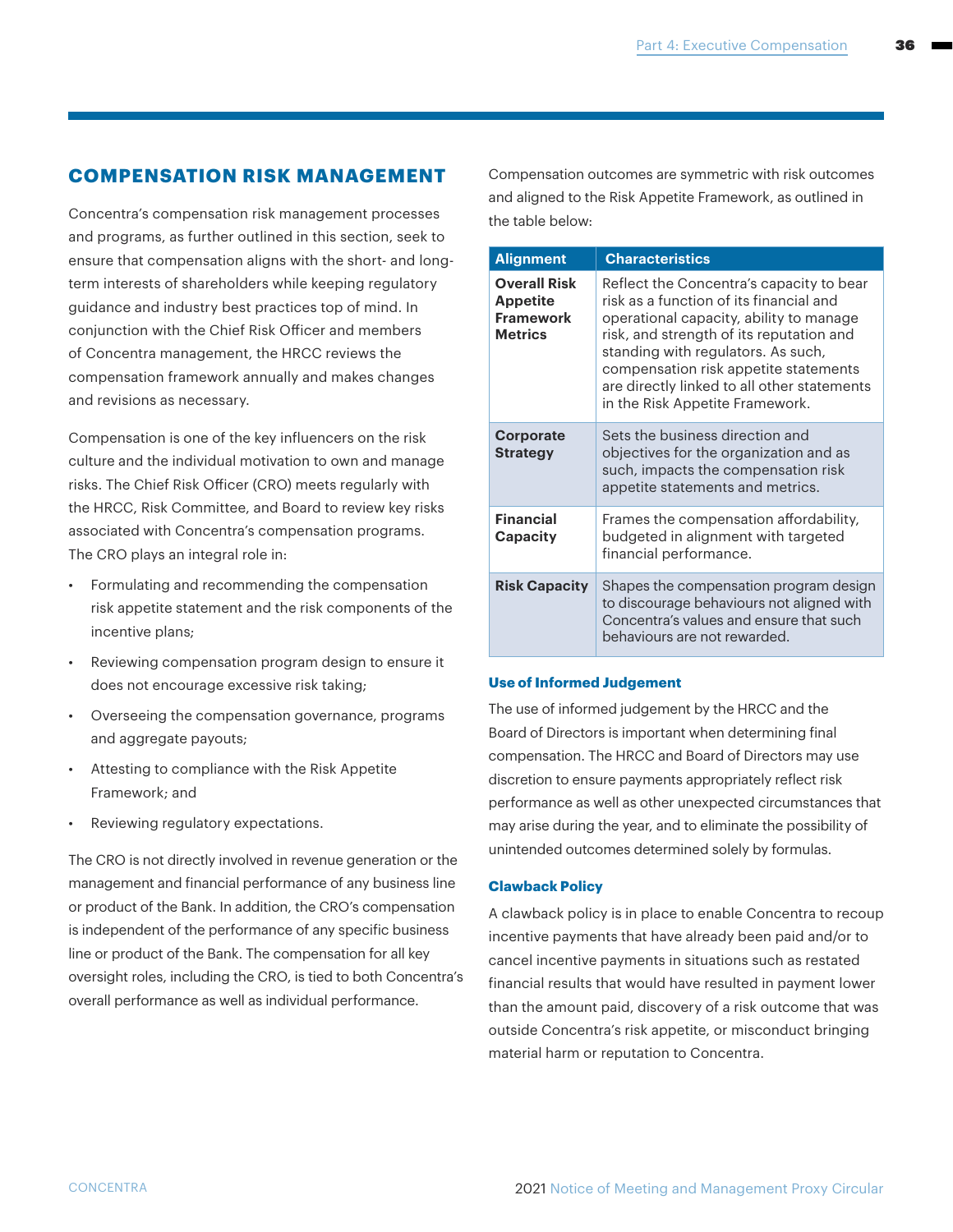#### **Alignment with FSB Principles**

Concentra's compensation risk management is guided by the Principles and Standards put forward by the Financial Stability Board (FSB) to ensure effective governance of compensation and alignment of compensation with prudent risk-taking. Here are the FSB Principles and how Concentra adheres to or follows them:

| <b>FSB Principles</b>                                                                                 | <b>Concentra Practice</b>                                                                                                                                                                                                                                                                                                                                                                                                                                                                                                                                                                                                                                     |
|-------------------------------------------------------------------------------------------------------|---------------------------------------------------------------------------------------------------------------------------------------------------------------------------------------------------------------------------------------------------------------------------------------------------------------------------------------------------------------------------------------------------------------------------------------------------------------------------------------------------------------------------------------------------------------------------------------------------------------------------------------------------------------|
| The firm's board of directors must                                                                    | The Board/HRCC oversees the design and operation of Concentra's                                                                                                                                                                                                                                                                                                                                                                                                                                                                                                                                                                                               |
| actively oversee the compensation                                                                     | compensation programs to ensure alignment with strategy, risk appetite and                                                                                                                                                                                                                                                                                                                                                                                                                                                                                                                                                                                    |
| system's design and operation.                                                                        | regulatory requirements.                                                                                                                                                                                                                                                                                                                                                                                                                                                                                                                                                                                                                                      |
| The firm's board of directors                                                                         | The Board/HRCC reviews all compensation policies and programs on an annual                                                                                                                                                                                                                                                                                                                                                                                                                                                                                                                                                                                    |
| must monitor and review the                                                                           | basis and has final approval on all new designs and material modifications.                                                                                                                                                                                                                                                                                                                                                                                                                                                                                                                                                                                   |
| compensation system to ensure the                                                                     | This review includes incentive plan payouts and may result in adjustments to                                                                                                                                                                                                                                                                                                                                                                                                                                                                                                                                                                                  |
| system operates as intended.                                                                          | programs to meet risk appetite.                                                                                                                                                                                                                                                                                                                                                                                                                                                                                                                                                                                                                               |
| Staff engaged in financial and risk                                                                   | The Board/HRCC reviews and approves compensation for all executives.                                                                                                                                                                                                                                                                                                                                                                                                                                                                                                                                                                                          |
| control must be independent,                                                                          | The Risk and Audit and Conduct Review Committees have input into                                                                                                                                                                                                                                                                                                                                                                                                                                                                                                                                                                                              |
| have appropriate authority, and be                                                                    | performance assessments for the heads of Concentra's oversight function,                                                                                                                                                                                                                                                                                                                                                                                                                                                                                                                                                                                      |
| compensated in a manner that is                                                                       | including risk management, compliance, finance, and internal audit.                                                                                                                                                                                                                                                                                                                                                                                                                                                                                                                                                                                           |
| independent of the business areas                                                                     | Compensation for these roles is determined independently from the                                                                                                                                                                                                                                                                                                                                                                                                                                                                                                                                                                                             |
| they oversee and commensurate                                                                         | performance of the segments they oversee. See page 40 for details on                                                                                                                                                                                                                                                                                                                                                                                                                                                                                                                                                                                          |
| with their key role in the firm.                                                                      | Concentra's incentive plans and how they are measured.                                                                                                                                                                                                                                                                                                                                                                                                                                                                                                                                                                                                        |
| <b>Compensation must be adjusted for</b><br>all types of risk.                                        | Compensation programs are measured for risk at the design stage (through<br>modelling and affordability assessments), the target-setting stage (through an<br>annual review and update of objectives), and at the payment stage (through<br>Board approval of compensation and exercise of board discretion in adjusting<br>individual payments).<br>The Chief Risk Officer provides input to the HRCC on its incentive payment<br>recommendations to the Board through an annual attestation on Concentra's<br>compliance with the Risk Appetite Framework, alignment with corporate<br>strategy, and Concentra's financial and risk capacity.               |
| <b>Compensation outcomes must be</b><br>symmetric with risk outcomes.                                 | Concentra's "pay for performance" compensation philosophy ensures that<br>compensation aligns with risk exposure and operating results.<br>Concentra's short-term incentives have funding hurdles tied to a minimum Tier<br>1 Capital ratio (CET1) and a minimum return on equity (ROE), while Concentra's<br>long-term incentives have a funding hurdle tied to a minimum CET1 ratio. If<br>funding hurdles are not met, the plans do not pay out.<br>Concentra's clawback policy allows Concentra to recoup previously paid<br>incentives in the event of restated financial statements, risk outcomes outside<br>Concentra's risk appetite, or misconduct. |
| <b>Compensation payout schedules</b>                                                                  | Concentra aligns executive compensation with the long-term interests of                                                                                                                                                                                                                                                                                                                                                                                                                                                                                                                                                                                       |
| must be sensitive to the time horizon                                                                 | shareholders, by having a significant portion of compensation comprising long-                                                                                                                                                                                                                                                                                                                                                                                                                                                                                                                                                                                |
| of risks.                                                                                             | term incentives with a performance period of three years.                                                                                                                                                                                                                                                                                                                                                                                                                                                                                                                                                                                                     |
| The mix of cash, equity and other<br>forms of compensation must be<br>consistent with risk alignment. | While Concentra does not offer equity-based compensation, half of at-risk pay for<br>executives is deferred in order to align with the risk time horizon. The total value<br>of pay that is at risk may vary by executive but the mix of short- and long-term<br>incentives is consistent, with each incentive comprising 50% of total incentives.                                                                                                                                                                                                                                                                                                            |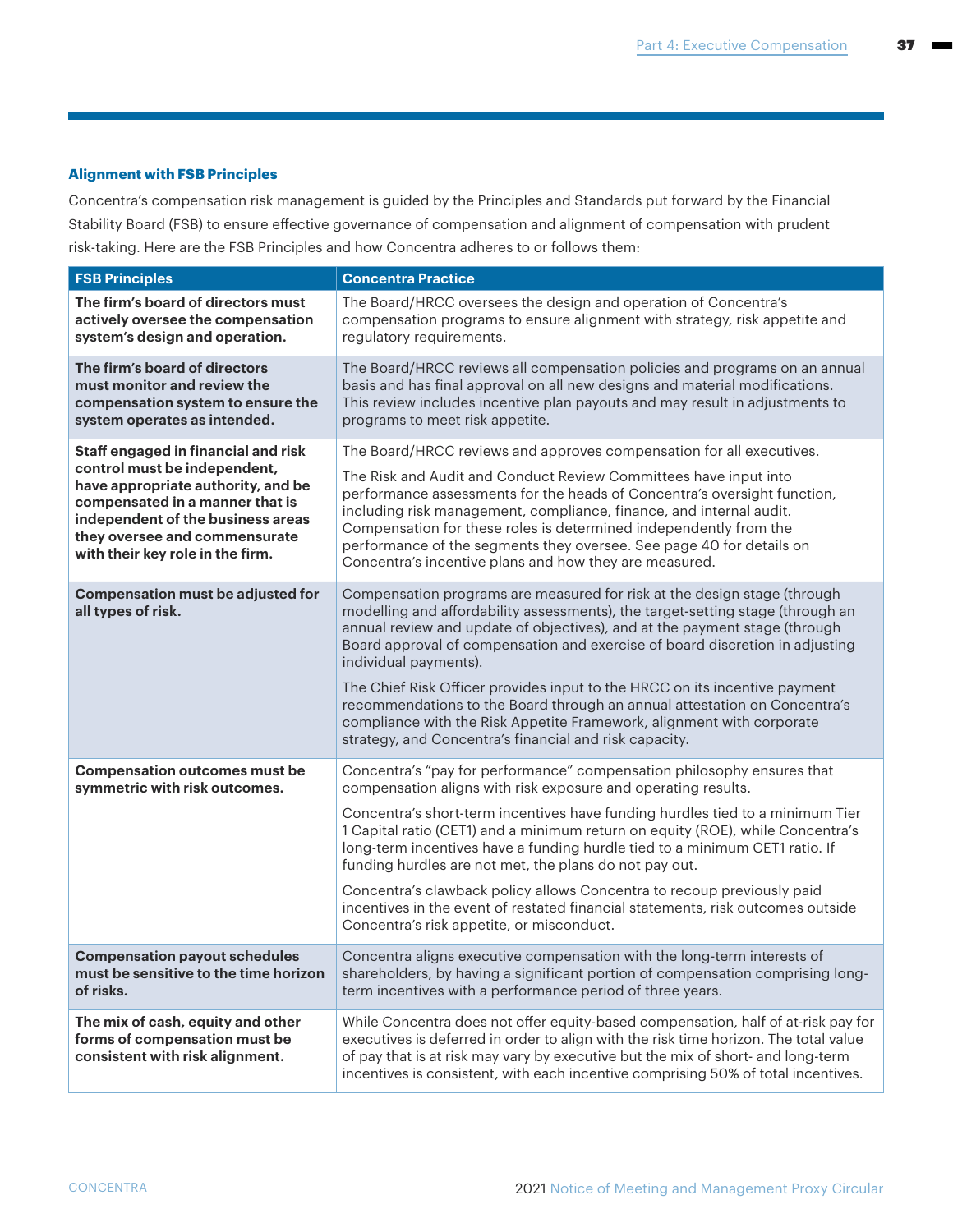#### **COMPENSATION DECISION-MAKING**

Concentra's compensation decisions are shaped through the compensation principles outlined above and the governance systems outlined throughout this proxy. The diagram below illustrates the process of determining compensation for Concentra's executives:



- **1. Establish target compensation levels and mixes**: Based on market data from external consultants specific to Concentra's comparator group, compensation programs, targets and pay mixes are set for the CEO and other executives. Payout and affordability analyses are completed prior to the approval of any new compensation plan design or re-design of an existing plan.
- **2. Set corporate and individual objectives for compensation purposes:** Corporate objectives are set based on financial and non-financial metrics and approved by the HRCC/Board. These goals align with the strategic priorities and include financial metrics including Return on Equity and operational efficiency measures, as well as non-financial metrics related to client experience and leadership. Individual objectives for the CEO and each executive are derived from the strategic objectives and the approved corporate business plan.
- **3. Assess performance relative to objectives:** At the end of the fiscal year, the HRCC evaluates the corporate performance against the objectives. As part of this evaluation, the HRCC considers performance against the Risk Appetite Framework and seeks input from the Risk Committee, the Audit and Conduct Review Committee and the CRO prior to the recommendation of any payout for Board approval. The CEO completes a self-assessment against individual goals, and this assessment along with corporate performance measures, and HRCC and Board input is used to determine the final year-end assessment. The HRCC also receives individual performance assessments for each executive based on CEO review and achievement of individual objectives.
- **4. Determine compensation and exercise discretion as needed:** Final year-end performance assessments are used to determine and make recommendations on the incentive payments for the CEO and executives. The HRCC approves executive incentive payments, and makes a recommendation for any CEO incentive payment to the Board for approval. The HRCC and Board may use discretion to ensure payments appropriately reflect risk performance as well as other unexpected circumstances that may arise during the year.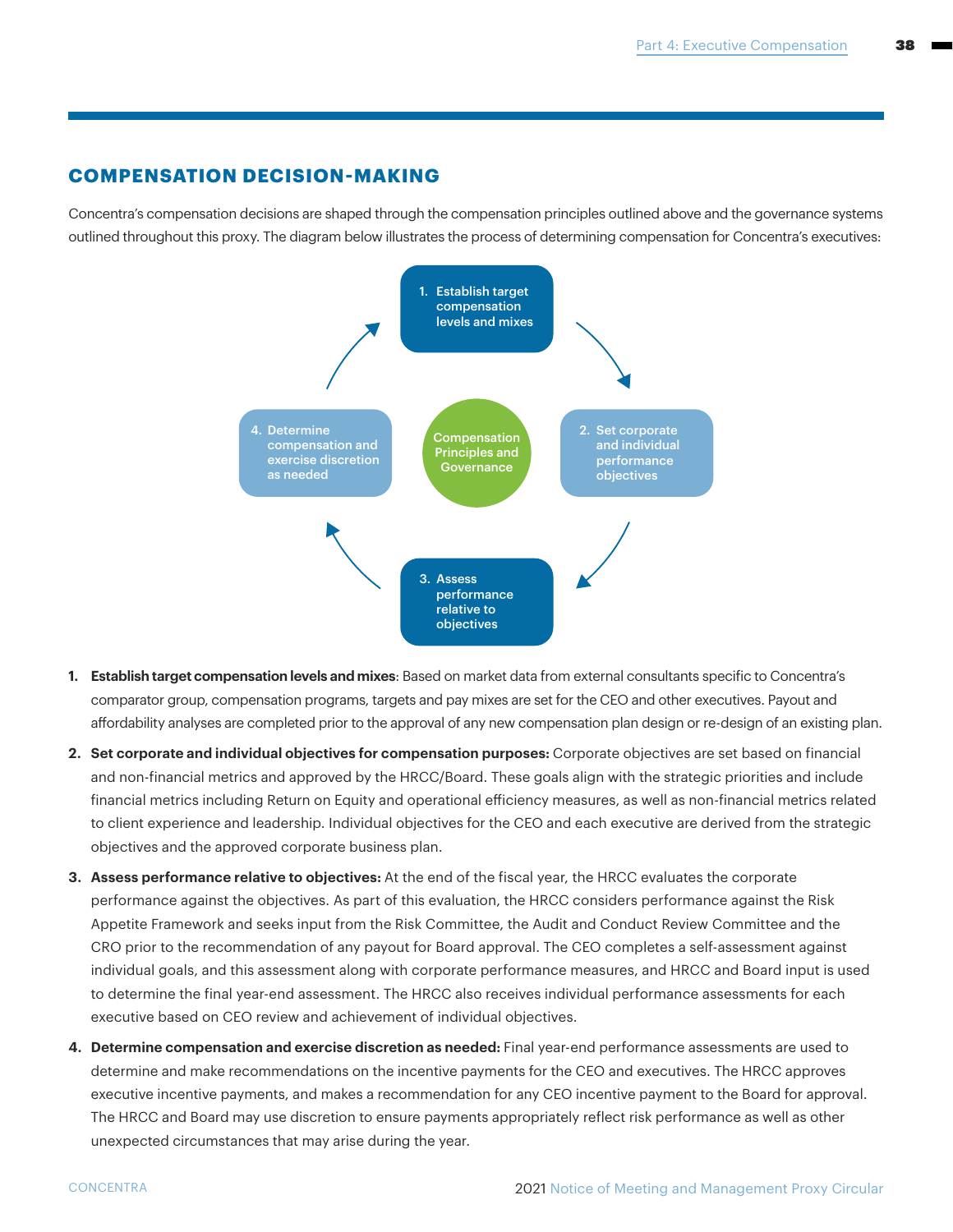#### **Comparator Group & Benchmarking**

Concentra must be competitive in the market from which it draws talent to attract, retain and motivate highly qualified executives. With the assistance of an independent consultant, the HRCC selects a comparator group for the purposes of benchmarking executive compensation. The comparator group typically reflects Concentra's "market for talent"—which qualified candidates are sourced from or lost to. In determining this comparator group, the following factors were considered: industry, ownership type, geography, scope of business and size.

The peer group selected reflects a mix of small to midsized financial institutions and large credit unions within the broader financial services sector that are 1/3 to 3x the size of Concentra in categories of assets, revenue, net income and/or number of employees. All comparators have operations focused on the Canadian market. Although some of the comparators are publicly traded companies, they are highly relevant to Concentra as a national bank competing in similar markets.

As of the most recent compensation market review, when compared to the credit unions in the comparator group, Concentra ranks near the median based on assets and revenue and slightly below median based on net income. Compared to the broader financials, Concentra ranks near the median based on revenue and slightly below median based on assets and net income.

Given the uniqueness of Concentra's business and ownership structure, there are few direct comparators. In benchmarking executive compensation, the HRCC applies considerable judgement and considers the comparator group data in conjunction with other relevant data sources, including the expert advice of an independent consultant.

#### **Competitive Positioning**

Concentra targets the 50th percentile of the market as the desired competitive position. Flexibility is maintained to compensate above market when warranted by unique circumstances. Conversely, new executives may be below market while developing in their role.

#### **Target Pay Mix**

The target pay mix for the CEO and executive leadership team reflects Concentra's unique position within the financial services industry. A significant portion of executive pay is "at risk" to incent performance and align executive interests with the achievement of ambitious strategic goals. At the same time, the target pay mix considers Concentra's ownership structure within the credit union system. As a result, Concentra's pay mix is more heavily weighted to long-term incentive pay than its credit union peers, but less than its broader financial industry peers.

Below is the target pay mix for the President & CEO and the other Executive Leadership Team members:

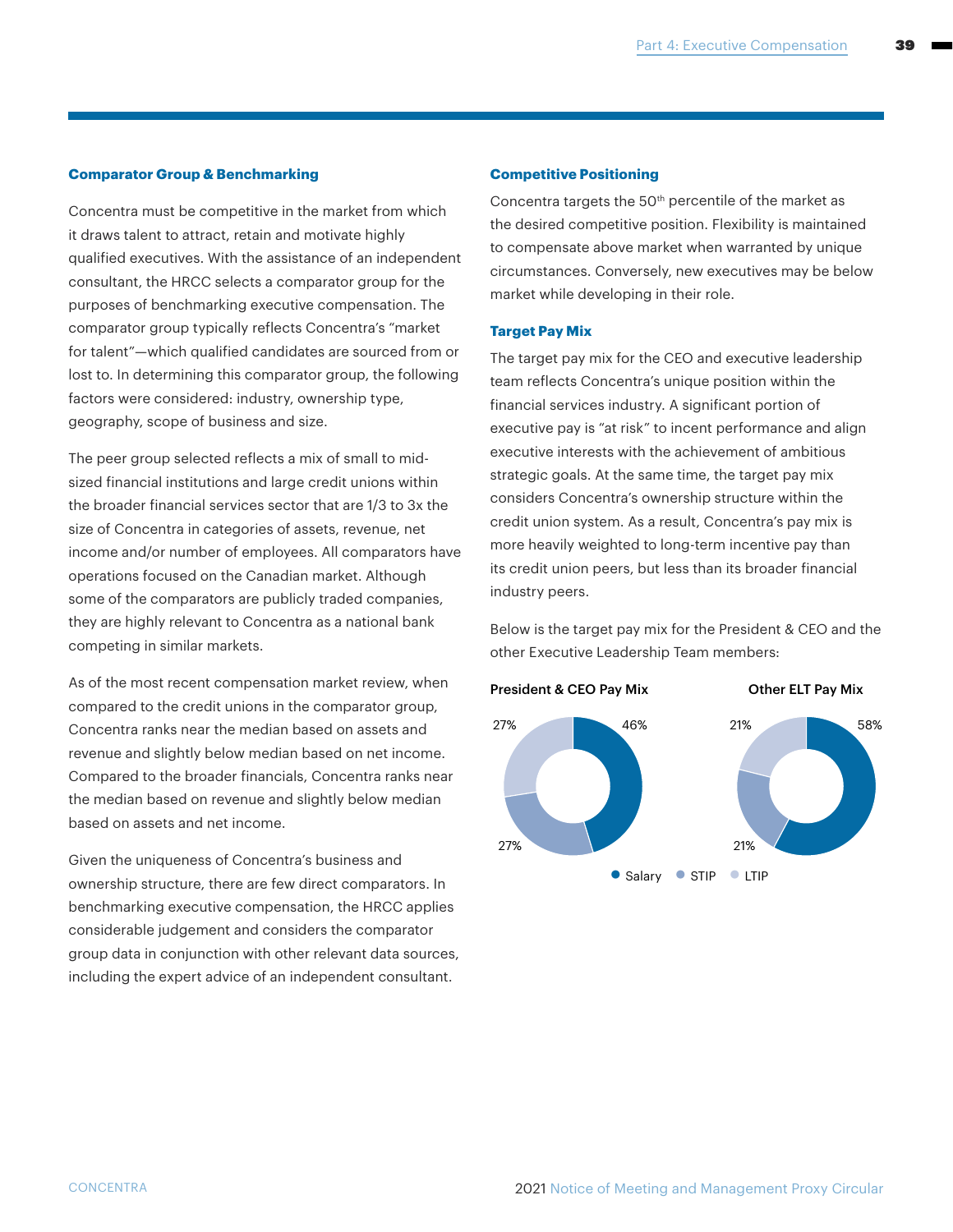#### **COMPENSATION DESIGN**

#### **Components of Total Compensation**

Total compensation for Concentra's executives includes the following:

- 1. Base Salary
- 2. Incentive (Short-Term and Long-Term)
- 3. Benefits and perquisites

#### 1. Base Salary

Base salaries comprise the fixed component of total compensation and provide a level of income certainty throughout the year. Factors considered in determining base salary include: level of executive responsibility, individual capabilities and experience, performance, market competitiveness, and internal equity. Base salaries are reviewed annually by the HRCC, with adjustments if appropriate. A more fulsome market review is conducted every two to three years to benchmark against comparators.

#### 2. Short- and Long-Term Incentive Plans

Concentra's incentive plans are designed to provide a strong linkage between pay and performance. A significant portion of executive compensation is tied to individual performance and the achievement of corporate results over the short and longer term. The following table summarizes the key features of the variable compensation plans.

| <b>Incentive Plans</b>        | <b>STIP</b>                                                                                                       | <b>LTIP</b>                                                                                                                                           |
|-------------------------------|-------------------------------------------------------------------------------------------------------------------|-------------------------------------------------------------------------------------------------------------------------------------------------------|
| <b>Purpose</b>                | Designed to motivate and reward<br>employees for their contribution toward<br>achieving the annual business plan. | Designed to drive successful execution<br>of the long-term business strategy.<br>Important tool for attraction and<br>retention of leadership talent. |
| <b>Form of Award</b>          | Cash Payment                                                                                                      | Cash Payment                                                                                                                                          |
| <b>Performance Period</b>     | 12 months                                                                                                         | 3 years                                                                                                                                               |
| <b>Vesting/Payment</b>        | End of performance period                                                                                         | End of performance period                                                                                                                             |
| <b>Target Awards</b>          | CEO: 60% of Base Salary                                                                                           | CEO: 60% of Base Salary                                                                                                                               |
|                               | Executives: 35-40% of Base Salary                                                                                 | Executives: 35-40% of Base Salary                                                                                                                     |
| <b>Performance Components</b> | 75% Corporate Results<br>25% Individual Objectives                                                                | 100% Corporate Results                                                                                                                                |

#### *Short-Term Incentive Plan (STIP)*

Concentra's Short-Term Incentive Plan (STIP) is intended to reward employees for their contributions toward the achievement of the annual business plan and related corporate goals. Payment under this program is based on the level of achievement of corporate performance metrics, determined annually through a balanced scorecard, which is reviewed and approved by the HRCC and Board. In addition to these performance metrics, performance hurdles must be met in order for any payout to occur.

At the end of the year, the HRCC reviews the corporate performance against the established targets and makes a recommendation to the Board regarding the aggregate STIP payout. The HRCC also reviews the CEO's individual performance against his goals and determines the appropriate incentive payment for Board approval. In addition, the HRCC reviews the CEO's assessment of the executive team performance, and approves the executive incentive payments.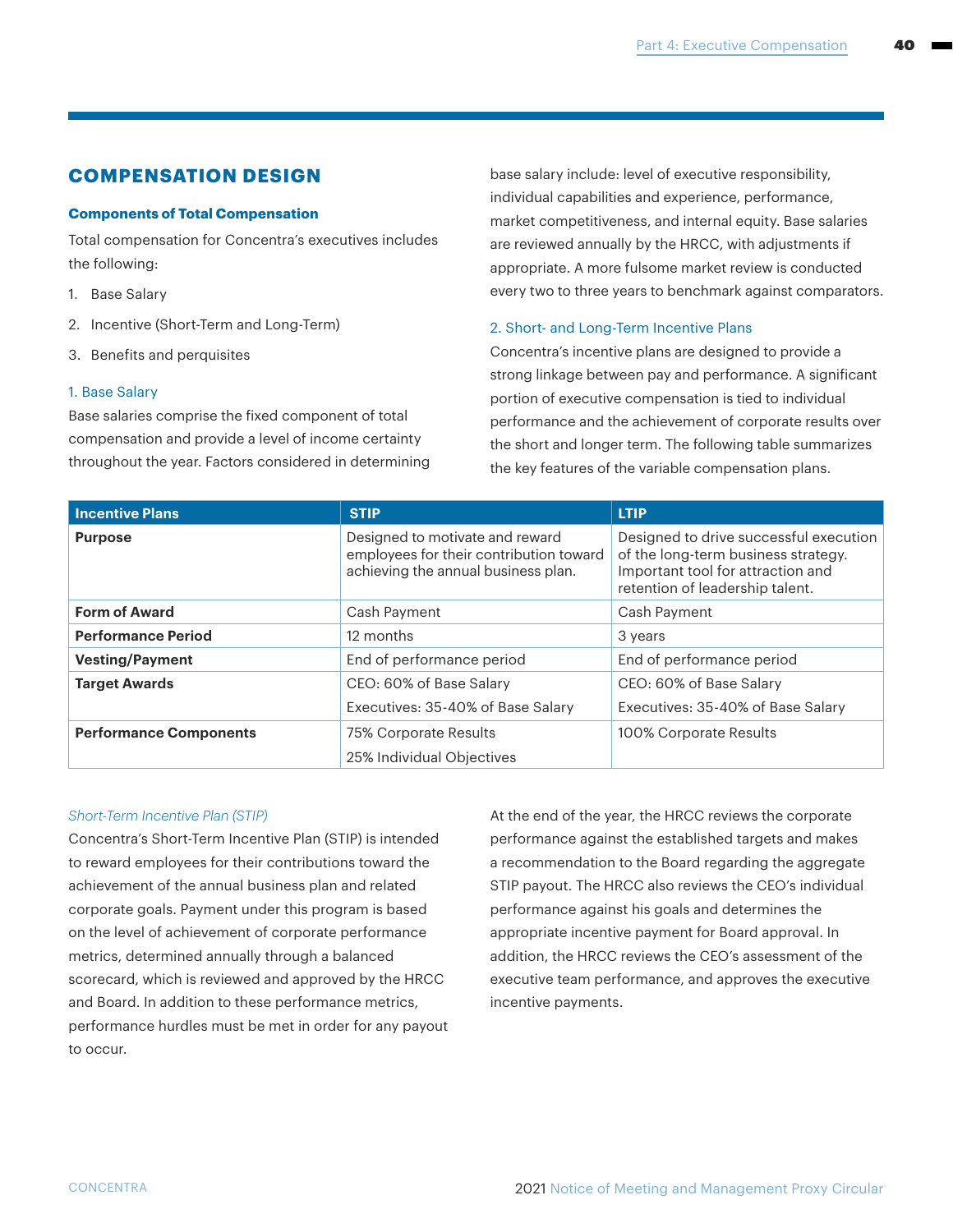The table below outlines the corporate performance metrics and design for the 2020 STIP:

| <b>STIP</b>                           |                                                                                                                                                                                                                                                                                                                                                                                                 |                                                                 |  |  |
|---------------------------------------|-------------------------------------------------------------------------------------------------------------------------------------------------------------------------------------------------------------------------------------------------------------------------------------------------------------------------------------------------------------------------------------------------|-----------------------------------------------------------------|--|--|
| <b>Funding Hurdles</b>                | Minimum CET1/ROE                                                                                                                                                                                                                                                                                                                                                                                |                                                                 |  |  |
| <b>Corporate Performance Measures</b> | 45% Financial                                                                                                                                                                                                                                                                                                                                                                                   | <b>ROE</b><br><b>Efficiency Ratio</b>                           |  |  |
|                                       | 20% Customers/Stakeholder                                                                                                                                                                                                                                                                                                                                                                       | Customer Advocacy Index<br>Direct-to-Customer Initiatives       |  |  |
|                                       | 15% Employee                                                                                                                                                                                                                                                                                                                                                                                    | Agile Culture Transformation<br>Leadership Index <sup>(1)</sup> |  |  |
|                                       | 20% Foundational/Execution                                                                                                                                                                                                                                                                                                                                                                      | <b>Digital Transformation</b><br>Non-Performing Loans           |  |  |
| Payment                               | Cash payment reflecting performance against the corporate measures and<br>individual performance; weighted 75% corporate and 25% individual for executives.<br>The payout range is between 50% to 130% of target for each performance<br>measure. Regardless of the performance achievement for each measure, if the<br>funding hurdle has not been achieved, no payment is made from the plan. |                                                                 |  |  |
|                                       |                                                                                                                                                                                                                                                                                                                                                                                                 |                                                                 |  |  |
| <b>Clawback</b>                       | Subject to the clawback policy, payments made under this plan can be<br>recouped in certain circumstances.                                                                                                                                                                                                                                                                                      |                                                                 |  |  |

(1) The leadership measures apply only to the executive team.

The overall 2021 STIP design is similar to 2020, but incorporates changes to the corporate performance measures in order to align with the approved corporate strategy. Performance metrics for 2021 reflect the continued importance of achieving financial measures in addition to the digital transformation, ongoing automation, and the importance of leadership metrics.

The table below outlines the corporate performance achievement for the 2020 STIP:

| <b>STIP Plan Hurdles</b> | <b>Target</b> | Actual | <b>Result</b> |
|--------------------------|---------------|--------|---------------|
| CET <sub>1</sub>         | $>= 10\%$     | 12.8%  | Achieved      |
| <b>ROE</b>               | $> 5.0\%$     | 5.2%   | Achieved      |

| <b>Corporate Performance</b><br><b>Measure</b>                                              | <b>Weighting</b> | <b>Threshold</b><br>(50%) | <b>Target</b><br>(100%) | <b>Maximum</b><br>(130%) | <b>Result</b><br>% score) | Weighted<br>Result (%) |
|---------------------------------------------------------------------------------------------|------------------|---------------------------|-------------------------|--------------------------|---------------------------|------------------------|
| <b>Financial</b><br>(ROE, Efficiency Ratio)                                                 | 45%              |                           |                         |                          | 73.9%                     | 33.3%                  |
| <b>Customer/Stakeholder</b><br>(Customer Advocacy Index,<br>Direct-to-Customer Initiatives) | 20%              |                           |                         |                          | 105.0%                    | 21.0%                  |
| <b>Employee</b><br>(Agile Culture Transformation,<br>Leadership Index)                      | 15%              |                           |                         |                          | 106.6%                    | 16.0%                  |
| <b>Foundational/Execution</b><br>(Digital Transformation,<br>Non-Performing Loans)          | 20%              |                           |                         |                          | 54.5%                     | 10.9%                  |
| <b>Overall Corporate Performance</b>                                                        |                  |                           |                         | 81.2%                    |                           |                        |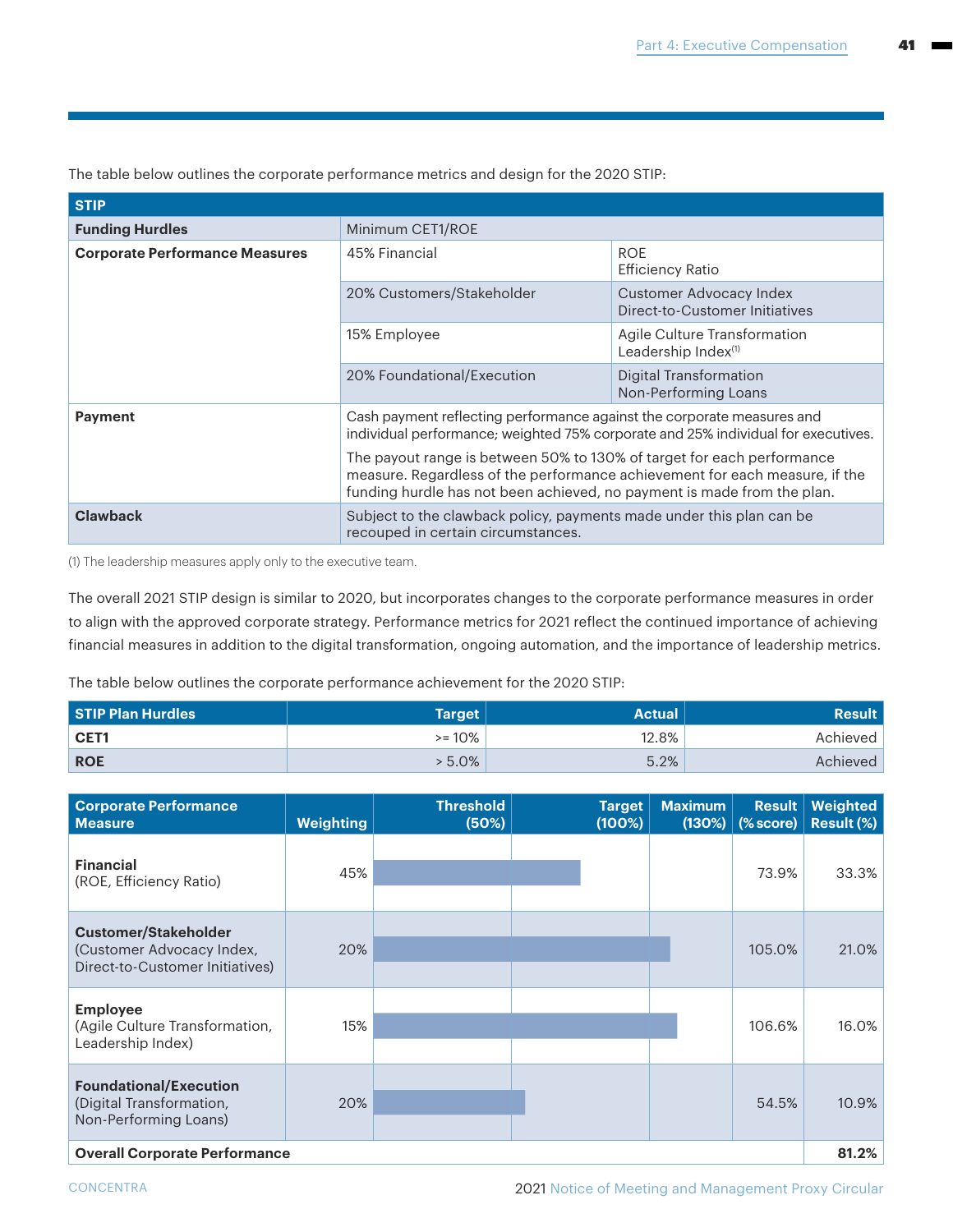#### *Long-Term Incentive Plan (LTIP)*

Concentra's Long-Term Incentive Plan (LTIP) is designed to drive the achievement of strategic plans by focusing participants on the longer-term success of the company. The LTIP incents participants to achieve long-term goals that result in the sustainable growth of Concentra and the creation of long-term shareholder value. The LTIP is a component of Concentra's total compensation package and serves as an effective tool for supporting the attraction and retention of individuals with the experience and skills to contribute in key roles at Concentra.

Performance metrics are determined at the onset of each three-year performance period and approved by the Board. In addition to defined performance metrics for each threeyear performance period, minimum performance hurdles must be met for any payment to be made under the plan. At the end of the period, HRCC evaluates the performance against the established targets and recommends incentive payments for Board approval.

The following table highlights the performance metrics associated with all active LTIPs in 2020:

| <b>LTIP</b>            | 2018-2020                                                  | 2019-2021                                                                          | 2020-2022                                           |
|------------------------|------------------------------------------------------------|------------------------------------------------------------------------------------|-----------------------------------------------------|
| <b>Funding Hurdles</b> | Minimum CET1                                               | Minimum CET1                                                                       | Minimum CET1                                        |
| Corporate Performance  | 50% ROE                                                    | 50% ROE                                                                            | 50% ROE                                             |
| <b>Measures</b>        | 25% Revenue Diversification<br>25% Funding Diversification | 25% Growth in Direct-to-<br><b>Customer Loans</b>                                  | 25% Growth in Direct-to-<br><b>Customer Loans</b>   |
|                        |                                                            | 25% Growth in Direct-to-<br><b>Customer Funding</b>                                | 25% Growth in Direct-to-<br><b>Customer Funding</b> |
| Payout Range           | 80% to 125% of Target                                      | 50% to 150% of Target,<br>except ROE 70% to 150%                                   | 50% to 150% of Target                               |
| Clawback               | certain circumstances.                                     | Subject to the clawback policy, payments made under these plans can be recouped in |                                                     |

The table below outlines the performance achievement for the 2018-2020 LTIP:

| LTIP Plan Hurdles | <b>Target</b> | Actual | Result   |
|-------------------|---------------|--------|----------|
| CET1              | >= 9%         | 12.8%  | Achieved |

| <b>Corporate Performance</b><br><b>Measure</b> | <b>Weighting</b> | <b>Threshold</b><br>(80%) | Target<br>(100%) | <b>Maximum</b> |       | <b>Result   Weighted</b><br>$(125%)$ $(% score)$ Result $(*)$ |
|------------------------------------------------|------------------|---------------------------|------------------|----------------|-------|---------------------------------------------------------------|
| <b>ROE</b>                                     | 50%              |                           |                  |                | 97.7% | 48.8%                                                         |
| <b>Revenue Diversification</b>                 | 25%              |                           |                  |                | 80.9% | 20.2%                                                         |
| <b>Funding Diversification</b>                 | 25%              |                           |                  |                | 85.5% | 21.4%                                                         |
| <b>Overall Corporate</b><br><b>Performance</b> |                  |                           |                  |                |       | 90.4%                                                         |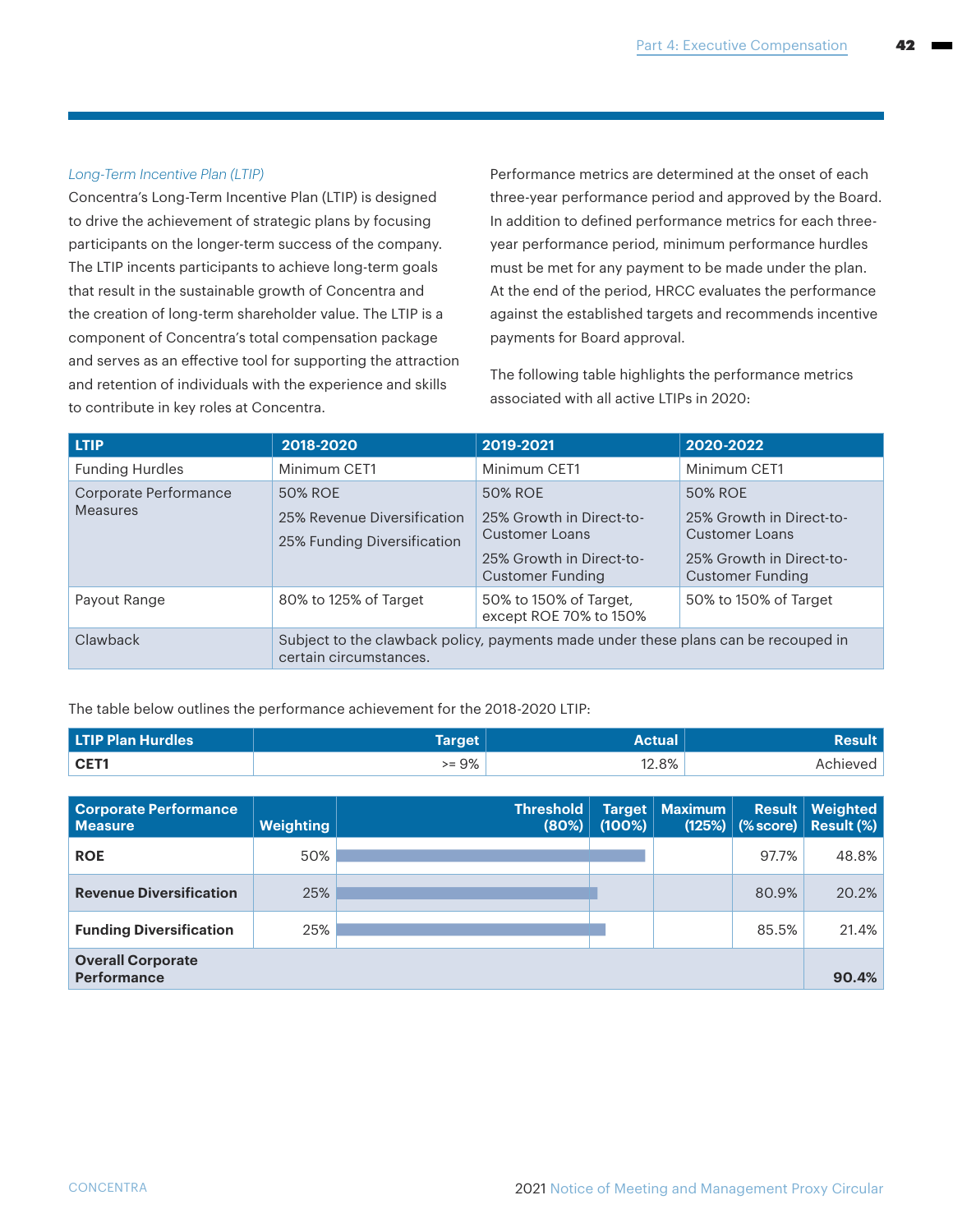#### **Benefits**

Concentra offers a comprehensive benefits package for all permanent employees, including executives. The standard employee benefits package is comprised of: eligibility for a defined contribution pension plan; group insured benefits, including health, dental, life insurance, accidental death and dismemberment, short- and longterm disability, a healthcare spending account and access to an Employee and Family Assistance program; and paid time off.

In addition to the standard employee benefits package, executives receive a cash allowance for perquisites, intended to cover items such as vehicle costs, car allowance, parking, home office equipment, provisionary spending, extended core benefits coverage, financial consulting or tax preparation services, memberships in social or athletic clubs, charitable donations and spousal travel.

#### *Retirement Benefits—Defined Contribution Pension Plan and SERP*

All employees, including executives, participate in the Defined Contribution Pension Plan administered by the Cooperative Superannuation Society. Executive contributions of 6% of base salary are made to the plan with a corresponding company match of 6%, up to the CRA maximum contribution limit. Concentra does not assume any further obligation or liability with regard to the CSS Pension Plan outside of the contributions made to the Plan. The HRCC meets annually with representatives from the CSS Pension Plan to review governance and investment performance.

In the event that contributions to the pension plan reach the CRA maximum contribution limit, Concentra contributes 12% of any further pensionable earnings to a Supplementary Executive Retirement Plan (SERP) to ensure adequate overall retirement income for executives. Pensionable earnings are defined as base salary and any exceptions are approved by the HRCC.

#### **EXECUTIVE COMPENSATION DISCLOSURE**

Aggregate total compensation is disclosed below for the ELT. The disclosure represents total compensation, inclusive of accruals, whether or not they have been paid.

| <b>Summary Executive Compensation</b>         |                 |                 |                 |
|-----------------------------------------------|-----------------|-----------------|-----------------|
| For the Year Ended                            | 2020            | 2019            | 2018            |
| <b>Salaries</b>                               | \$<br>2,800,599 | \$<br>2,991,975 | \$<br>2,227,629 |
| Retirement allowance and termination benefits | 0               | 227,899         | 760,341         |
| Performance Incentives                        |                 |                 |                 |
| Current                                       | 943,350         | 896,000         | 1,246,772       |
| Deferred                                      | 804,787         | 336,875         | 470,342         |
| <b>Other Benefits</b>                         | 522,361         | 549.694         | 530,568         |
| <b>Total</b>                                  | \$<br>5.071.097 | \$<br>5,002,443 | \$<br>5.235.652 |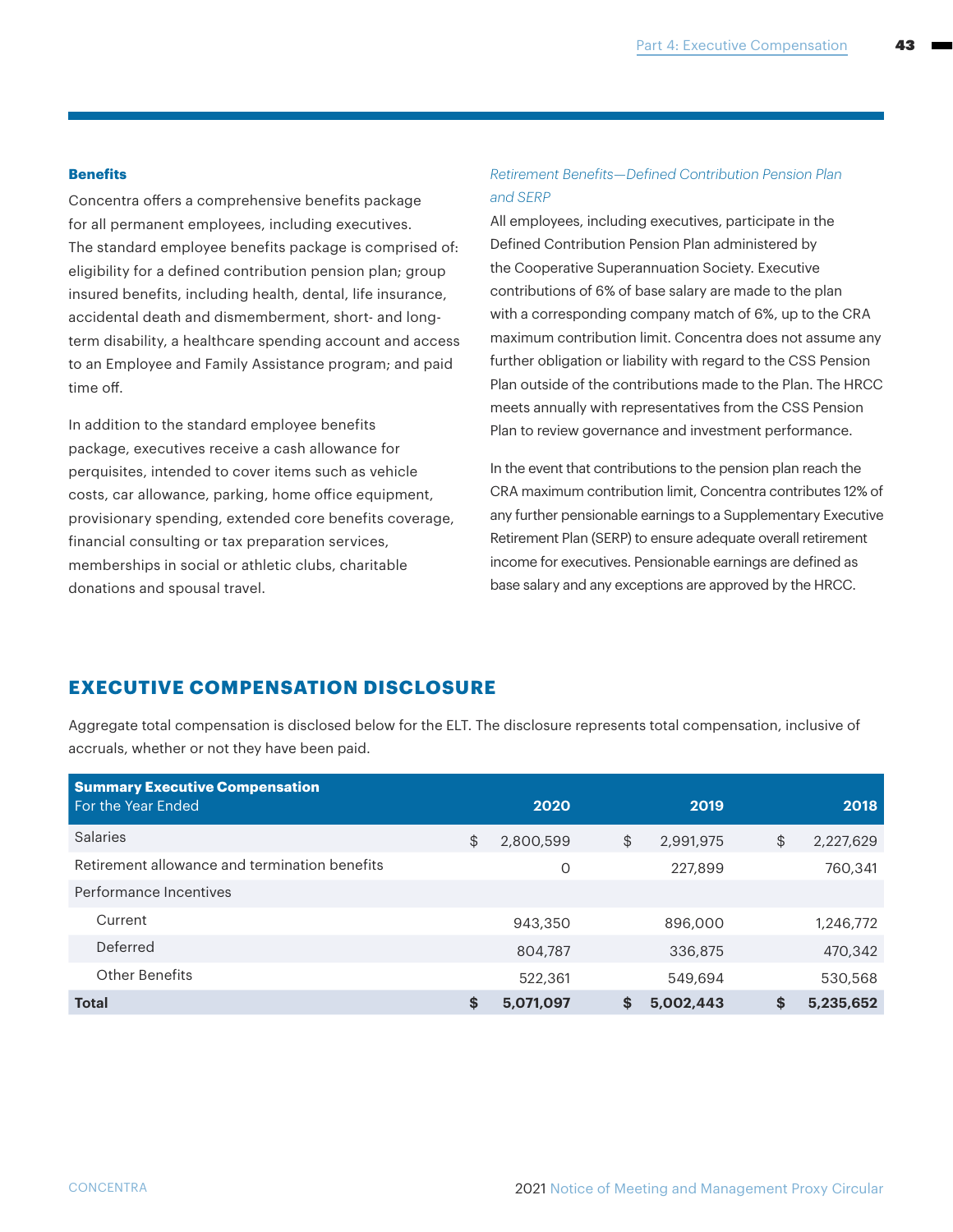#### **COST OF MANAGEMENT**

As part of its compensation testing, Concentra tracks the relationship between net income and executive compensation.

In 2018, Concentra embarked on a bold new strategy with a focus on digital transformation and core competencies of specialization, partnering and innovation. To support this shift in strategy and culture, significant investments were required in technology and human capital to ensure the necessary talent, skills, capabilities and resources of the organization were available to build new lines of business, execute on strategic priorities, and meet increased regulatory requirements. This shift required both a larger leadership team, as well as the attraction of talent who had deep expertise with other financial institutions and had previously been involved in transformative strategies and cultures. The result was an increase in costs in order to expand the team and attract these resources. It is expected that the positive increases in revenue in coming years will result in net income surpassing this initial growth in executive compensation expense.

### **EMPLOYMENT CONTRACTS, TERMINATION AND CHANGE OF CONTROL**

Concentra has employment contracts in place with each member of the ELT. These contracts govern the terms of employment for each executive, including duties of the position, compensation, benefits, termination and other obligations of the employee.

The termination provisions included in executive contracts are designed to reflect current market practices while complying with all relevant legal requirements. The total amount and obligation to pay severance will vary depending on the reason for termination, the position, and length of service. The relevant severance provision is defined in the employment contract or change in control agreement, and ranges between one to two years.

In general, each executive would be contractually entitled to severance in the event of a termination without cause or resignation for good reason equal to one to two times (1 to 2 x) the following:

- 1. Current base salary
- 2. The greater of: most recent STI payment, or average STI payment over the last 3 years
- 3. Annual perquisite amount

Change in control agreements are also in place to recognize the importance of stabilizing key management roles in connection with potential or actual change in control activities. The underlying premise is that no additional benefits are provided to executives; however, vesting provisions may differ to address these unique circumstances. The change in control agreements include a double trigger where a severance payment occurs only if both: 1) a change in control occurs; and 2) the executive's employment is terminated.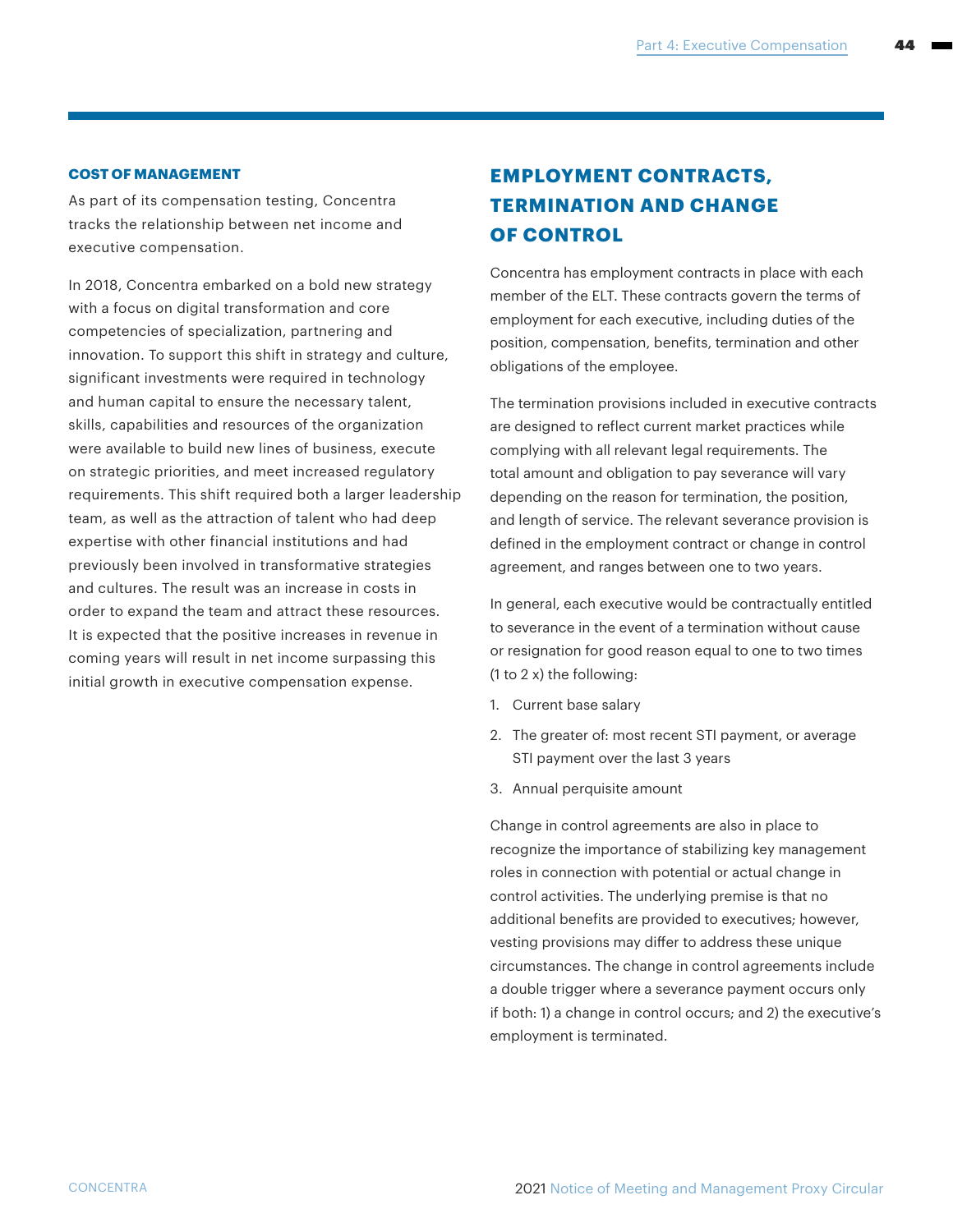### **TALENT MANAGEMENT AND SUCCESSION PLANNING**

Concentra recognizes the importance of succession planning in ensuring business continuity and minimizing people risk. Concentra has developed a succession plan that covers all executives while also addressing business continuity needs. The HRCC and Board have oversight over these plans.

Concentra's purpose is "Creating the future of banking to enable your success". With this purpose in mind, six Leadership Principles guide employee behaviour at Concentra: Accountability, Bold, Customer Obsessed, Agile, Inspiring, and One Team. Driven by the strategy, these six leadership principles guide employee conduct, are embedded into the culture, and are the forefront of all Talent programs.

#### **Talent Management**

The key to Concentra's success is its people. The people strategy is aligned with to the corporate strategy to ensure employees are engaged and empowered to execute on their objectives.

Individual development is a key component of Concentra's people strategy. In collaboration with the Board, the CEO has an annual performance management program including a development plan to ensure ongoing individual development throughout the year. The CEO and executives participate in a 360° Feedback process to not only support their individual development, but also gain insight into opportunities to enhance their performance as a team.

Concentra aspires to be an employer of choice, attracting and retaining the best employees, providing solid learning and development opportunities for every employee, and encouraging life-long learners. The leadership pipeline is balanced between the development of talent from within

and the attraction of new talent, skills and capabilities. Employee training includes individual and targeted group training to enhance employee satisfaction and productivity, build confidence and consistency, and support ongoing learning and development. Concentra focused on driving an agile culture in 2020 with training and new ways of working to support a more nimble culture and drive collaboration and speed in achieving our goals. Concentra continues to focus on innovation as a core competency and encourages employees through annual Hackathons and continuous improvement.

#### **Succession Planning**

Concentra approaches CEO Succession Planning as an ongoing process that allows the Board to think critically about the CEO skillset required for success in the future; to identify, develop, and get to know the top internal candidates, while providing opportunities for senior executive development.

CEO Succession Planning is an annual process that includes a review and update of the CEO role profile. This profile is used to benchmark internal successors and identify any gaps in qualifications, experiences, skillsets, and behavioural competencies, which can then be used to form part of the ongoing Individual Development Plan (IDP). Feedback from external assessment tools, 360° feedback and CEO performance assessments are all used to support the development of the IDP. With the support of the CEO, successor candidates are accountable for the development, monitoring, and progress of their IDP.

At least once a year, the HRCC and Board review succession plans for the CEO, executives, and key oversight roles to monitor the risk and ensure a robust talent pipeline exists for all critical leadership positions within Concentra.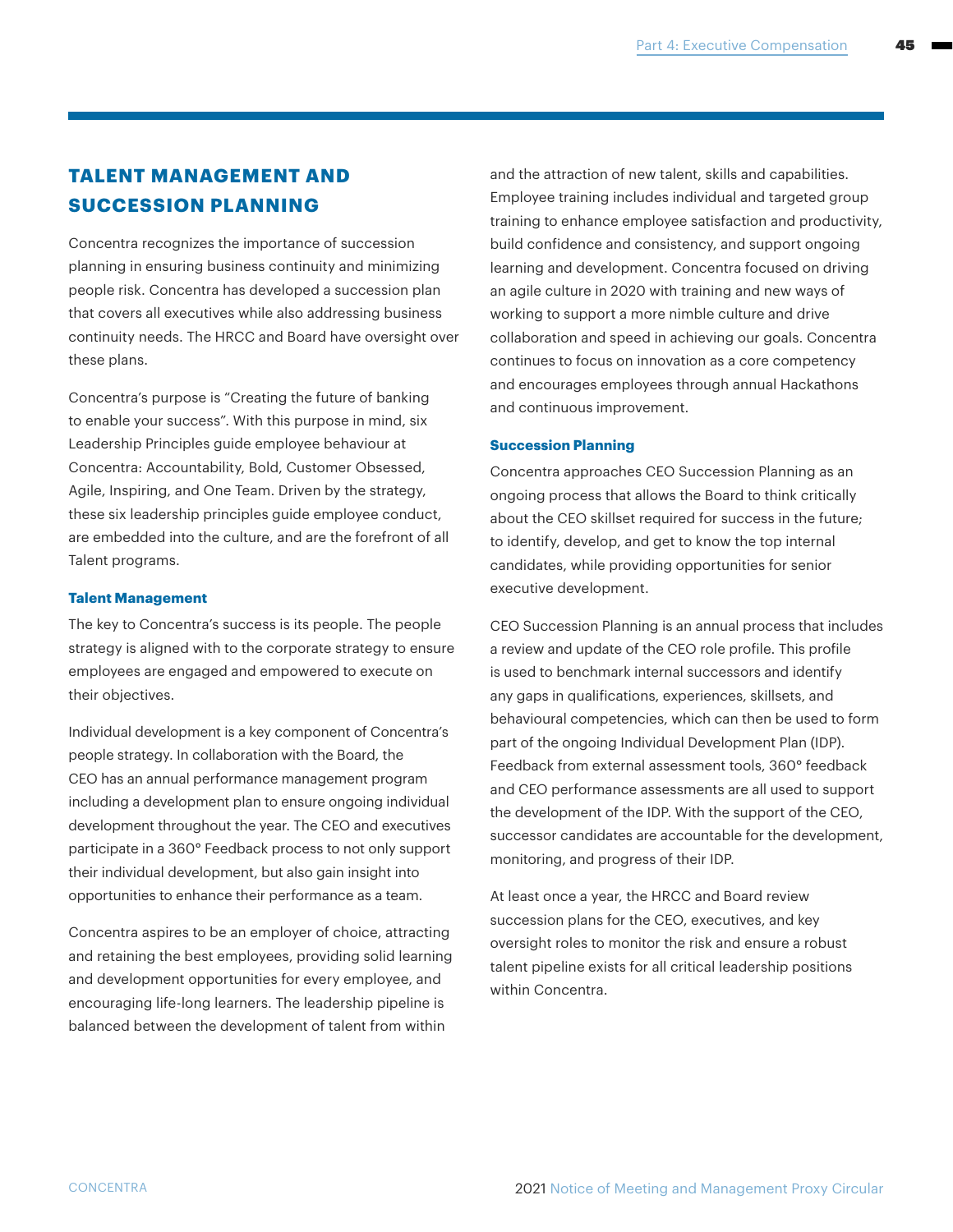## **Schedule A**

#### **SPECIAL RESOLUTION – BY-LAW NO. 2 AMENDMENTS**

#### **BE IT RESOLVED BY SPECIAL RESOLUTION:**

- **1. THAT** the Common Shareholders of Concentra Bank hereby confirm the amendments to By-Law No. 2 of Concentra Bank made by resolution of the Concentra Bank Board of Directors on March 3, 2021, which amendments are highlighted in bold attached hereto as Appendix 1 and set out as follows:
	- a) delete the definition of "Cooperative Corporation" in Section 1;
	- b) delete the definition of "Permitted Cooperative Shareholder" in Section 1;
	- c) delete section 3 in its entirety and replace it with the following:
		- "3. Common Share Attributes

The Common Shares of the Bank shall be non-redeemable and the rights of the holders there of shall be equal in all respects and shall be as follows:

- a) the right to vote at all meetings of shareholders except where only holders of a specified class of shares are entitled to vote;
- b) the right to receive dividends by the Board on those shares; and
- c) the right to receive the remaining property of the Bank on dissolution.

The transfer of Common Shares of the Bank shall be restricted in that no Shareholder shall be entitled to transfer any Common Share to an entity without the prior approval of the Board."

**2. AND THAT** any officer or director of the Bank be authorized and directed for and on behalf of the Bank to execute or cause to be executed all such documents and to perform or cause to be performed all such acts as may be necessary or desirable to give effect to the foregoing resolutions.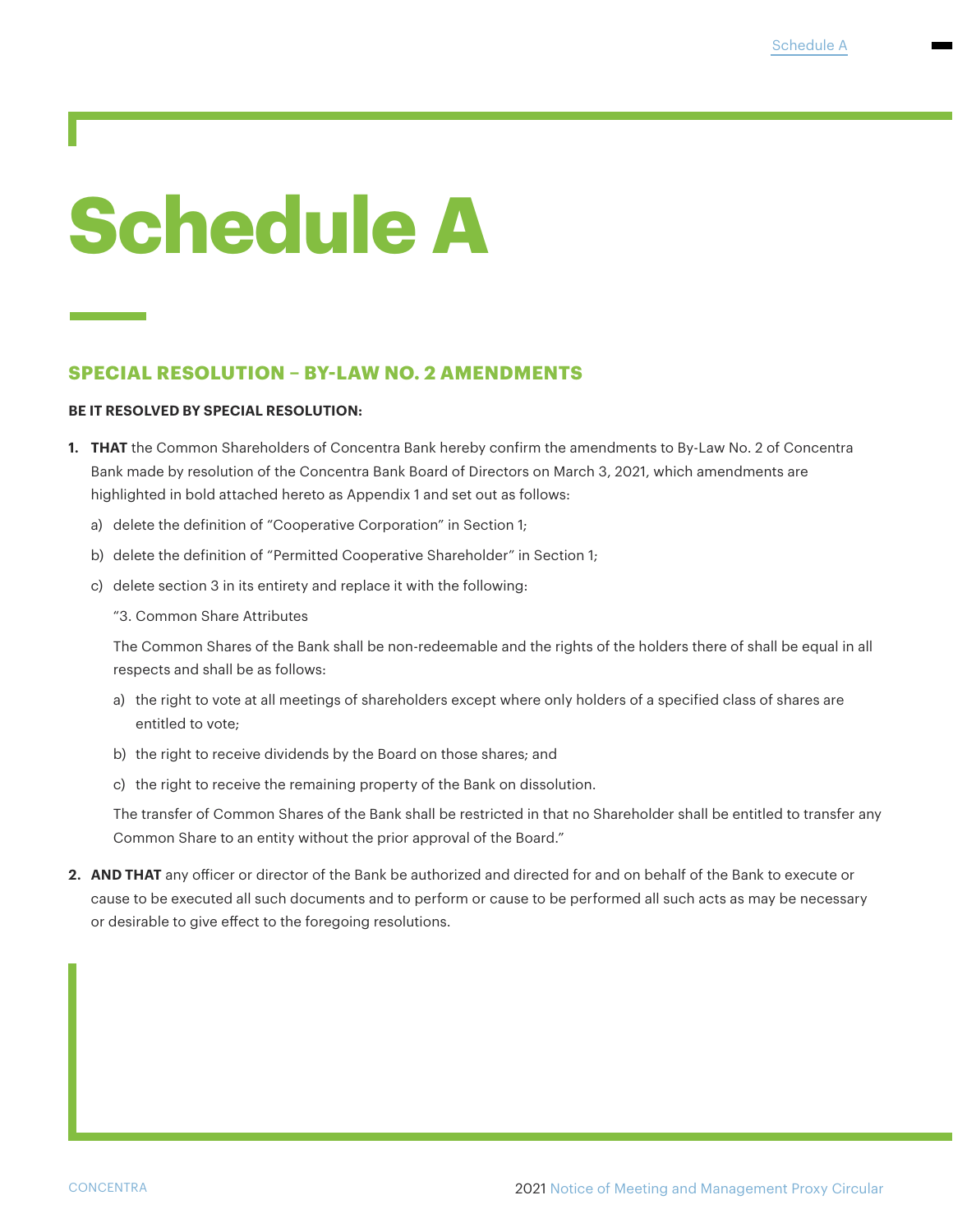## **Schedule B**